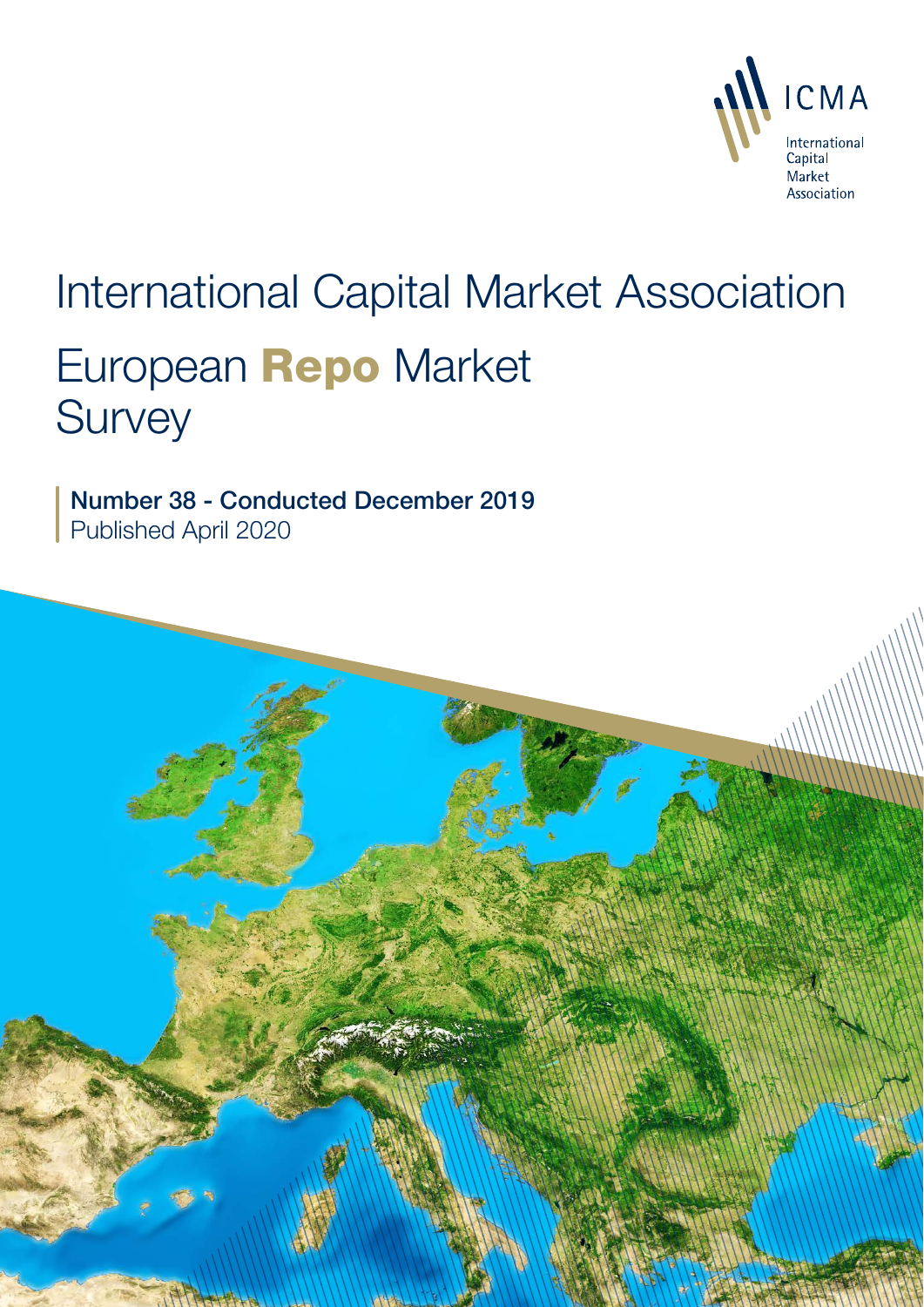#### Disclaimer

This report has been compiled by Richard Comotto, Senior Consultant to the ICMA.

© International Capital Market Association (ICMA), Zurich, 2020. All rights reserved.

No part of this publication may be reproduced or transmitted in any form or by any means without permission from ICMA. This report is intended for general information only and is not intended to be nor should it be relied upon as being legal, financial, investment tax, regulatory, business or other professional advice. Users of this report should seek appropriate independent advice before entering into any kind of specific transaction. While the information contained in this report is taken from sources believed to be reliable, neither ICMA nor the author represents or warrants that it is accurate, suitable or complete and neither ICMA nor the author shall have any liability arising from or relating to the use of this report and its contents.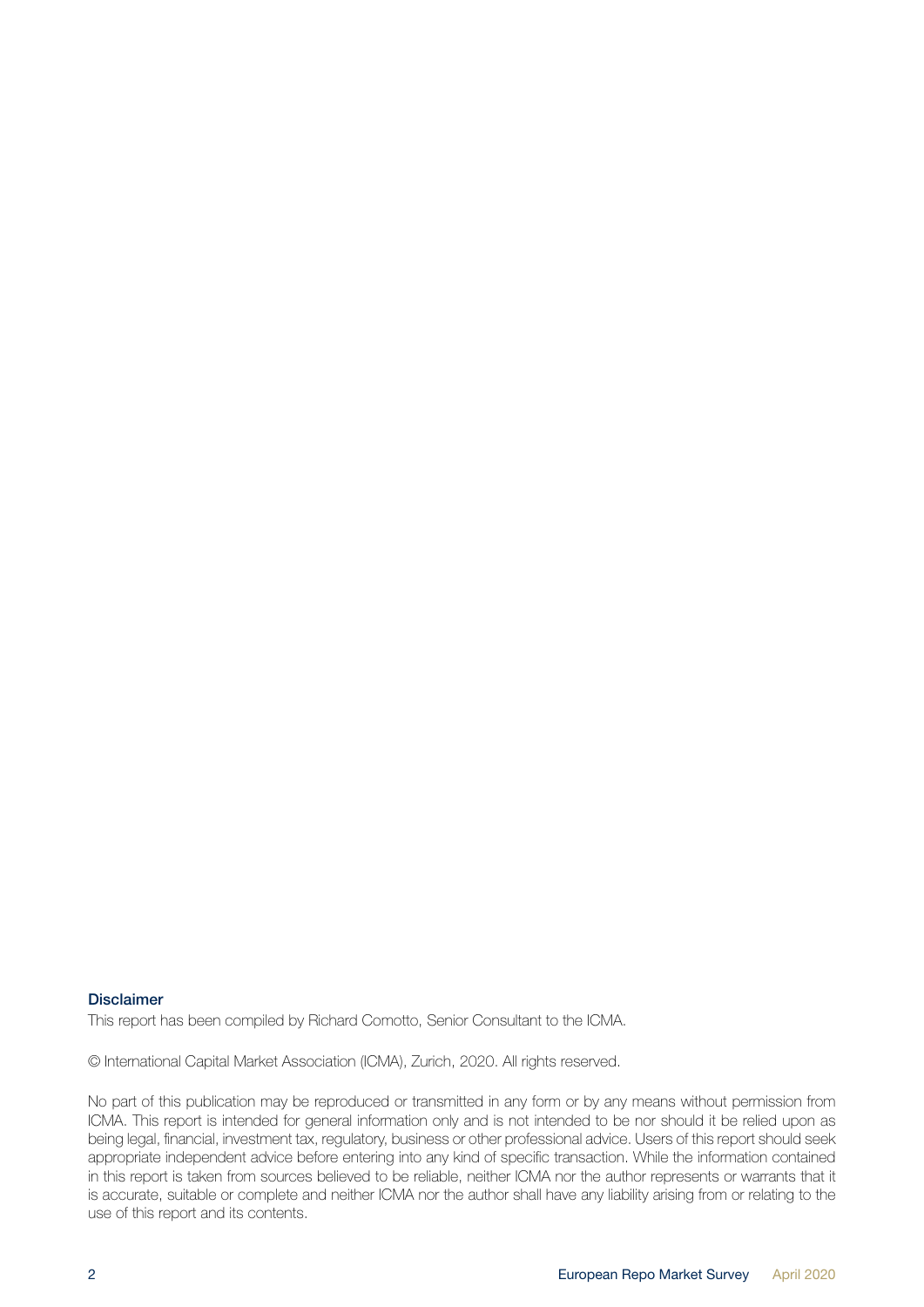## **Contents**

| <b>Executive Summary</b>                                  | $\overline{4}$ |
|-----------------------------------------------------------|----------------|
| Chapter 1: The Survey                                     | 6              |
| 1.1 What the survey asked                                 | 6              |
| The response to the survey<br>1.2                         | 6              |
| The next survey<br>1.3                                    | 6              |
| Chapter 2: Analysis of Survey Results                     | 7              |
| Total repo business (Q1)                                  | $\overline{7}$ |
| Trading analysis (Q1.1)                                   | 9              |
| Geographical analysis (Q1.1)                              | 10             |
| Clearing and settlement analysis (Q1.2 and Q1.8)          | 11             |
| Cash currency analysis (Q1.3 and Q1.4)                    | 11             |
| Collateral analysis (Q1.9)                                | 12             |
| Repo rate analysis (Q1.6)                                 | 17             |
| Maturity analysis (Q1.7)                                  | 18<br>22       |
| Product analysis (Q2)<br><b>Concentration analysis</b>    | 22             |
|                                                           |                |
| Chapter 3: Conclusion                                     | 24             |
| About the Author                                          | 25             |
| Appendix A: Survey Guidance Notes                         | 26             |
| For further help and information                          | 30             |
| Appendix B: Survey Participants                           | 31             |
| Appendix C: Summary Of Survey Results                     | 34             |
| Appendix D: The ICMA European Repo And Collateral Council | 40             |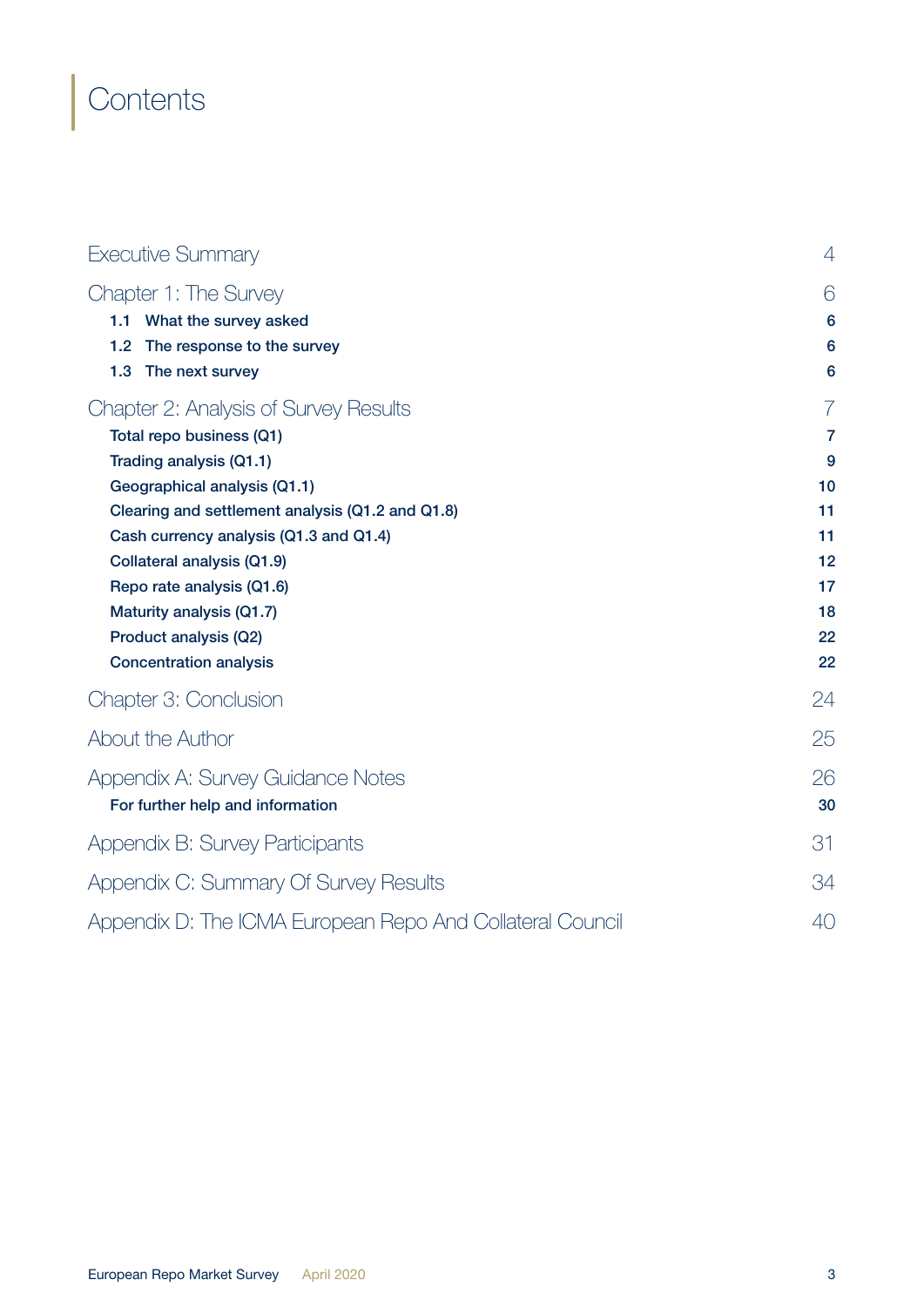## <span id="page-3-0"></span>Executive Summary

In December 2019, the European Repo and Collateral Council (ERCC) of the International Capital Market Association (ICMA) conducted the 38th in its series of semi-annual surveys of the repo market in Europe. The latest survey asked a sample of financial institutions in Europe for the value and breakdown of their repo contracts that were still outstanding at close of business on December 11, 2019. Replies were received from 58 offices of 54 financial groups, mainly banks. Returns were also made directly by the principal automatic repo trading systems (ATS) and tri-party repo agents in Europe, giving the size and composition of almost all electronic repo trading and tri-party repo in Europe.

### Total repo business

The total value of the repo contracts outstanding on the books of the 58 institutions who participated in the latest survey was **EUR 8,310 billion**, compared with the EUR 7,761 billion in June 2019, a rise of 5.9% year-on-year and 7.1% since the June 2019 survey. Adjusting for the change in the number of institutions in the survey, growth rates were 2.1% year-on-year and 3.5% since the June 2019.

#### Trading analysis

The most notable change in the latest survey is the increase in the share of voice-brokers, which recovered sharply from an all-time low in June at the relative expense of other execution venues, but some of this increase may be a one-off change due to new entrants to the survey. The share of electronic trading in the latest survey decreased but the absolute size of the business reported directly by the three principal ATS operating in Europe was largely unchanged, suggesting that institutions in the survey are less active users of electronic trading than the market as a whole, which may reflect more focus on customer business, although some of this change may reflect the net effect of new entrants.

#### Clearing and settlement analysis

The share of tri-party business as reported by the survey sample improved but its absolute size as reported by the four principal tri-party agents in Europe was little changed. This data supports the suggestion that the survey sample is more focused on customers.

#### Cash currency analysis

The biggest change in currency composition was a sharp relapse in the share of the euro, reflecting increased shares for most other currencies but especially for "other currencies" and, to a lesser extent, the US dollar and Japanese yen. Once again, some of this shift probably reflects the change in the composition of the survey sample.

#### Collateral analysis

There was a general reduction in the shares of EU government bonds. Exceptions were Spanish and UK government securities. The share of German collateral touched a new record low. These changes were not fully reflected in the data reported directly by the ATS, on which the share of Italian government securities grew. US Treasuries and JGBs also grew. In tri-party repo, the share of government securities increased and there was a jump in the share of other OECD securities. There was also a significant shift towards AAA and AA-rated securities, mainly at the expense of the share of equity, and presumably paralleling the increase in government securities.

#### Maturity analysis

The share of short-dated repos fell back in a typically seasonal change, perhaps reflecting demand for high-quality liquid assets to meet regulatory liquidity ratios at year-end. The weighted average term to maturity lengthened significantly again. But the most notable change in the latest survey was a large drop in the share of forward repos, which suggests that end-year pressures which were intensified by regulatory initiatives such as the Leverage Ratio and LCR have worked through the market and firms are now more confident of their ability to manage the complex set of regulatory ratios.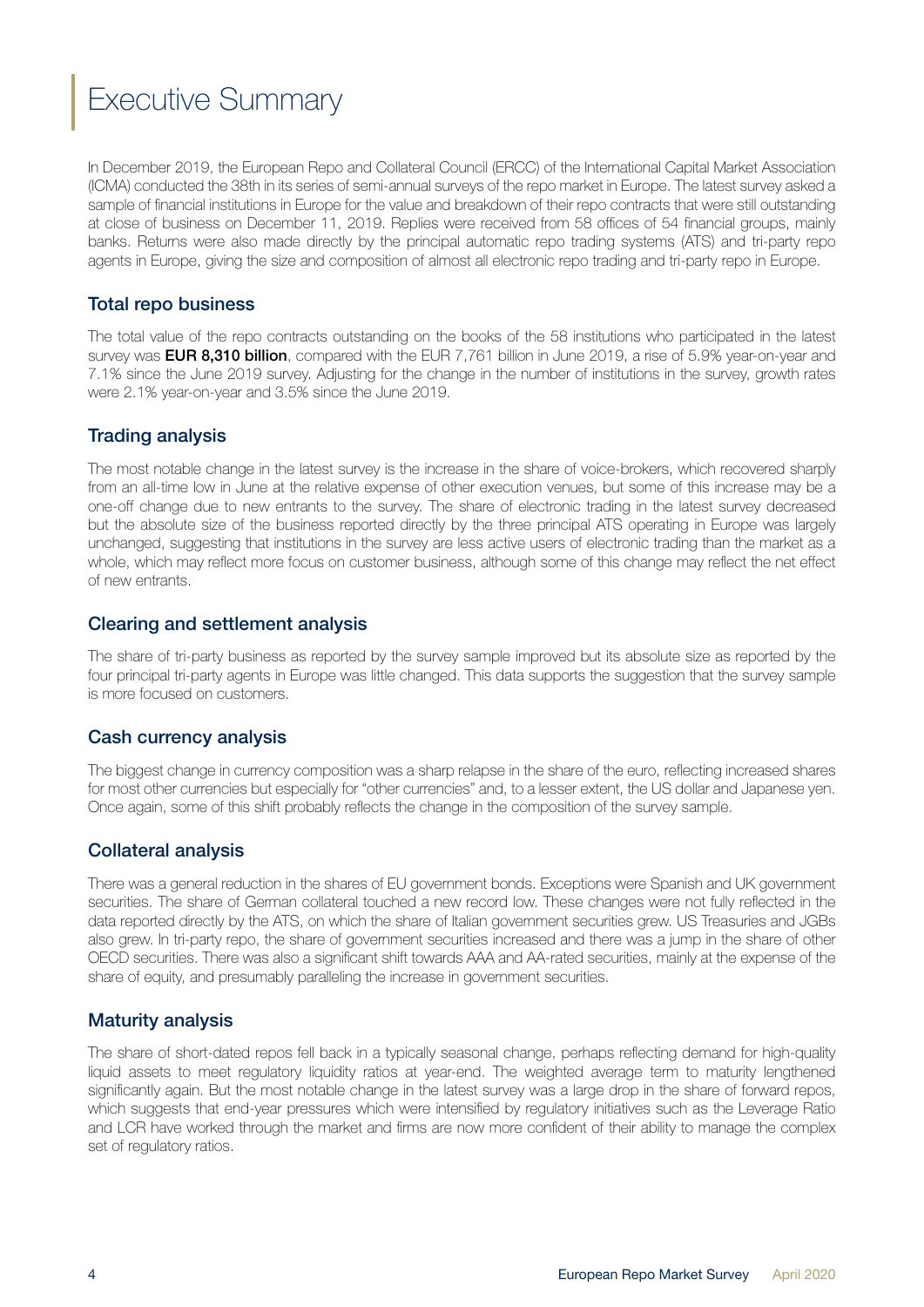#### Repo rate analysis

Floating-rate repo dropped sharply in the latest survey, particularly on electronic trading systems. This reflected the decision by the European Repo and Collateral Council to recommend that dealers avoid transacting repos with each other which are linked to overnight indices. This is because of the operational cost of the retrospective adjustment to the repurchase price which is needed as a result of fixings not being published until the morning after the date for which they are fixed, too late for the calculation of the repurchase price, which therefore has to be initially estimated.

#### Concentration analysis

The concentration of business within the top 10 survey participants increased, reflecting the weight of some of the largest institutions in the growth of the market.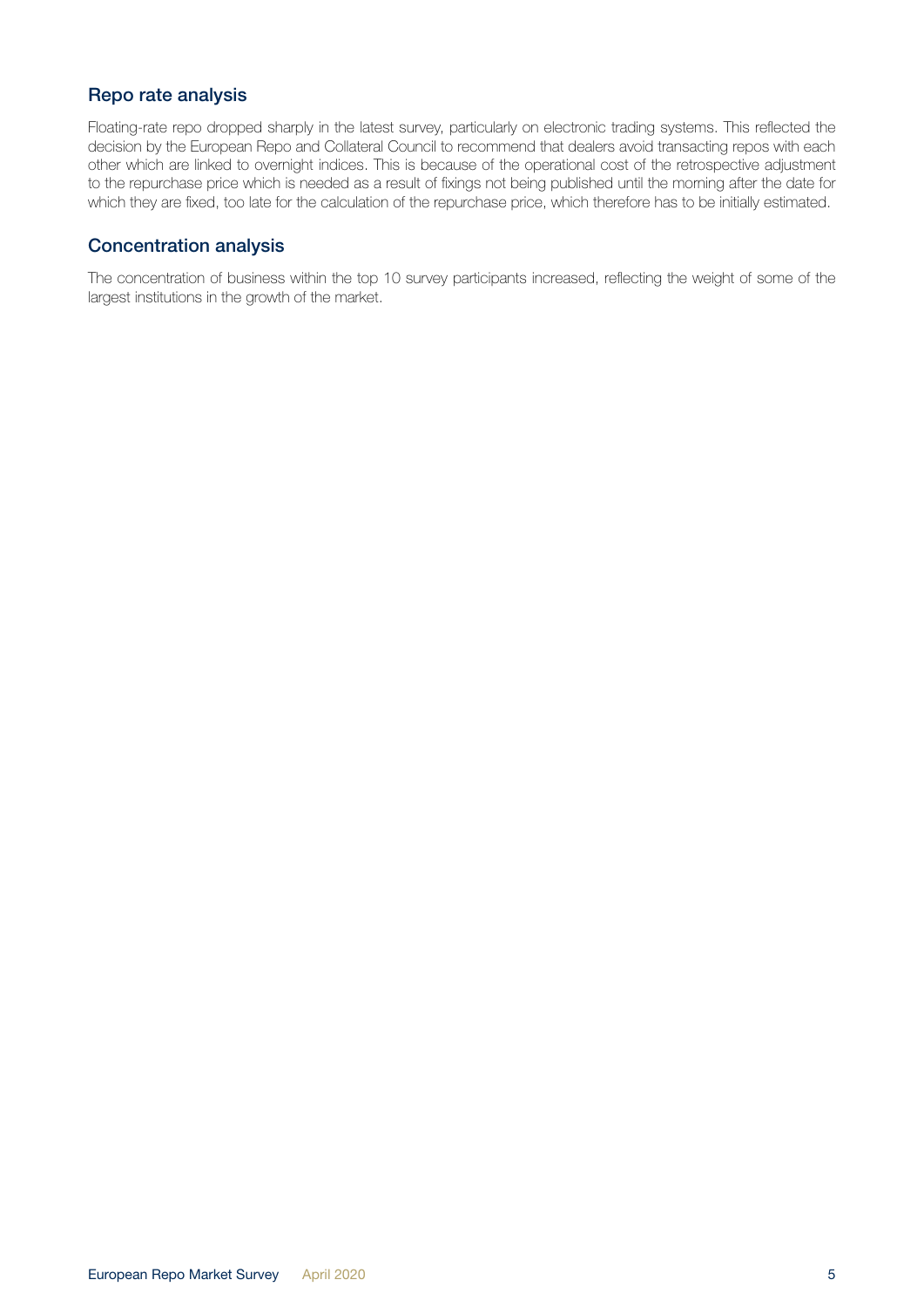## <span id="page-5-0"></span>Chapter 1: The Survey

On December 11, 2019, the European Repo and Collateral Council (ERCC) of the International Capital Market Association (ICMA) conducted the 38th in its series of semi-annual surveys of the repo market in Europe.

The survey was managed and the results analysed on behalf of ICMA by the author, under the guidance of the ERCC Steering Committee ("ERCC Committee").

## 1.1 What the survey asked

The survey asked financial institutions operating in a number of European financial centres for the value of the cash side of repo and reverse repo contracts still outstanding at close of business on Wednesday, December 11, 2019.

The questionnaire also asked these institutions to analyse their business in terms of: the currency; the type of counterparty, contract and repo rate; the remaining term to maturity; the method of settlement; the origin of the collateral and some other questions. In addition, institutions were asked about securities lending and borrowing conducted on their repo desks.

The detailed results of the survey are set out in Appendix C. An extract of the accompanying Guidance Notes is reproduced in Appendix A.

Separate returns were made directly by the principal automatic repo trading systems (ATS) and by the main tri-party repo agents in Europe.

## 1.2 The response to the survey

The latest survey was completed by 58 offices of 54 financial groups. The current total of 58 is four more than in the June 2019 survey. Two institutions dropped out of the survey, three rejoined and three new institutions joined.

Of the current 58, 43 of the participants were headquartered across 15 European countries, including Norway (1) and Switzerland (2). Others were headquartered in Australia (2), Japan (4) and North America (10). 22 respondents were affiliates of foreign parents. Most affiliates (18) were located in the UK. 39 participants were headquartered across 14 of the 28 member states of the EU (there were no institutions in the survey from Finland and Sweden, and only one from a former Accession State). 33 participants were headquartered across 12 of the 19 countries of the eurozone.

Many institutions provided data for their entire European repo business. Others provided separate returns for one or more (but not necessarily all) of their European offices. A list of the institutions that have participated in the ICMA's repo surveys is contained in Appendix B.

It should be noted that new entrants into the survey are mainly non-European or have a non-European focus to their business. These new entrants, together with the temporary loss of two significant respondents, may have caused a shift in the composition of the survey which would make it more difficult to identify the direction of trends over the last survey period.

## 1.3 The next survey

The next survey is scheduled to take place at close of business on Wednesday, June 10, 2020.

Any financial institution wishing to participate in the next survey will be able to download copies of the questionnaire and accompanying Guidance Notes from ICMA's web site. The latest forms will be published shortly before the next survey at the following website: **[www.icmagroup.org/surveys/repo/participate](http://www.icmagroup.org/surveys/repo/participate)**.

Questions about the survey should be sent by e-mail to **reposurvey@icmagroup.org**. Institutions who participate in a survey receive, in confidence, a list of their rankings in the various categories of the survey.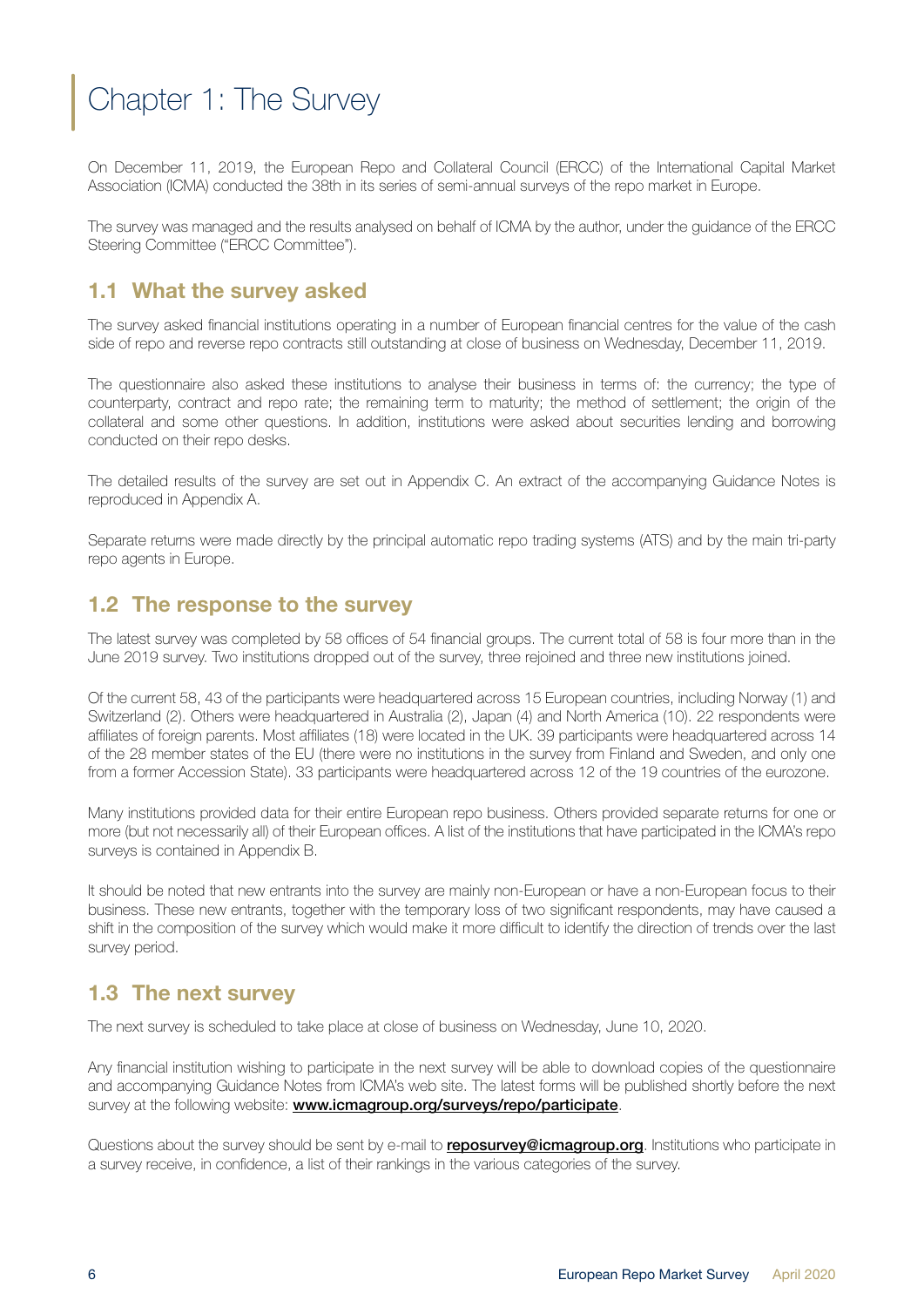## <span id="page-6-0"></span>Chapter 2: Analysis of Survey Results

The aggregate results of the latest two surveys and of the surveys in each June in the four previous years (2015-2019) are set out in Appendix C. The full results of all previous surveys can be found at [www.icmagroup.org](http://www.icmagroup.org).

## Total repo business (Q1)

The total value, at close of business on December 11, 2019, of repos and reverse repos outstanding on the books of the 58 institutions which participated in the latest survey was a record EUR 8,310.3 billion, compared with the total for June 2019, which was EUR 7,761.4 billion. This means the latest survey showed a rise of 5.9% year-on-year and 7.1% since the June 2019 survey. Average daily turnover over the six months since the previous survey, grossed up to compensate for the partial response to this question, was about EUR 1,775 billion per day.

#### Table 2.1 – Total repo business from 2001 to December 2019 (EUR billion)

| survey           | total | repo  | reverse repo |
|------------------|-------|-------|--------------|
| 2019 December    | 8,310 | 48.5% | 51.5%        |
| <b>2019 June</b> | 7,761 | 48.1% | 51.9%        |
| 2018 December    | 7,846 | 48.5% | 51.5%        |
| 2018 June        | 7,351 | 48.7% | 51.3%        |
| 2017 December    | 7,250 | 47.8% | 52.2%        |
| <b>2017 June</b> | 6,455 | 48.5% | 51.5%        |
| 2016 December    | 5,656 | 48.1% | 51.9%        |
| <b>2016 June</b> | 5,379 | 48.0% | 52.0%        |
| 2015 December    | 5,608 | 47.5% | 52.5%        |
| 2015 June        | 5,612 | 48.0% | 52.0%        |
| 2014 December    | 5,500 | 48.8% | 51.2%        |
| 2014 June        | 5,782 | 48.6% | 51.4%        |
| 2013 December    | 5,499 | 49.2% | 50.8%        |
| 2013 June        | 6,076 | 49.8% | 50.2%        |
| 2012 December    | 5,611 | 49.1% | 51.9%        |
| <b>2012 June</b> | 5,647 | 48.7% | 51.3%        |
| 2011 December    | 6,204 | 50.3% | 49.7%        |
| <b>2011 June</b> | 6,124 | 50.7% | 49.3%        |
| 2010 December    | 5,908 | 51.0% | 49.0%        |
| 2010 June        | 6,979 | 53.5% | 46.5%        |
| 2009 December    | 5,582 | 50.0% | 50.0%        |
| <b>2009 June</b> | 4,868 | 52.2% | 47.8%        |
| 2008 December    | 4,633 | 49.9% | 50.1%        |
| <b>2008 June</b> | 6,504 | 48.8% | 51.2%        |
| 2007 December    | 6,382 | 49.4% | 50.6%        |
| 2007 June        | 6,775 | 50.8% | 49.2%        |
| 2006 December    | 6,430 | 50.7% | 49.3%        |
| <b>2006 June</b> | 6,019 | 51.7% | 48.3%        |
| 2005 December    | 5,883 | 54.6% | 45.4%        |
| 2005 June        | 5,319 | 52.4% | 47.6%        |
| 2004 December    | 5,000 | 50.1% | 49.9%        |
| <b>2004 June</b> | 4,561 | 50.6% | 49.4%        |
| 2003 December    | 3,788 | 51.3% | 48.7%        |
| 2003 June        | 4,050 | 50.0% | 50.0%        |
| 2002 December    | 3,377 | 51.0% | 49.0%        |
| 2002 June        | 3,305 | 50.0% | 50.0%        |
| 2001 December    | 2,298 | 50.4% | 49.6%        |
| 2001 June        | 1,863 | 49.6% | 50.4%        |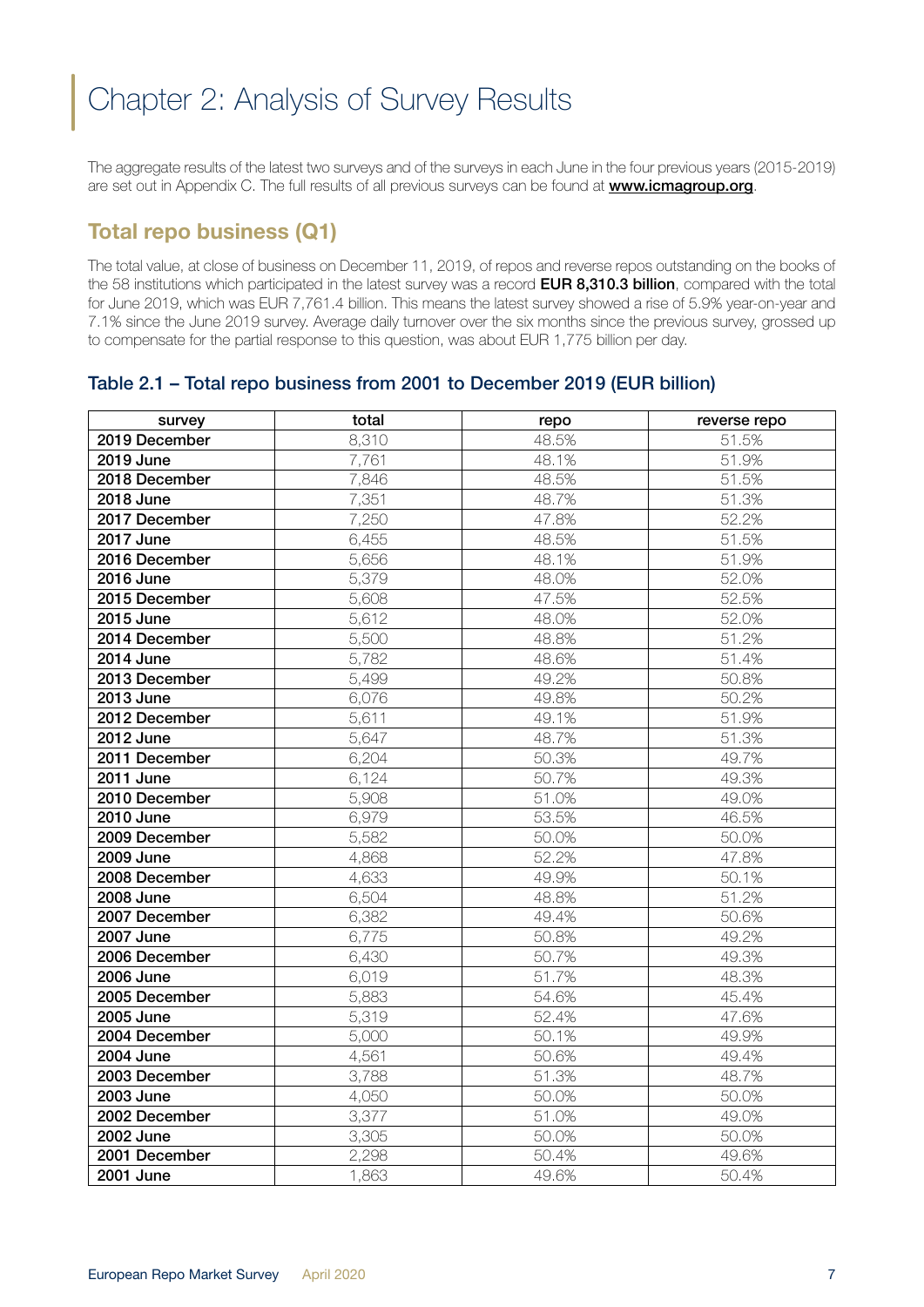#### Figure 2.1 – Total business (EUR billion)



It is important to remember that the survey mainly measures the value of outstanding transactions at close of business on the survey date. Measuring the stock of transactions at one date, rather than the flow between two dates, permits deeper analysis but is difficult to reconcile with the flow numbers published by some other sources. As the survey is a 'snapshot' of the market, it can miss peaks and troughs in business between survey dates, especially of very shortterm transactions

In addition, the values measured by the survey are 'gross' figures, which mean that they have not been adjusted for the double counting of the same transactions between pairs of survey participants. However, a study (see the report of the December 2012 survey) suggested that the problem of double-counting was not very significant.

Nor does the survey measure the value of repos transacted with central banks as part of official monetary policy operations, which continue to be very substantial.

In order to accurately gauge the growth of the European repo market (or at least that segment represented by the institutions who have participated in the survey), it is not valid to simply compare headline numbers. Some of the changes will represent the entry and exit of institutions into and out of the survey, mergers between banks and the reorganization of repo books within banks. In the latest survey, the institutions joining or rejoining the survey are responsible for a significant part of the increase. To overcome the problem caused by changes in the sample of survey participants, comparisons are made of the aggregate outstanding contracts reported by a sub-sample of institutions which have participated continuously in several surveys.

Out of the 58 institutions in the latest survey who have currently responded, 51 have participated in all of the last three surveys. Overall, the aggregate value of outstanding repos and reverse repos transacted by that constant sample of these 51 institutions grew by 2.1% year-on-year and 3.5% since the June 2019 survey, reflecting the impact of institutions new to the survey. The change for the 52 institutions which participated in the last two surveys was 7.0%.

The repo books of 28 of the 52 institutions who responded and were also in the previous survey expanded (compared with 32 of 53 in June). The repo books of 24 institutions contracted or did not change (compared with 21 in June). The unweighted mean percentage change in the 52 books fell back to 10.3% from 20.1% in June. The median percentage change rose to +3.5% from +2.5%.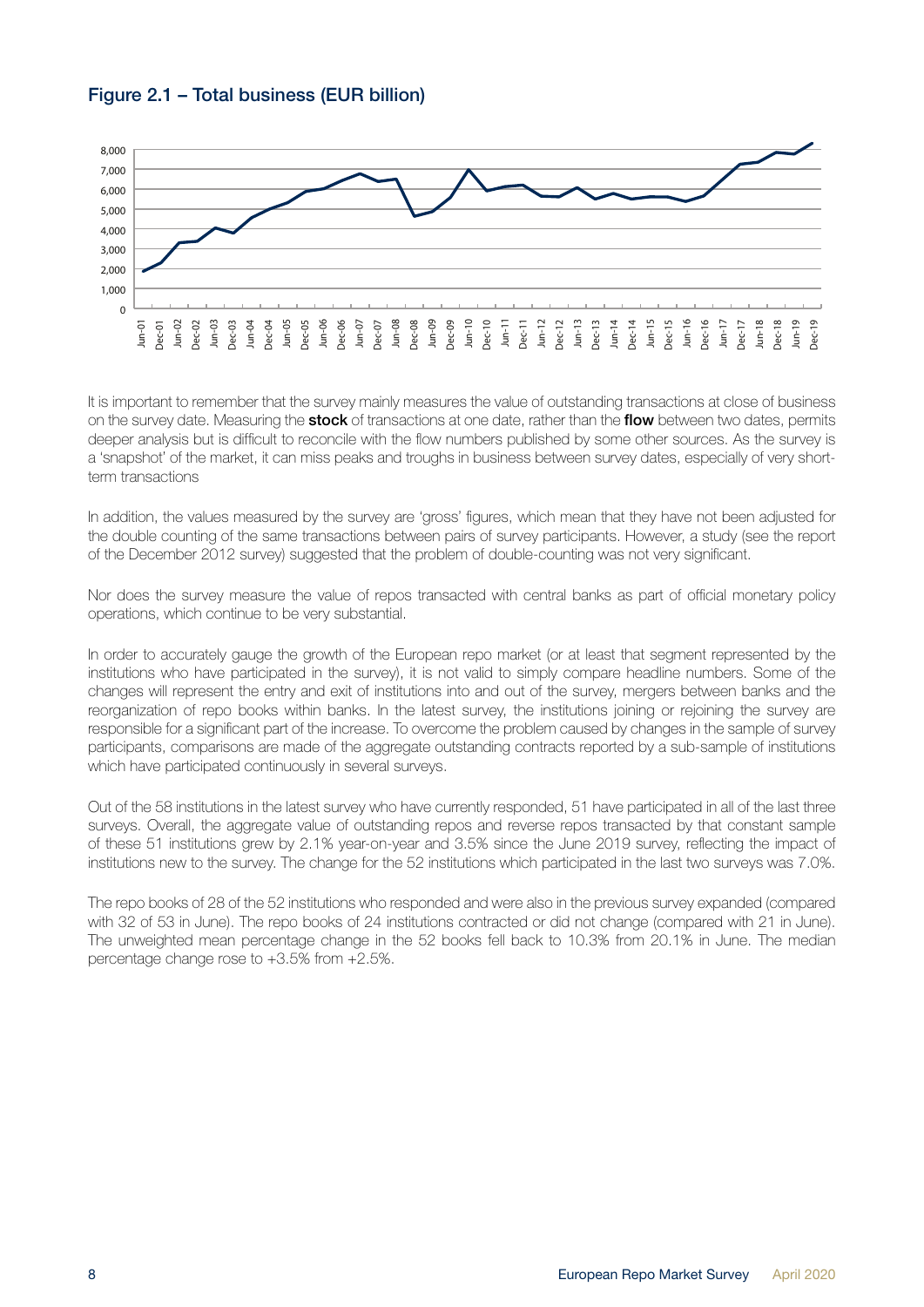

#### <span id="page-8-0"></span>Figure 2.2 – Total repo versus reverse repo business (EUR billion)

## Trading analysis (Q1.1)

|                    | December 2019 |       | <b>June 2019</b> |       | December 2018 |       |
|--------------------|---------------|-------|------------------|-------|---------------|-------|
|                    | share         | users | share            | share | share         | users |
| direct             | 61.2%         | 58    | 61.6%            | 55    | 59.9%         | 58    |
| of which tri-party | 8.7%          | $4^1$ | 8.0%             | 38    | 6.9%          | 42    |
| voice-brokers      | 9.9%          | 43    | 8.1%             |       | 10.8%         | 42    |
| <b>ATS</b>         | 28.9%         | 46    | 30.3%            | 45.   | 29.3%         | 44    |

#### Table 2.2 – Trading analysis

The most notable change in the latest survey is the increase in the share of voice-brokers, which recovered sharply from an all-time low in June at the relative expense of other execution venues. Some of this increase may be a one-off change due to new entrants to the survey.

The share of electronic trading in the latest survey decreased but the absolute size of the business reported directly by the three principal ATS operating in Europe (BrokerTec, Eurex Repo and MTS Repo) was largely unchanged at EUR1,085 billion, although the absolute size of anonymous electronic trading grew by 3.7%. This suggests that institutions in the survey are less active users of electronic trading than the market as a whole, perhaps because of a stronger focus on customer business (which is not conducted over ATS) and the net effect of new entrants.

The share of tri-party repo in the survey improved to 8.7% but the absolute size of tri-party business as reported by the survey sample as reported by the four principal tri-party agents in Europe (Bank of New York Mellon, Clearstream, Euroclear and SIS) was little changed at EUR663.0 billion. These numbers would be consistent with a stronger focus on customer business, as much of this is tri-party managed.

Cash borrowing by the survey sample through tri-party repo fell slightly to 69.4% from 70.8% in June. In contrast, there was a significant swing in GC financing (which combines CCP clearing and tri-party collateral management) back to net lending by the survey sample (50.6% compared to 28% in June).

|                 | $Dec-19$ | $Jun-19$ | Dec-18 | $Jun-18$ | Dec-17 | $Jun-17$ |
|-----------------|----------|----------|--------|----------|--------|----------|
| <b>ATS</b>      | 46       | 45       | 44     | 44       | 44     | 48       |
| anonymous ATS   | 41       | 40       | 40     | 40       |        | 42       |
| voice-brokers   | 43       | 40       | 42     | 48       | 46     | 45       |
| tri-party repos | 41       | 38       | 42     | 43       | 44     | 43       |
| total           | 58       | 55       | 58     | 62       | 64     | 64       |

#### Table 2.3 – Numbers of participants reporting particular types of business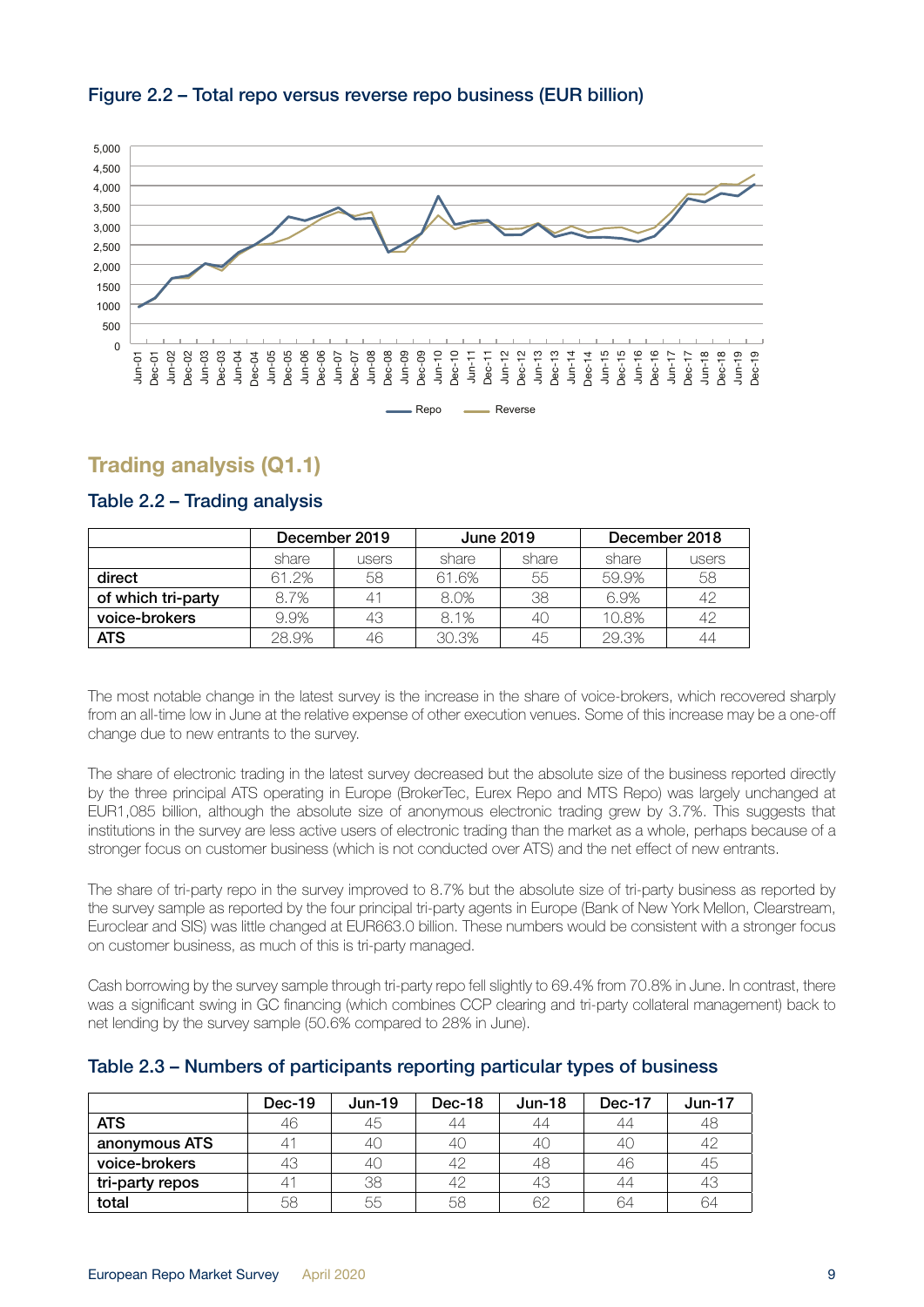

## <span id="page-9-0"></span>Figure 2.3 - Trading analysis

## Geographical analysis (Q1.1)

## Table 2.4 – Geographical analysis

|                         | December 2019 |                | <b>June 2019</b> |       |       | December 2018 |
|-------------------------|---------------|----------------|------------------|-------|-------|---------------|
|                         | share         | users          | share            | users | share | users         |
| domestic                | 26.3%         |                | 25.5%            |       | 27.1% |               |
| cross-border to (other) | 14.4%         |                | 17.0%            |       | 15.6% |               |
| eurozone                |               |                |                  |       |       |               |
| cross-border to (other) | 38.2%         |                | 35.3%            |       | 37.3% |               |
| non-eurozone            |               |                |                  |       |       |               |
| anonymous               | 21.1%         | 4 <sup>1</sup> | 22.3%            | 4C    | 20.0% | 4C            |

### Table 2.5 – Geographical comparisons in December 2019 (June 2019)

|              | main survey   | ATS           | tri-party     |
|--------------|---------------|---------------|---------------|
| domestic     | 26.3% (25.5%) | 30.6% (46.1%) | 29.6% (31.9%) |
| cross-border | 52.6% (52.3%) | 67.3% (50.5%) | 70.4% (68.1%) |
| anonymous    | 21.1% (22.3%) |               |               |



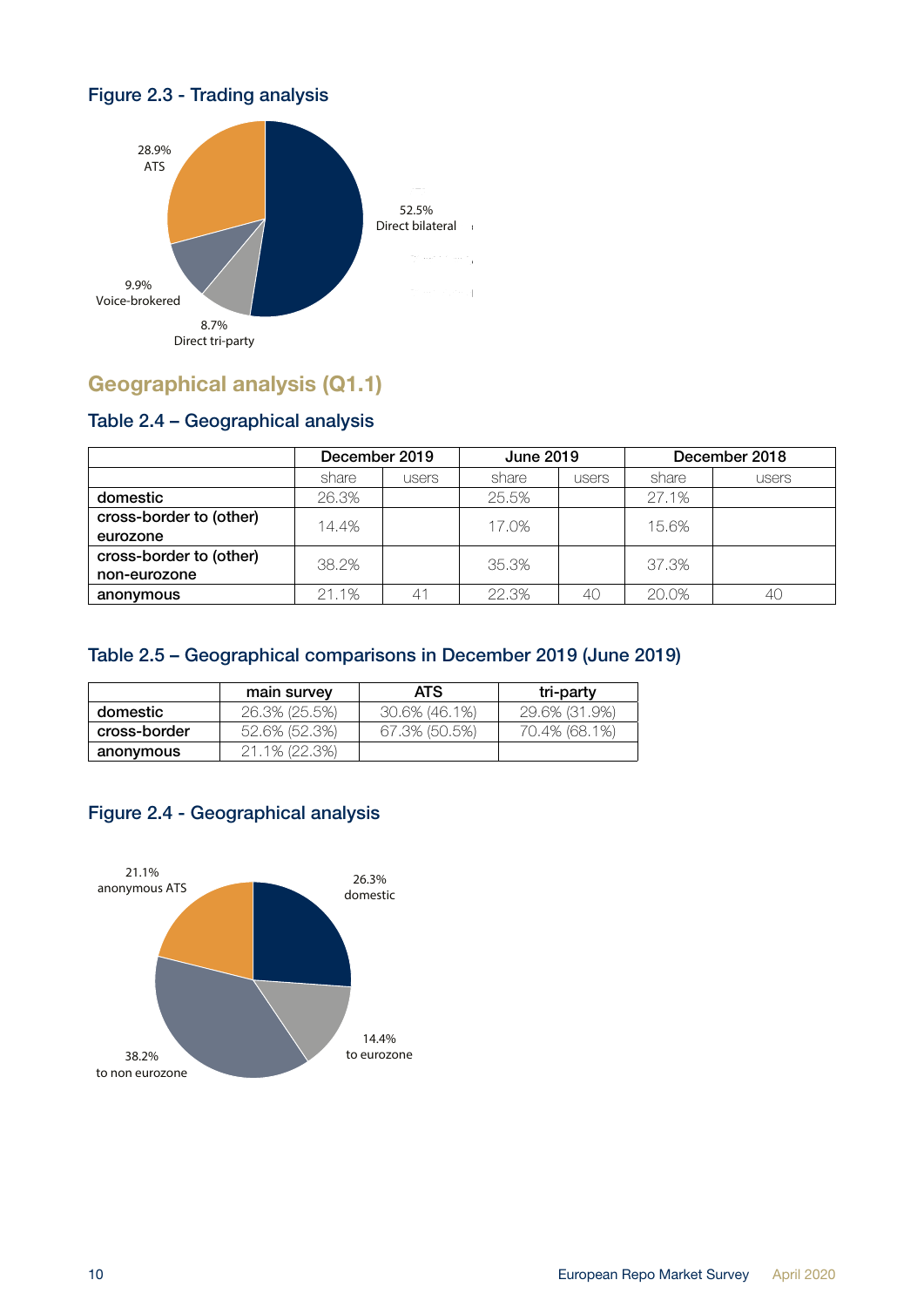## <span id="page-10-0"></span>Clearing and settlement analysis (Q1.2 and Q1.8)

Within tri-party repo business, the share of GC financing (mainly through Eurex Repo's Euro GC Pooling but also LCH's EuroGC Plus) rose to 15.6% from 10.9% of the tri-party business reported by the survey sample and further increased its share of electronic business to 4.3% from 3.8% of the business reported directly by ATS but fell to 10.0% from 10.5% of directly-reported tri-party repo. The absolute size of GC financing reported directly by the tri-party agents was unchanged at EUR 69.4 billion. In other words, resort to GC financing has increased among the survey sample but decreased among other institutions.

The share of transactions negotiated directly or via voice-brokers that were subsequently registered with a CCP increased to 8.8% from 6.9%.



#### Figure 2.5 – Evolution of business cleared across CCP

## Cash currency analysis (Q1.3 and Q1.4)

#### Table 2.6 – Cash currency analysis

|                | December 2019 | <b>June 2019</b> | December 2018 |
|----------------|---------------|------------------|---------------|
| <b>EUR</b>     | 53.6%         | 62.0%            | 59.7%         |
| <b>GBP</b>     | 13.6%         | 13.3%            | 13.2%         |
| <b>USD</b>     | 18.9%         | 17.0%            | 19.4%         |
| DKK, SEK       | 1.9%          | 1.7%             | 1.6%          |
| <b>JPY</b>     | 5.4%          | 4.5%             | 4.5%          |
| <b>CHF</b>     | 0.0%          | 0.0%             | 0.0%          |
| other APAC     | 0.9%          | 0.4%             | 0.6%          |
| etc            | 5.6%          | 1.0%             | 1.0%          |
| cross-currency | 1.7%          | 1.5%             | 2.4%          |

The biggest change in currency composition since the previous survey was a sharp relapse in the share of the euro, reflecting increased shares for most other currencies but especially for "other currencies" and, to a lesser extent, the US dollar and Japanese yen. Once again, some of this shift may reflect the change in the composition of the survey sample.

The drop in the share of the euro was even sharper in directly-reported tri-party repo, to 36.5% from 51.9%. The share of the pound sterling in directly-reported tri-party repo jumped to 10.9% from 5.5% but the US dollar fell back to 31.7% from 37.6%.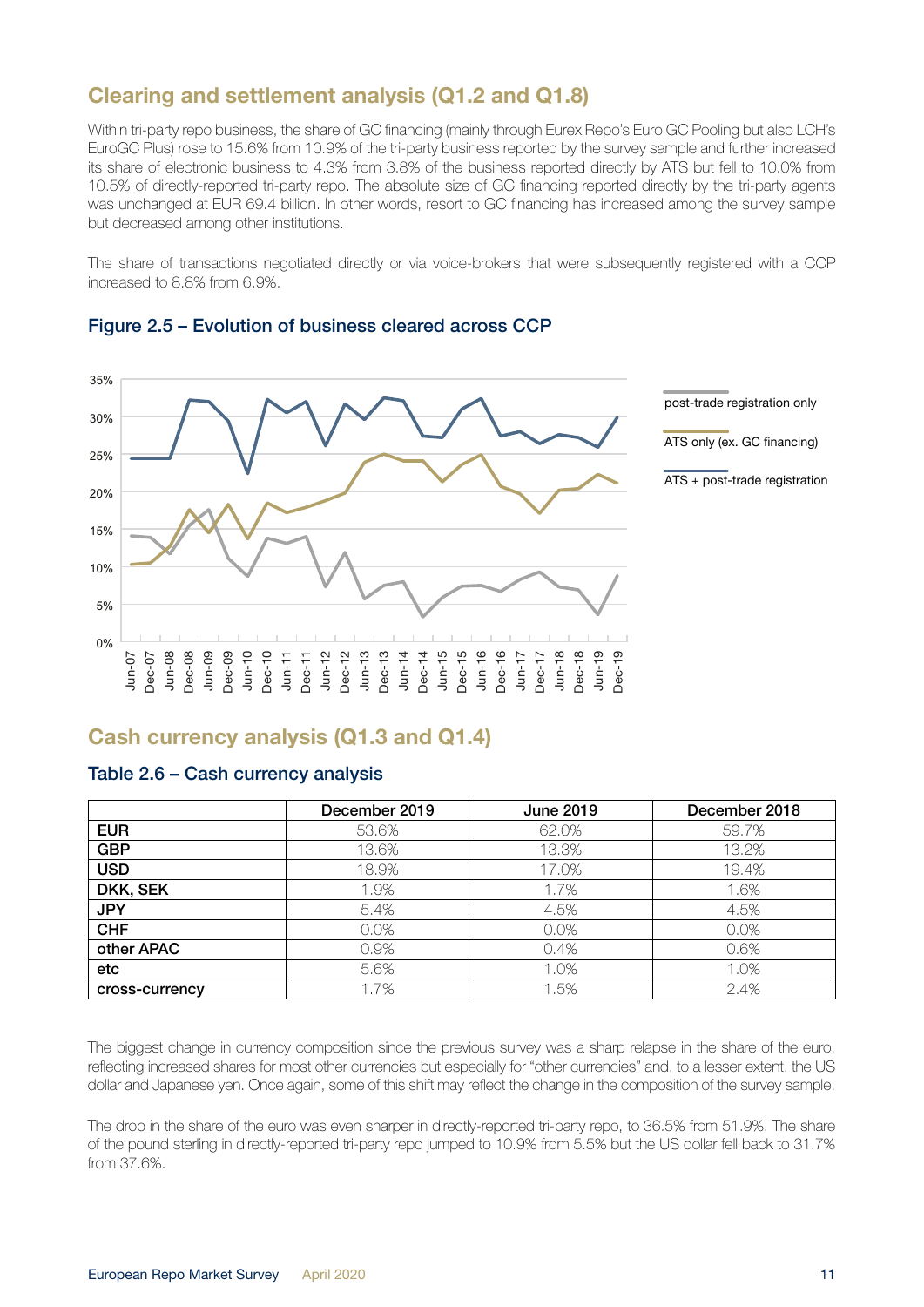## <span id="page-11-0"></span>Figure 2.6 - Currency analysis



#### Table 2.7 – Currency comparison in December 2019

|                | main survey | <b>ATS</b> | tri-party |
|----------------|-------------|------------|-----------|
| <b>EUR</b>     | 53.6%       | 92.9%      | 36.5%     |
| <b>GBP</b>     | 13.6%       | 6.6%       | 10.9%     |
| <b>USD</b>     | 18.9%       | 0.4%       | 45.5%     |
| DKK, SEK       | 1.9%        | 0.0%       | 3.0%      |
| <b>JPY</b>     | 5.4%        | 0.0%       | 2.6%      |
| <b>CHF</b>     | 0.0%        | 0.0%       | 0.9%      |
| other APAC     | 0.9%        |            | 0.4%      |
| etc            | 5.6%        | 0.0%       | 14.0%     |
| cross-currency | 1.7%        |            |           |

## Collateral analysis (Q1.9)

## Table 2.8 – Collateral analysis

|                         | December 2019 | <b>June 2019</b> | December 2018 |
|-------------------------|---------------|------------------|---------------|
| Germany                 | 13.5%         | 16.4%            | 17.1%         |
| Italy                   | 14.1%         | 14.8%            | 12.6%         |
| France                  | 12.9%         | 14.0%            | 13.5%         |
| <b>Belgium</b>          | 3.1%          | 3.5%             | 3.7%          |
| Spain                   | 5.8%          | 5.2%             | 4.8%          |
| other eurozone          | 4.5%          | 5.1%             | 5.3%          |
| UK                      | 14.5%         | 13.2%            | 13.6%         |
| DKK, SEK                | 1.8%          | 2.0%             | 1.8%          |
| international financial | 0.5%          | 0.5%             | 0.7%          |
| institutions            |               |                  |               |
| <b>US Treasuries</b>    | 8.8%          | 6.4%             | 8.9%          |
| other US                | 2.4%          | 2.1%             | 2.6%          |
| former Accession        | 0.4%          | 0.4%             | 0.6%          |
| Japan government        | 5.1%          | 3.6%             | 3.5%          |
| other Japan             | 1.4%          | 0.2%             | 1.3%          |
| other OECD ex APAC      | 4.2%          | 4.8%             | 4.2%          |
| other APAC OECD         | 1.4%          | 1.8%             | 0.4%          |
| eurobonds               | 1.9%          | 1.6%             | 1.8%          |
| other fixed income      | 3.3%          | 3.8%             | 3.6%          |
| equity                  | 0.3%          | 0.4%             | 0.2%          |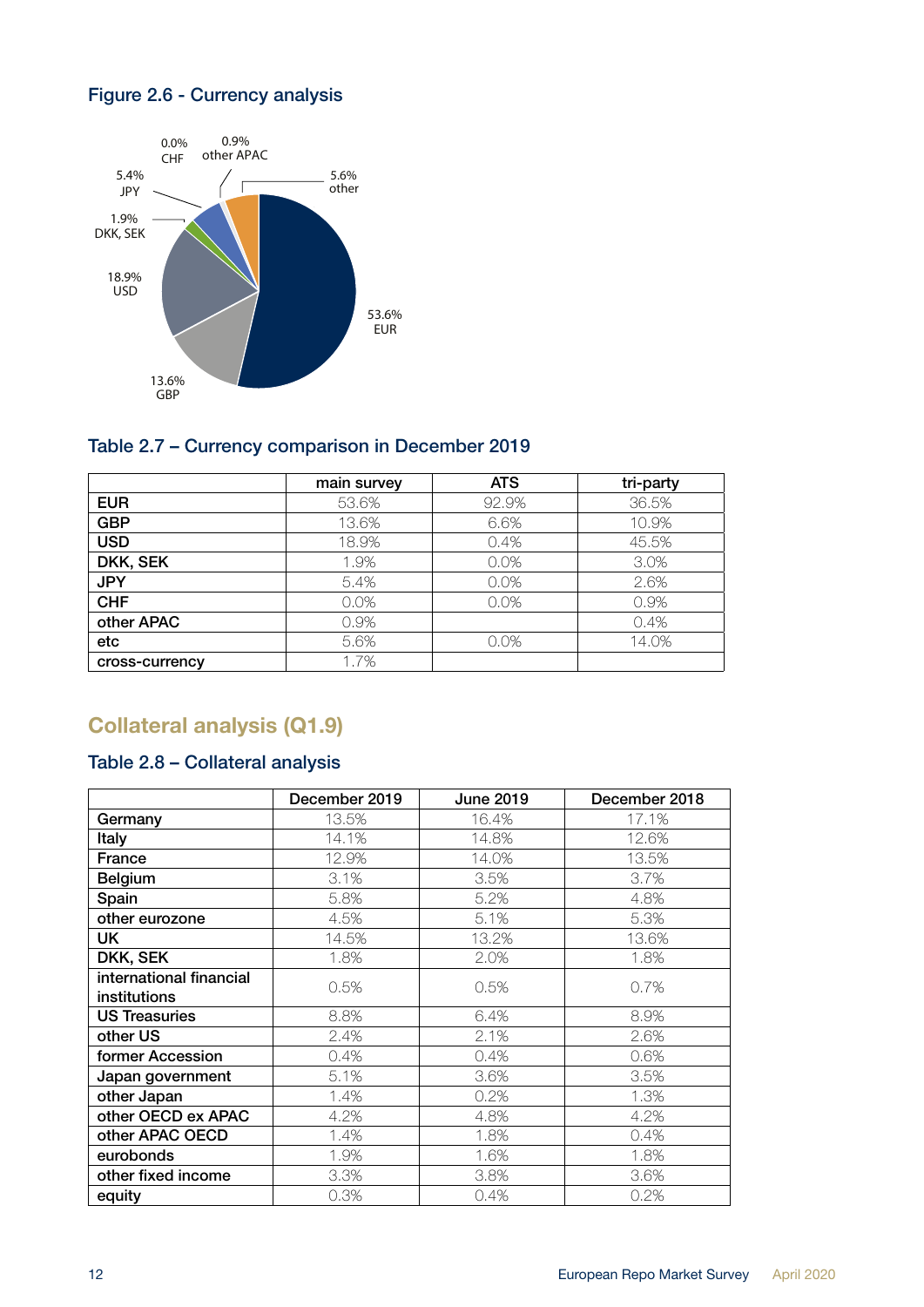

## Figure 2.7 - Collateral analysis (main survey)

There was a general reduction in the shares of EU government securities. Italian government securities fell back to 13.7% from 14.8%, as did core eurozone government securities, including German government securities, which touched a new record low of 12.3%. But overall, the share within the pool of EU-originated fixed-income collateral reported in the survey fell back only slightly to 89.6% from 89.9%,reflecting exceptions such as Spanish government securities (5.8% from 5.2%), and UK government securities (13.4% from 11.9%). Italian and UK government securities account for the largest shares of EU government securities used as collateral in the European repo market.

Changes among the survey sample were not fully reflected in the data reported directly by the ATS, on which the share of Italian government securities grew further to 37.8% from 36.4%. In addition, US Treasuries increased share on ATS significantly to 8.8% from 6.4%, while JGBs increased share to 5.1% from 3.6%. Spanish government securities increased to 11.7% from 9.2%.

The share of government securities also increased in tri-party repo to 47.5% from 43.7% (within which, EU government securities increased to 60.4% from 56.4%) but the most significant change was a jump in the share of other OECD securities to 53.3% from 34.1%. The latest data from tri-party agents showed a significant shift in tri-party repo towards AAA and AA-rated securities (to 58.3% from 47.5%), mainly at the expense of the share of equity (a drop to 10% from 17.4%). This presumably parallels the increase in government securities being used as collateral.

#### Table 2.9 – Tri-party repo collateral analysed by credit rating

|            | December 2019 | <b>June 2019</b> | December 2018 |
|------------|---------------|------------------|---------------|
| <b>AAA</b> | 25.7%         | 22.2%            | 23.7%         |
| AA         | 32.6%         | 25.3%            | 24.8%         |
| A          | 14.0%         | 14.2%            | 12.3%         |
| <b>BBB</b> | 17.4%         | 14.5%            | 13.9%         |
| below BBB- | 5.8%          | 6.4%             | 6.3%          |
| A1/P1      | 3.1%          | 2.3%             | 2.2%          |
| A2/P2      | 0.2%          | 0.5%             | 0.7%          |
| Non-Prime  | 0.0%          | 0.0%             | 0.0%          |
| unrated    | 1.2%          | 14.6%            | 16.0%         |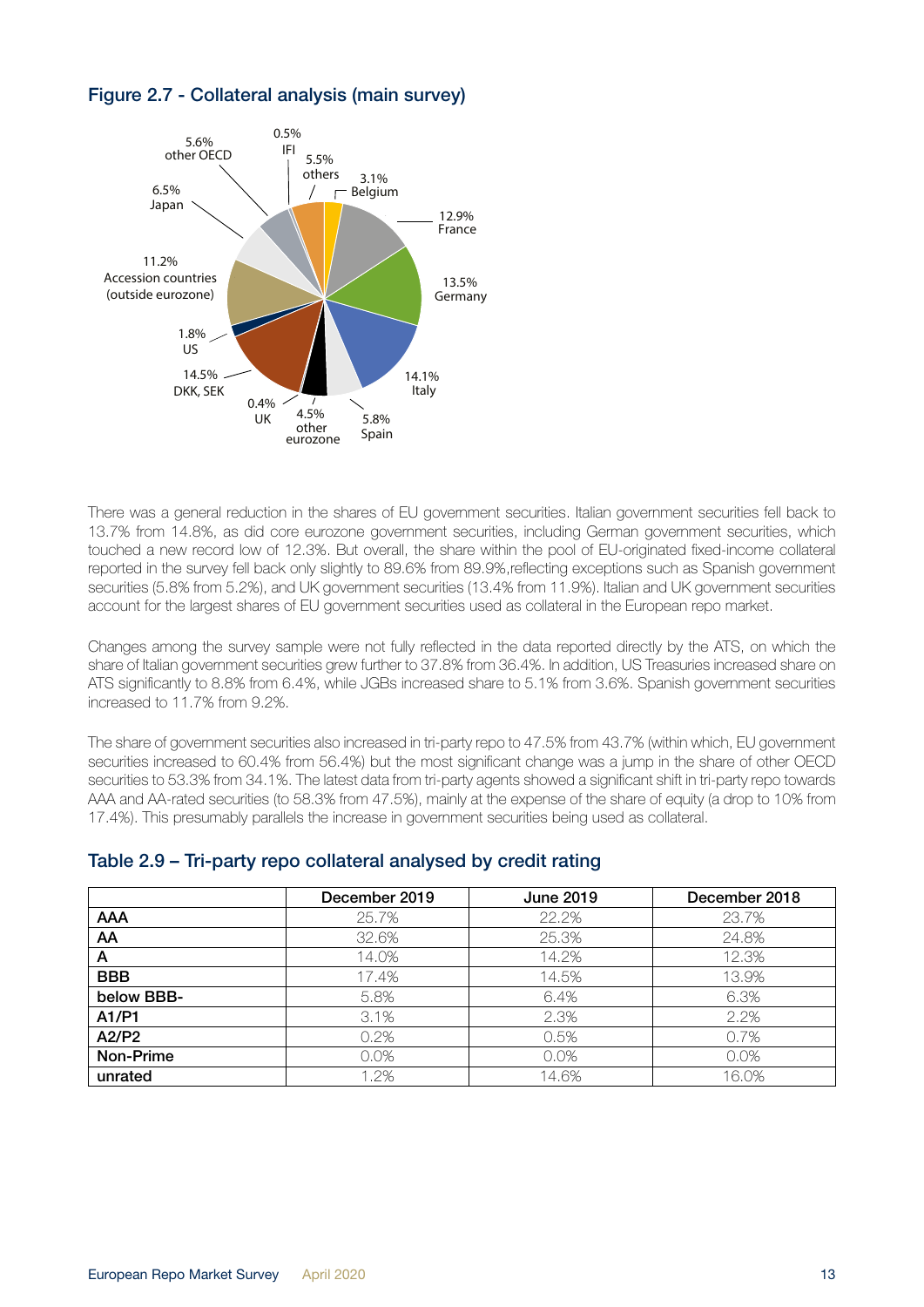

## Figure 2.8 - Collateral analysis (tri-party agents) by credit rating

## Table 2.10 – Tri-party repo collateral analysed by type of asset

|                                            | December 2019 | June 2019 | December 2018 |
|--------------------------------------------|---------------|-----------|---------------|
| government securities                      | 47.5%         | 43.7%     | 47.2%         |
| public agencies / sub-national governments | 6.0%          | 6.6%      | 9.4%          |
| supranational agencies                     | 3.7%          | 2.5%      | 2.5%          |
| corporate bonds                            | 17.3%         | 15.6%     | 16.3%         |
| covered bonds                              | 8.6%          | 7.8%      | 7.7%          |
| residential mortgage-backed                | 1.7%          | 1.3%      | 1.6%          |
| commercial mortgage-backed                 | 0.3%          | 0.3%      | 0.2%          |
| other asset-backed                         | 1.7%          | 1.5%      | 1.2%          |
| CDO, CLN, CLO, etc                         | 1.7%          | 1.3%      | 1.2%          |
| convertible bonds                          | 0.3%          | 1.2%      | 1.4%          |
| equity                                     | 10.0%         | 17.4%     | 10.3%         |
| other                                      | 1.1%          | 0.9%      | 1.2%          |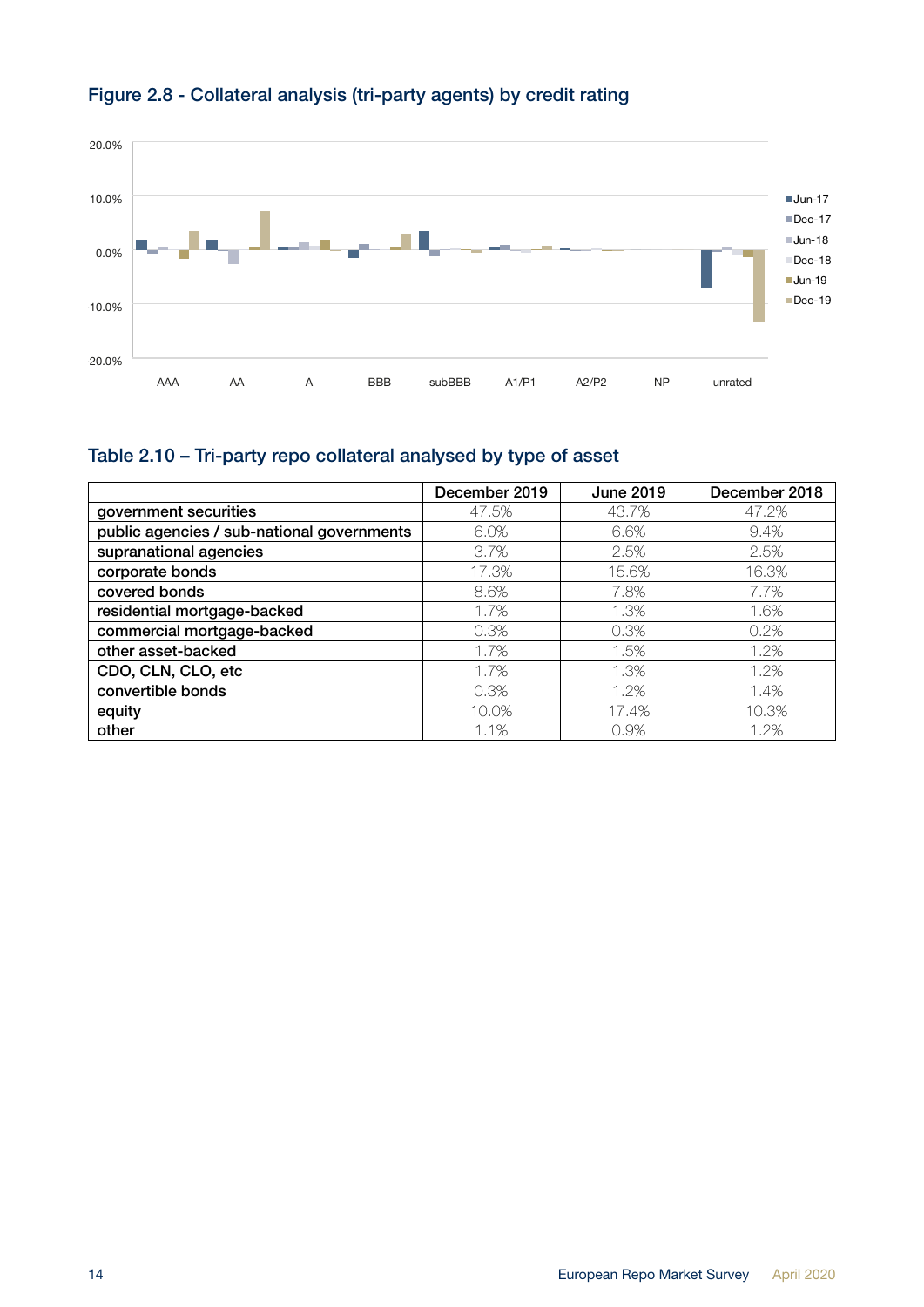

Figure 2.9 – Historic collateral analysis (tri-party agents) by credit rating



Figure 2.10 - Collateral analysis (tri-party agents) by type of asset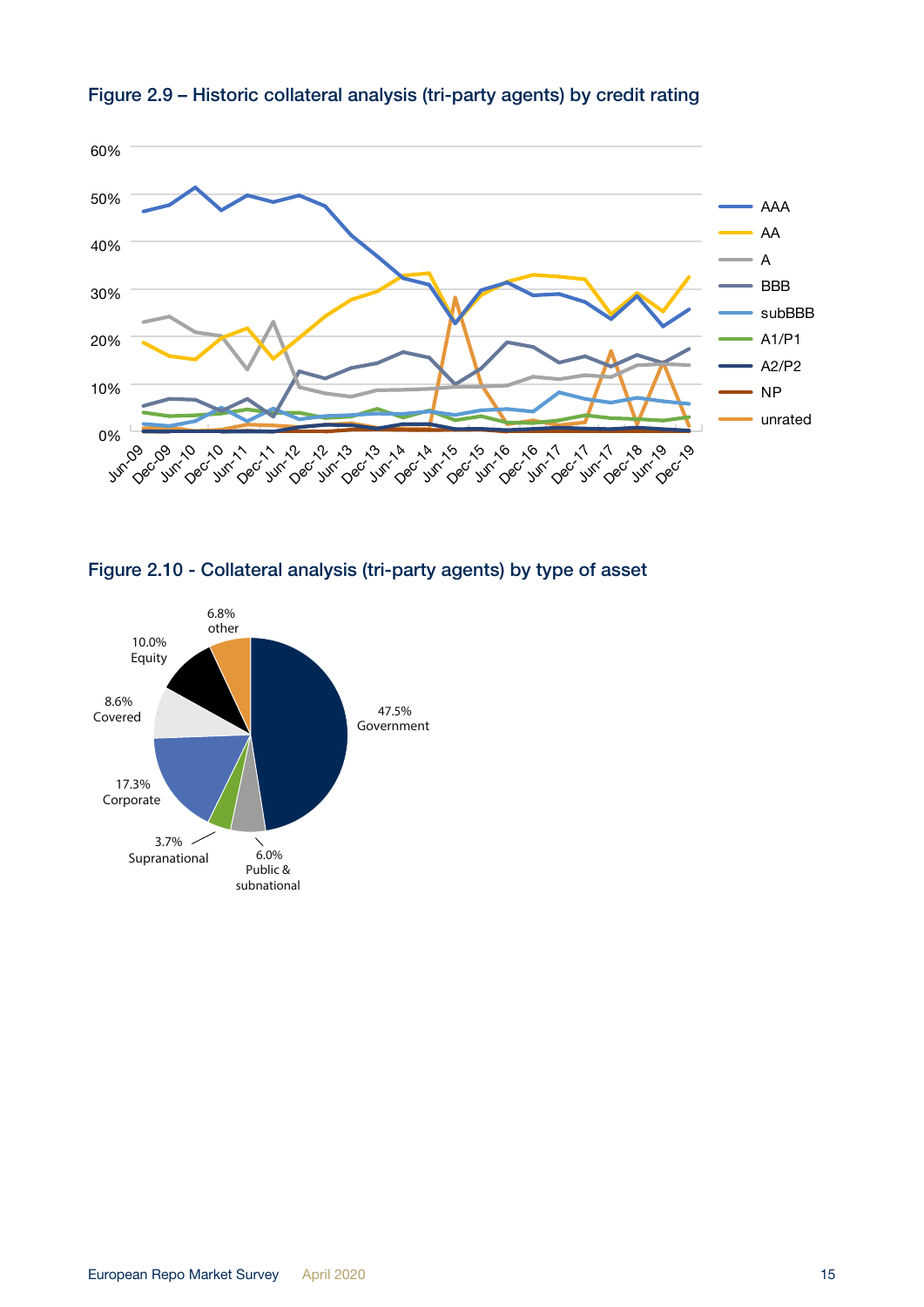

## Figure 2.11 – Historic collateral analysis (tri-party agents) by type of asset

Haircut data were not available for the latest survey.

## Table 2.11 – Tri-party repo collateral haircuts analysed by type of asset

| (weighted average haircuts)                | December 2019* | June 2019 | December 2018 |  |
|--------------------------------------------|----------------|-----------|---------------|--|
| government securities                      |                | 2.3%      | 2.6%          |  |
| public agencies / sub-national governments |                | 2.8%      | 2.7%          |  |
| supranational agencies                     |                | 1.9%      | 2.7%          |  |
| corporate bonds (financial)                |                | 5.8%      | 5.6%          |  |
| corporate bonds (non-financial)            |                |           |               |  |
| covered bonds                              |                | 2.6%      | 3.4%          |  |
| residential mortgage-backed                |                | 6.8%      | 6.5%          |  |
| commercial mortgage-backed                 |                |           |               |  |
| other asset-backed                         |                | 3.1%      | 4.8%          |  |
| CDO, CLN, CLO, etc                         |                | 6.0%      | 5.1%          |  |
| convertible bonds                          |                | 1.8%      | 5.9%          |  |
| equity                                     |                | 4.4%      | 7.0%          |  |
| other                                      |                | 3.8%      | 2.6%          |  |

*\*Figures not published for December 2019 as insufficient data was received in the survey*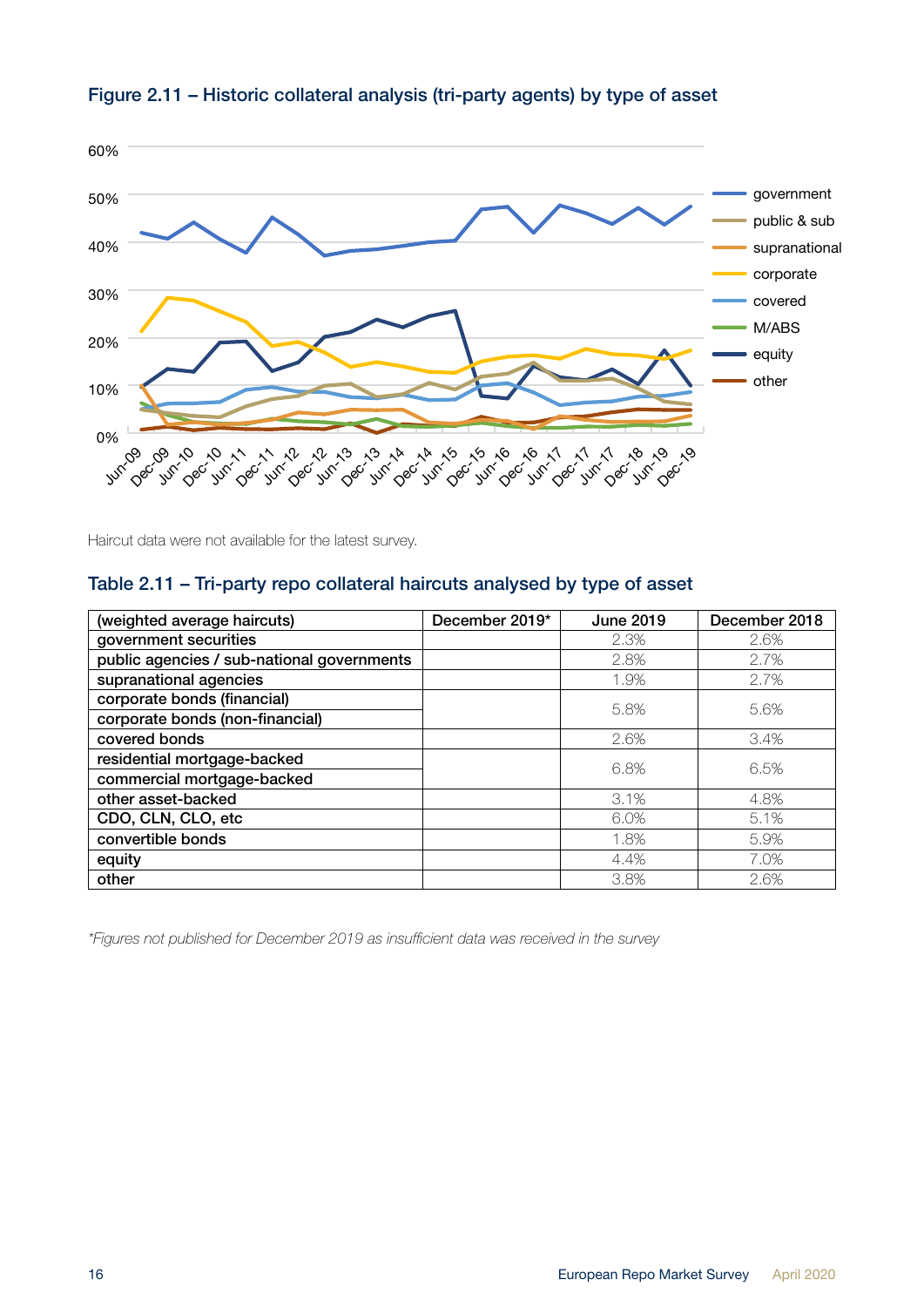## <span id="page-16-0"></span>Contract analysis (Q1.5)

#### Figure 2.12 - Contract analysis



In the latest survey, respondents were again asked to report the total number of repo master agreements which they had in place and the number of these agreements which were the ICMA's Global Master Repurchase Agreement (GMRA). Among the banks that responded, some 71% were GMRAs.

The increase in the share of buy/sell-backs in the latest survey probably reflects the impact of the new entrants.

#### Table 2.12 – Contract comparison in December 2018 (June 2018)

|                             | main survey    | <b>ATS</b>    | tri-party       |
|-----------------------------|----------------|---------------|-----------------|
| repurchase agreements       | 91.7% (92.4%)  | 88.4% (90.9%) | 100.0% (100.0%) |
| documented sell/buy-backs   | $8.1\%$ (7.3%) | 11.6% (9.1%)  |                 |
| undocumented sell/buy-backs | 0.2% (0.2%)    |               |                 |

## Repo rate analysis (Q1.6)

#### Figure 2.13 - Repo rate analysis



decision by the European Repo and Collateral Council to recommend that the inter-dealer repo market should avoid Floating-rate repo dropped sharply in the latest survey. The general fall in the share of floating-rate repo reflected the transacting repos linked to overnight indices such as ESTR, EONIA and SONIA, which are not published until the morning after the date for which they are fixed. This means the repurchase price for such floating-rate repos has to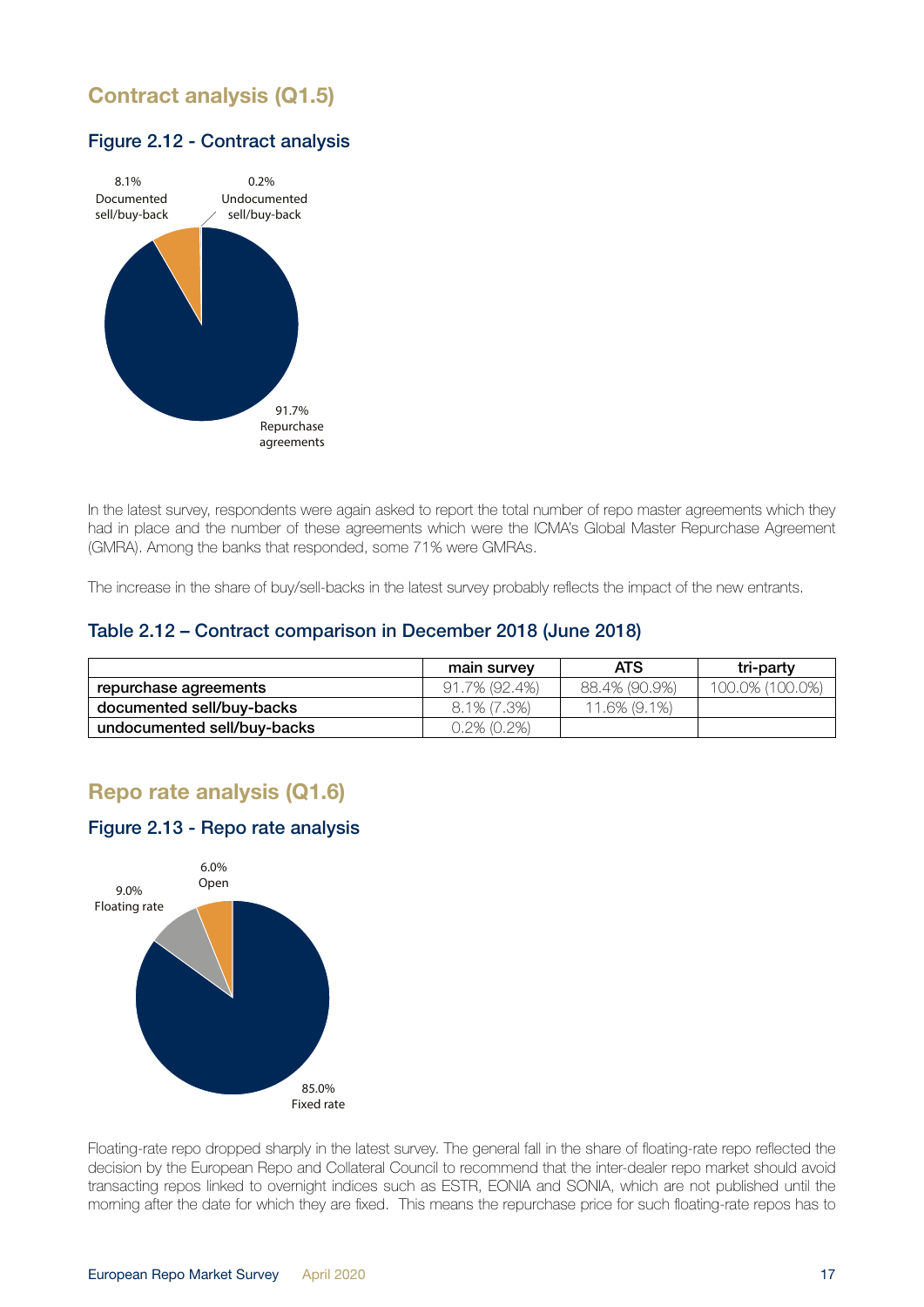<span id="page-17-0"></span>be calculated and settlement instructed before the publication of the final fixing of the overnight index. Typically, parties re-use the previous day's index fixing in order to estimate the repurchase price. But, if the actual fixing turns out to be materially different to the repeated fixing, one party needs to retrospectively compensate the other for the discrepancy. The operational cost of retrospective compensation makes such repos uneconomic for inter-dealer trading, as this business tends to be high frequency. However, dealers continue to transact repos linked to overnight indices with customers. It is significant that, compared to the survey sample, the drop in the share of floating-rate repo was even sharper in directly-reported electronic repo but that there was little change in the share of floating-rate transactions in tri-party repo. These differences are likely to reflect the inter-dealer nature of electronic repo and the largely customerdriven nature of tri-party repo.

|  |  | Table 2.13 - Repo rate comparison in December 2019 (June 2019) |  |  |  |
|--|--|----------------------------------------------------------------|--|--|--|
|--|--|----------------------------------------------------------------|--|--|--|

|               | main survey     | ATS           | tri-party     |
|---------------|-----------------|---------------|---------------|
| fixed rate    | 85.0% (79.0%)   | 97.1% (78.7%) | 14.0% (17.1%) |
| floating rate | $9.0\%$ (14.1%) | 2.9% (21.3%)  | 7.3% (7.4%)   |
| open          | $6.0\%$ (6.9%)  |               | 78.7% (75.5%) |

## Maturity analysis (Q1.7)

#### Table 2.14 – Maturity analysis

|                        | December 2019 | <b>June 2019</b> | December 2018 |
|------------------------|---------------|------------------|---------------|
| open                   | 9.6%          | 6.6%             | 5.8%          |
| 1 day                  | 16.9%         | 17.1%            | 18.5%         |
| 2 days to 1 week       | 17.3%         | 18.4%            | 17.2%         |
| 1 week to 1 month      | 16.8%         | 18.0%            | 14.5%         |
| >1 month to 3 months   | 13.3%         | 11.1%            | 16.0%         |
| >3 months to 6 months  | 4.7%          | 4.6%             | 3.8%          |
| >6 months to 12 months | 5.1%          | 3.2%             | 3.3%          |
| >12 months             | 3.4%          | 2.5%             | 1.4%          |
| forward-start          | 12.9%         | 18.5%            | 19.5%         |



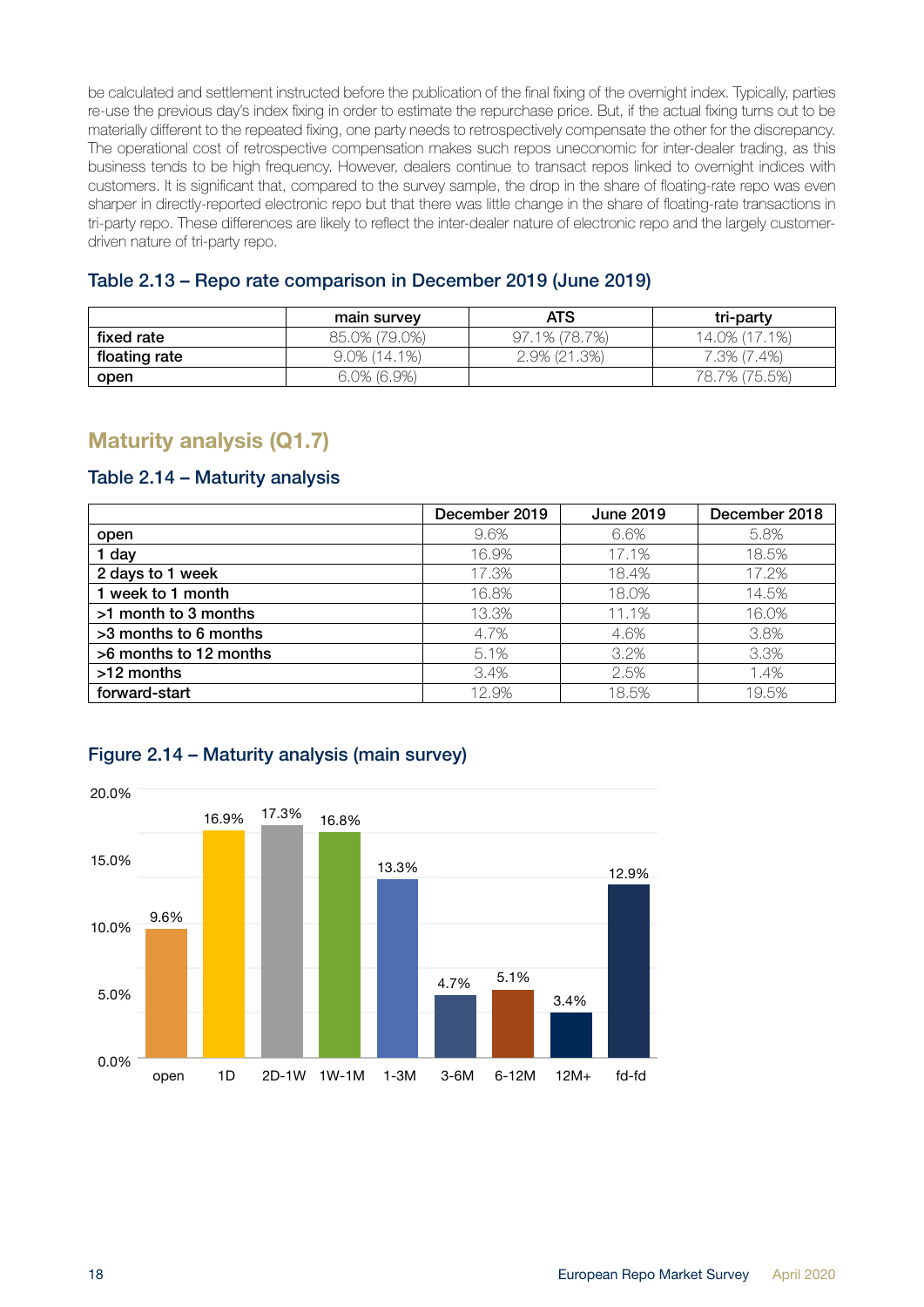





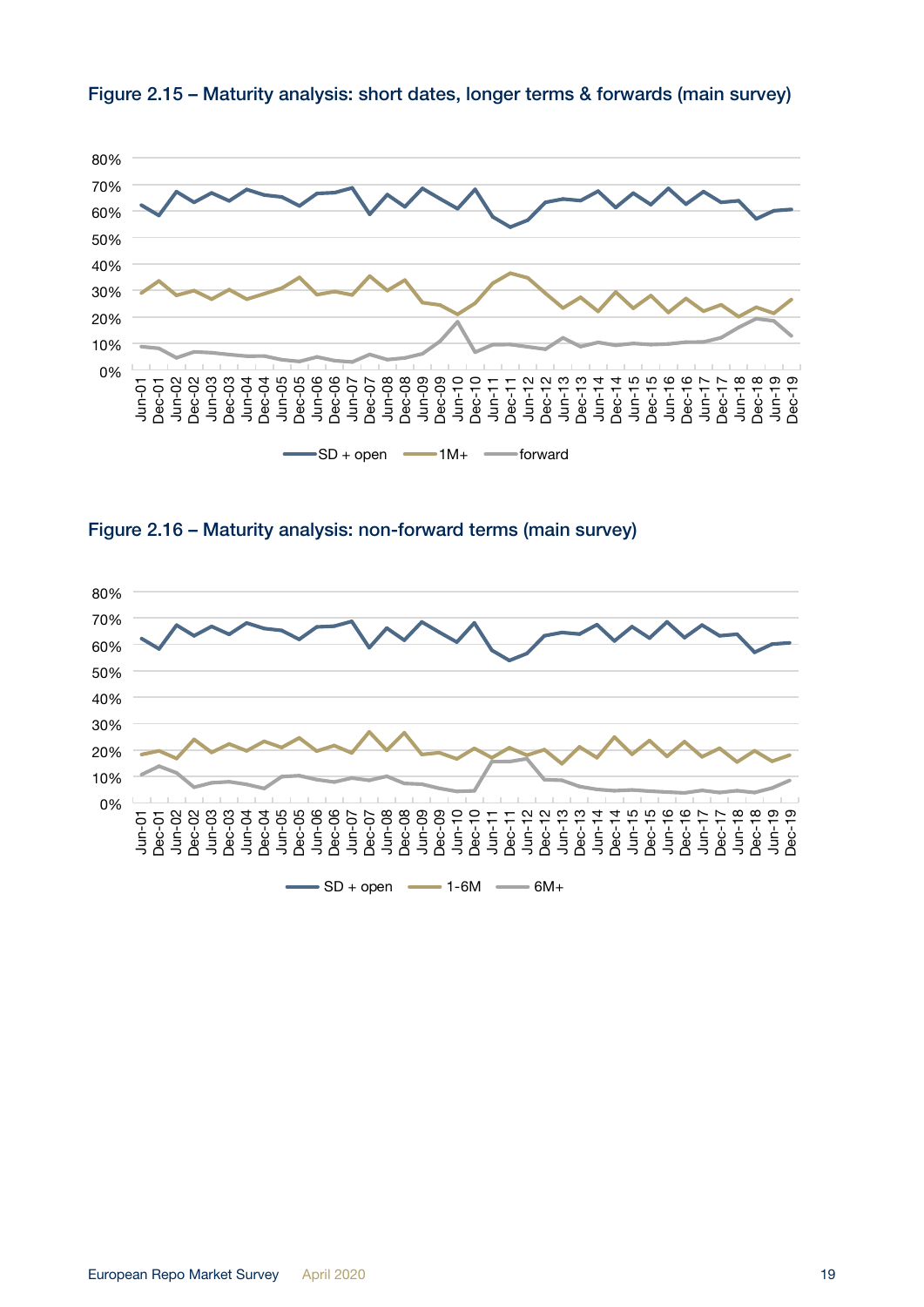

Figure 2.17 – Maturity analysis: breakdown of short dates plus open (main survey)

The share of short-dated repos (one month or less remaining to maturity) fell back to 51.0% from 53.5% in a typically seasonal change. Maturities beyond one month increased share, perhaps reflecting demand for high-quality liquid assets to meet regulatory liquidity ratios at year-end. The survey sample as a whole was a net-taker of collateral beyond one month. The weighted average term to maturity lengthened significantly again, reaching 37-83 days from 30-69 days (the lower end of the range assumes that all transactions have the minimum term in each maturity band: the upper end assumes the maximum term). But the most significant change in the latest survey was a large drop in the share of forward repos to 12.9% from 18.5% (the lowest since 2017). However, this drop is inconsistent with the increase in the share of voice-brokers, for whom forward repos are a key part of their business.



### Figure 2.18 – Maturity analysis (ATS)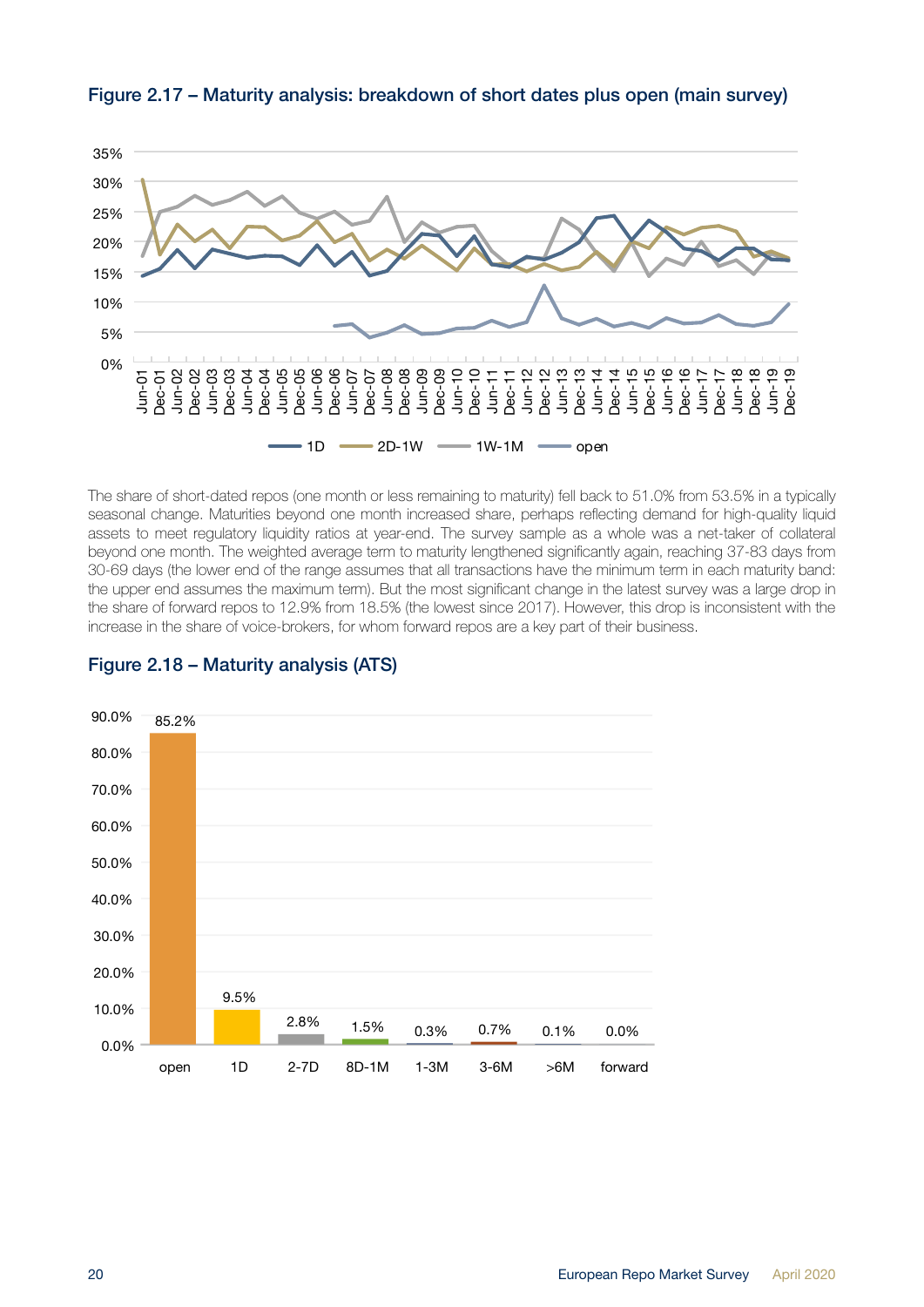

### Figure 2.19 – Maturity analysis (tri-party agents)

## Table 12.15 – Maturity comparison in December 2019 (June 2019)

|                        | main survey    | <b>ATS</b>     | tri-party      |
|------------------------|----------------|----------------|----------------|
| open                   | $9.6\%$ (6.6%) |                | 35.9% (49.4%)  |
| 1 day                  | 16.9% (17.1%)  | $85.2\%$ (-)   | 16.9% (13.1%)  |
| 2 days to 1 week       | 17.3% (18.4%)  | 9.5% (89.8%)   | 12.2% (6.2%)   |
| 1 week to 1 month      | 16.8% (18.0%)  | 2.8% (1.1%)    | 8.4% (10.2%)   |
| >1 month to 3 months   | 13.3% (11.1%)  | 1.5% (4.8%)    | 10.6% (8.4%)   |
| >3 months to 6 months  | 4.7% (4.6%)    | $0.3\%$ (2.5%) | 8.4% (7.5%)    |
| >6 months to 12 months | $5.1\%$ (3.2%) | $0.7\%$ (0.7%) | 4.0% (2.3%)    |
| >12 months             | $3.4\%$ (2.5%) | $0.1\%$ (0.5%) | $3.7\%$ (3.0%) |
| forward-start          | 12.9 (18.5%)   | $0.0\%$ (0.5%) |                |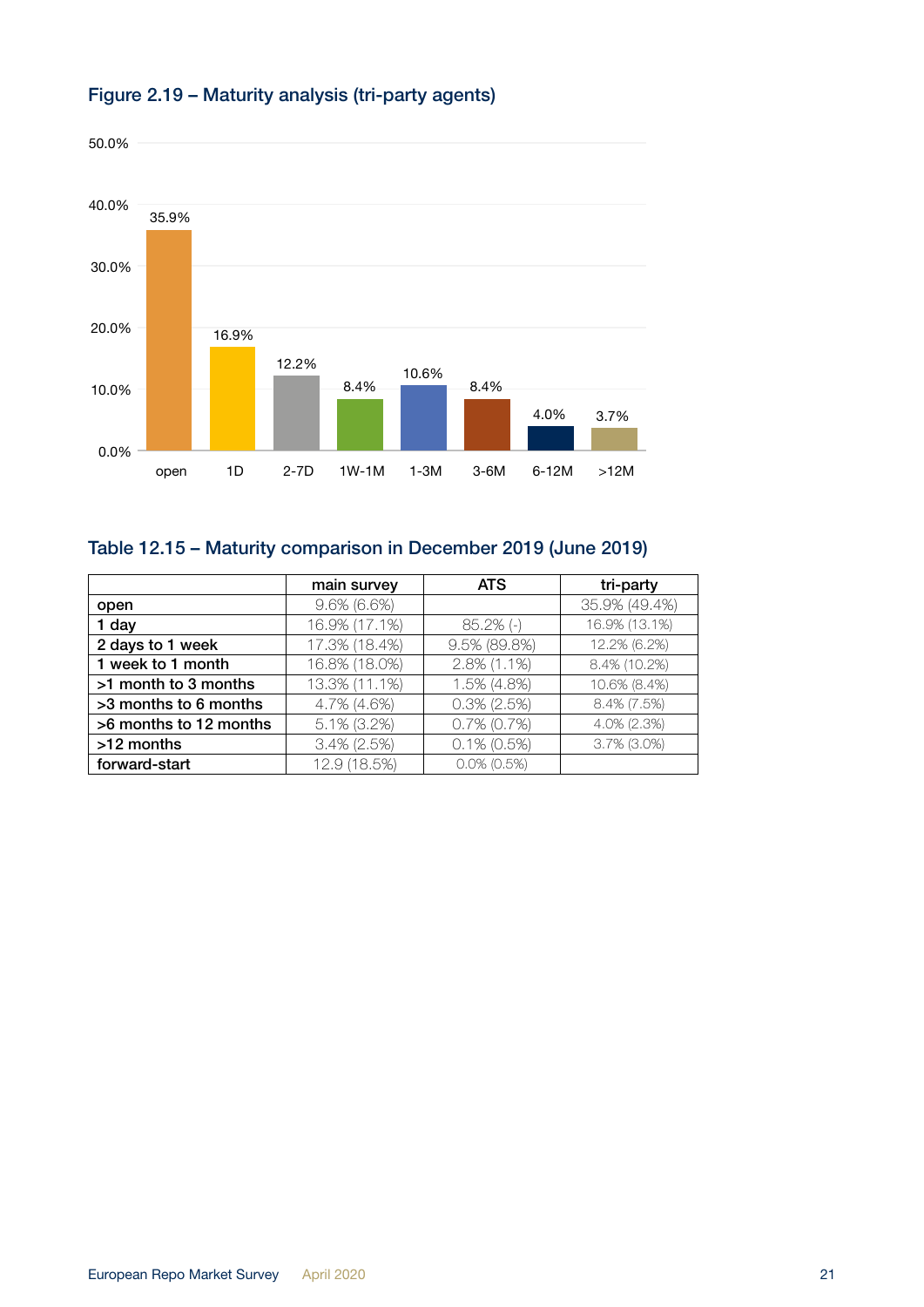## <span id="page-21-0"></span>Product analysis (Q2)

The share of securities lending conducted on repo desks was largely unchanged at 12.4%.

#### Figure 2.20 - Product analysis



## **Concentration analysis**

#### Table 2.16 – Concentration analysis

|        | December 2019 | <b>June 2019</b> | December 2018 |
|--------|---------------|------------------|---------------|
| top 10 | 63.2%         | 61.4%            | 67.7%         |
| top 20 | 82.1%         | 83.1%            | 86.3%         |
| top 30 | 92.7%         | 93.3%            | 95.0%         |
| other  | 7.3%          | 6.7%             | 5.0%          |

## Figure 2.21 - Concentration analysis



The concentration of business within the top 10 survey participants increased, reflecting the role of some of the largest institutions in the growth of the market.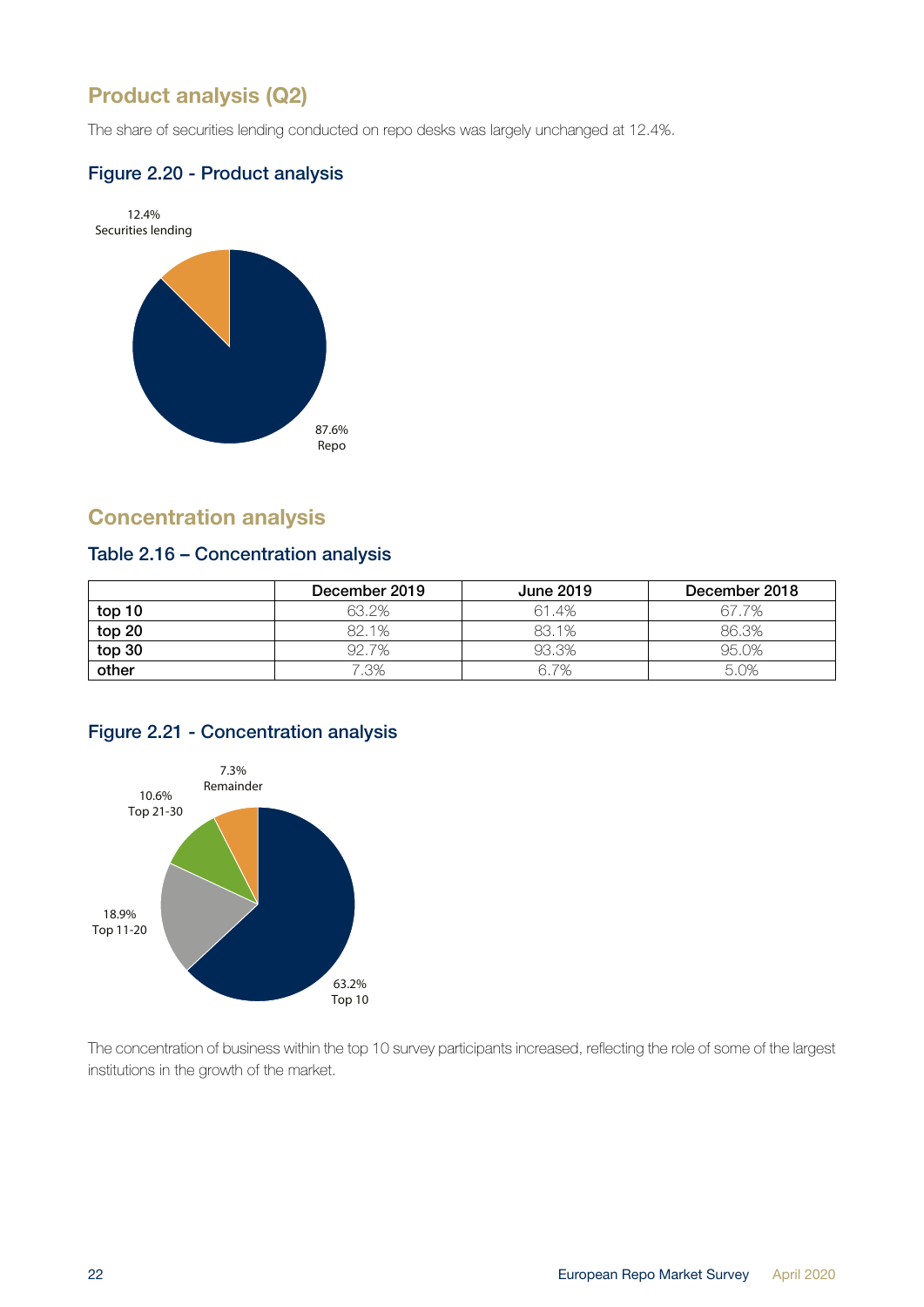### Table 2.17 – Herfindahl Index<sup>1</sup>

|                  | index | numbers in survey |
|------------------|-------|-------------------|
| December 2003    | 0.045 | 76                |
| <b>June 2004</b> | 0.040 | 81                |
| December 2004    | 0.047 | 76                |
| <b>June 2005</b> | 0.043 | 81                |
| December 2005    | 0.043 | 80                |
| <b>June 2006</b> | 0.042 | 79                |
| December 2006    | 0.050 | 74                |
| <b>June 2007</b> | 0.041 | 76                |
| December 2007    | 0.040 | 68                |
| <b>June 2008</b> | 0.044 | 61                |
| December 2008    | 0.049 | 61                |
| <b>June 2009</b> | 0.051 | 61                |
| December 2009    | 0.065 | 58                |
| <b>June 2010</b> | 0.105 | 57                |
| December 2010    | 0.064 | 57                |
| <b>June 2011</b> | 0.074 | 58                |
| December 2011    | 0.065 | 64                |
| <b>June 2012</b> | 0.062 | 62                |
| December 2012    | 0.054 | 71                |
| <b>June 2013</b> | 0.046 | 65                |
| December 2013    | 0.046 | 67                |
| <b>June 2014</b> | 0.046 | 65                |
| December 2014    | 0.043 | 67                |
| <b>June 2015</b> | 0.044 | 65                |
| December 2015    | 0.041 | 72                |
| <b>June 2016</b> | 0.050 | 67                |
| December 2016    | 0.056 | 65                |
| <b>June 2017</b> | 0.052 | 64                |
| December 2017    | 0.049 | 64                |
| <b>June 2018</b> | 0.053 | 62                |
| December 2018    | 0.060 | 58                |
| <b>June 2019</b> | 0.054 | 55                |
| December 2019    | 0.059 | 58                |

<sup>1</sup> The Herfindahl Index is the sum of the squares of market shares divided by the square of the sum of market shares. The higher the index, the lower the degree of competition. If the index<br>is higher, the more a single inst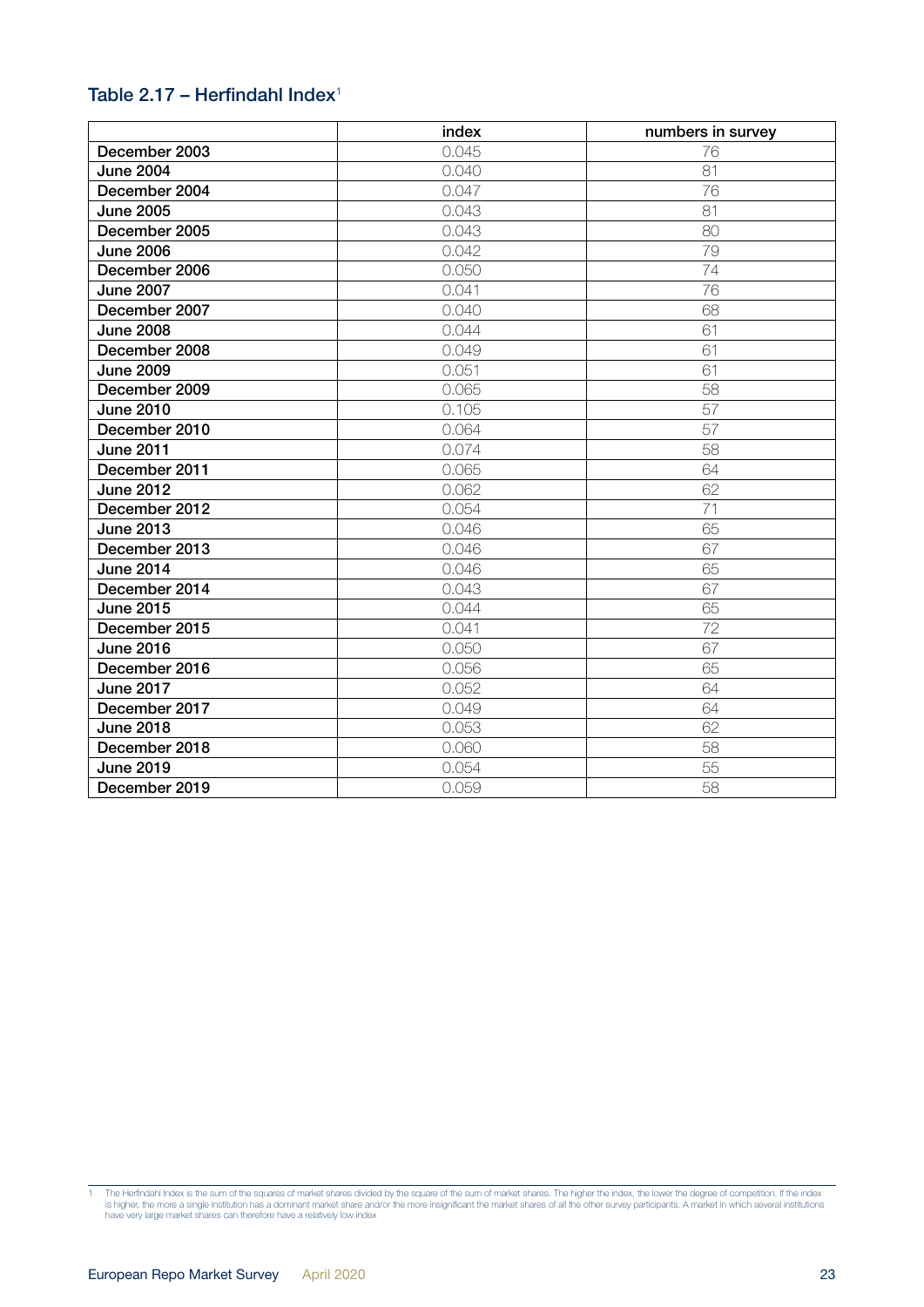## <span id="page-23-0"></span>Chapter 3: Conclusion

The European repo market, as represented by the survey sample, has resumed its recovery from the period of the European sovereign debt crisis. Anecdotal evidence suggests the growth in the market size has been accompanied by the general compression of bid/offer spreads and haircuts, which signals increased competition among dealers for customer business. The growth would also suggest that institutions are more confident of their ability to manage post-crisis regulation and year-end pressures. [A report by ICMA](https://www.icmagroup.org/assets/documents/Regulatory/Repo/ICMA-ERCC-European-repo-market-at-year-end-2019-final-140120.pdf) on the state of the repo market observed a relatively muted end to 2019, in contrast to previous year-ends.

As regards the management of year-end pressures, the sharp fall in the share of forward repos could be significant, as they are believed to have been used to lock in cash and collateral ahead of the year-end.

Increased use of tri-party repo and general collateral (GC) financing facilities among the survey sample supports anecdotal evidence about the growth of customer business. It also suggests there has been little overall impact on the repo market of policy measures such as the tiering of the ECB deposit facility from September (whereby deposits up to six times the minimum reserve requirement are now interest-free rather than being subject to a negative rate), the restarting of quantitative easing by the ECB in November and the renewal of the Targeted Longer-Term Refinancing Operations programme (TLTRO). However, central bank purchases may have contributed to the reduced share of eurozone government securities.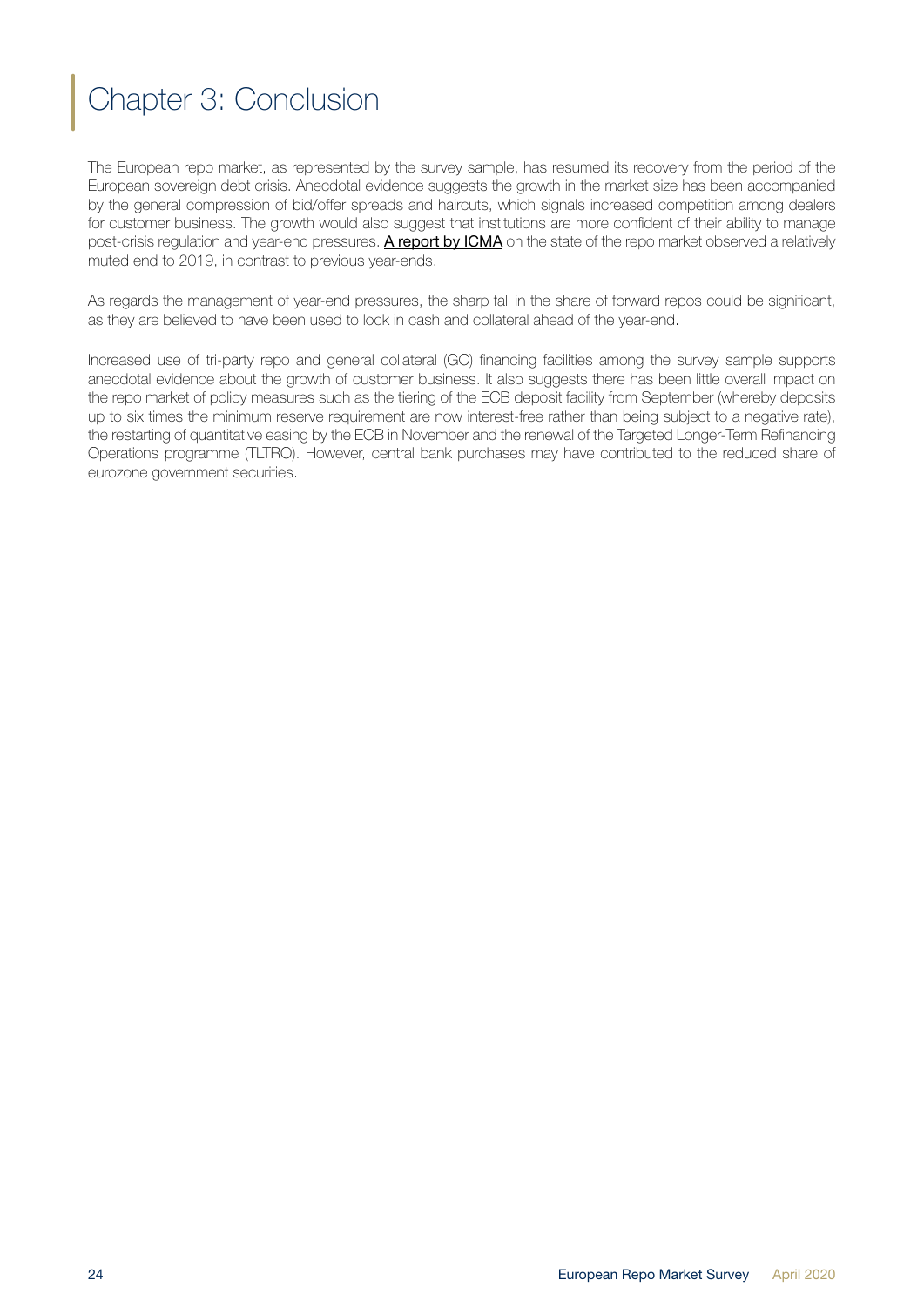## <span id="page-24-0"></span>About the Author

This report was compiled by Richard Comotto, who is Senior Consultant to the ICMA's European Repo and Collateral Council on repo. He is also author of the ICMA's 'Guide to Best Practice in the European Repo Market' and its Repo FAQs; Course Director of the ICMA Professional Repo Market Course and of the ICMA-ISLA GMRA-GMSLA Workshop; and author of the ICMA SFTR Task Force's Reporting Recommendations.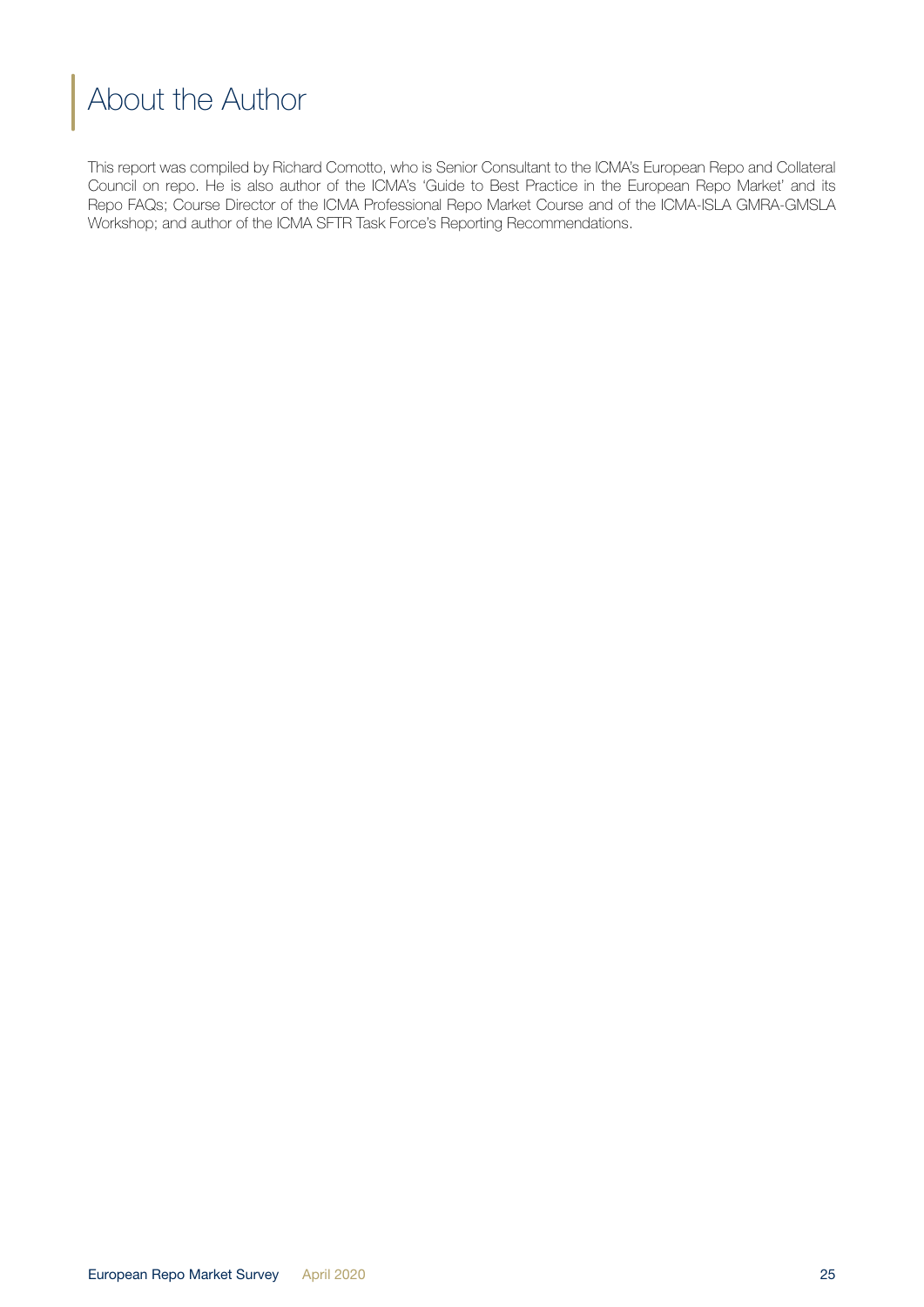## <span id="page-25-0"></span>Appendix A: Survey Guidance Notes

The following extract is based on the Guidance Notes issued to participants in conjunction with the survey that took place on December 11, 2019.

The data required by this survey are: the total value of the repos and reverse repos booked by your repo desk that are still outstanding at close of business on Wednesday, December 11, 2019, and various breakdowns of these amounts, as well as the total value of all repos and reverse repos turned over the six months since the previous survey (which was on June 5, 2019).

Branches of your bank in other countries in Europe may be asked to complete separate returns. If your repo transactions are booked at *another branch*, please forward the survey form to that branch. If branches of your bank in *other countries* run their own repo books, please copy the survey form to these branches, so that they can also participate in the survey. Please feel free to copy the survey form to other banks, if you discover that they have not received it directly.

#### Guidance Notes

#### General guidance

- a) Please fill in as much of the form as possible. For each question that you answer, you will receive back your ranking in that category.
- b) If your institution does not transact a certain type of repo business, please enter 'N/A' in the relevant fields. On the other hand, if your institution does that type of business but is not providing the data requested by the survey, please do not enter anything into the relevant field. If your institution does that type of business but has no transactions outstanding, please enter zero into the relevant field.
- c) You only need to give figures to the nearest *million*. However, if you give figures with *decimal points*, please use full stops as the symbols for the decimal points, *not* commas. For *nil returns*, please use zeros, *not* dashes or text.
- d) Please do not re-format the survey form, ie change its lay-out, and do not leave formulae in the cells of the underlying spreadsheet.
- e) Include all varieties of repos, ie repurchase transactions (classic repos and pensions livrées) and sell/buybacks (e.g. simultaneas and PCT). There is a separate question (see question 2) on securities lending and borrowing transactions (including securities lending and borrowing against cash collateral).
- f) Exclude repo transactions undertaken with central banks as part of their official money market operations. Other repo transactions with central banks, e.g. as part of their reserve management operations, should be included.
- g) Give the value of the cash which is due to be repaid on all repo and reverse repo contracts (not the market value or nominal value of the collateral) that are still *outstanding* at *close of business on Wednesday, December 11, 2019*. This means the value of transactions at their repurchase prices.
- h) "Outstanding" means repos and reverse repos with a repurchase date, or which will roll over, on or after Thursday, December 12, 2019. You should include all open repos and reverse repos that have been rolled over from Wednesday, December 11, 2019, to a later date and all *forward-forward repos and reverse repos* that are still outstanding as forward contracts at close on Wednesday, December 11, 2019.
- i) Give separate totals for (a) repos plus sell/buy-backs and (b) reverse repos plus buy/sell-backs.
- j) The survey seeks to measure the value of repos and reverse repos on a *transaction date basis*, rather than a purchase date basis. This means that you should include all repo and reverse repo contracts that have been agreed **before** close of business on Wednesday, December 11, 2019, even if their purchase dates are later. An unavoidable consequence of using the transaction date is that tom/next and spot/next transactions that are rolled over will be counted more than once, eg a tom/next repo transacted on the day before the survey date and rolled over on the survey date will feature twice.
- k) Give *gross* figures, i.e. do *not* net opposite transactions with the same counterparty. If this is not possible, please indicate that your figures are net.
- l) In the case of equity repo, for synthetic structures, please give the value of the cash payment.
- m) You should include *intra-group* transactions between different legal entities or between foreign branches and the parent company.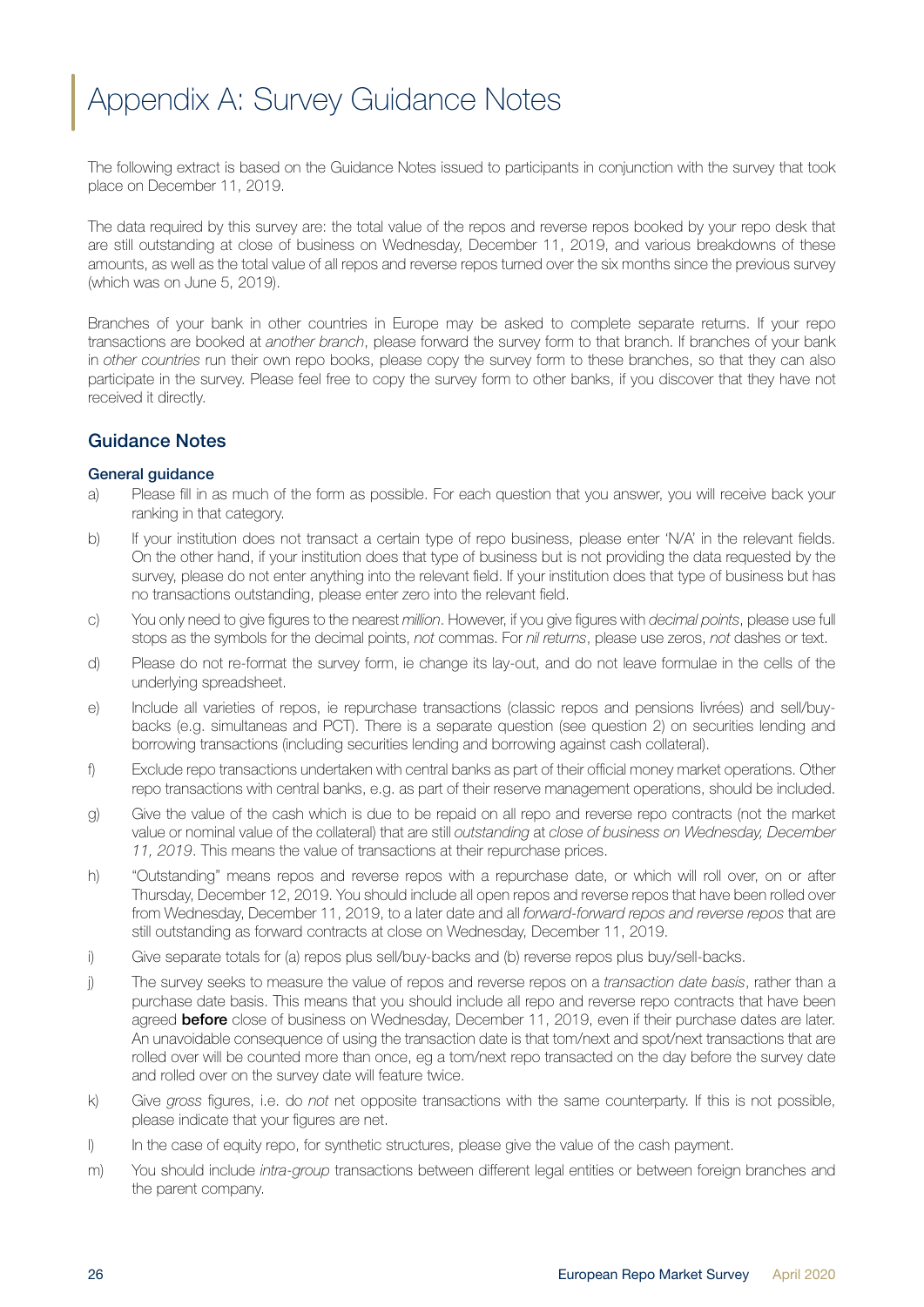#### Guidance on specific questions in the survey form

- 1.1 Transactions (1.1.1) direct with counterparties or (1.1.2) through voice-brokers should exclude all repos transacted over an ATS (see below). These should be recorded under (1.1.3).
	- (1.1.2) Transactions through voice-brokers should be broken down in terms of the location of the counterparties, rather than the location of the voice-brokers.
	- (1.1.3) "ATSs" are automatic or semi-automatic trading systems (e.g. BrokerTec, Eurex Repo, MTS and tpREPO) but not voice-assisted electronic systems used by voice-brokers (where voice-brokers record and communicate transactions agreed by telephone or electronic messaging) or automated systems such as GMLX or TradeWeb (which offer a request-for-quote (RFQ) trading model). Nor does use of an ATS include trading assisted by electronic means of structured messages and confirmations such as Bloomberg's RRRA and similar screens.

 Transactions through voice-assisted systems should be included in (1.1.2). Anonymous transactions through an ATS with a central counterparty (e.g. CC&G, LCH, MEFF and Eurex Clearing) should be recorded in either (1.1.3.4) or (1.1.3.5). (1.1.3.4) is for GC financing systems. These are ATS that are connected to a CCP and a tri-party repo service. Examples include Eurex Repo Euro GC Pooling (EGCP), LCH SA's €GCPlus and LCH Ltd's £GC. They do not include GC basket trading on ATS in which the seller manually selects the securities to be delivered from a list prescribed by the ATS. This activity may be cleared across a CCP but does not involve a tri-party service, and should be recorded in (1.1.3.5).

- $(1.2.1)$  This item includes all the transactions recorded in  $(1.1.3)$  plus any transactions executed directly with counterparties and via voice-brokers which are then registered with and cleared through a central counterparty.
- (1.2.2) Questions (1.1.3.1) to (1.1.3.5) measure repos and reverse repos transacted on automatic or semi-automatic trading systems such as BrokerTec, Eurex Repo, MTS and tpREPO, but not voiceassisted electronic systems used by voice-brokers (where voice-brokers record and communicate transactions agreed by telephone or electronic messaging) or automated systems such as GMLX or TradeWeb (which offer a request-for-quote (RFQ) trading model). This question asked for the total value of business transacted on any electronic trading system, whether automatic, semi-automatic or automated, and therefore including automated systems such as GMLX or TradeWeb, which offer a request-for-quote (RFQ) trading model. Electronic trading Is defined in terms of where the contract is executed and so does **not** include voice-assisted electronic systems used by voice- brokers or trading assisted by electronic means of structured messages and confirmations such as Bloomberg's RRRA and similar screens.
- 1.5 "Repurchase transactions" (also known as "classic repos") include transactions documented under the Global Master Repurchase Agreement (GMRA) 1995, the Global Master Repurchase Agreement (GMRA) 2000 or the Global Master Repurchase Agreement (GMRA) 2011 *withou*t reference to the Buy/Sell-Back Annexes, and transactions documented under other master agreements. "Sell/buy-backs" are therefore taken to include all transactions that are not documented. Repurchase transactions are characterised by the immediate payment by the buyer to the seller of a compensatory or manufactured payment upon receipt by the buyer of a coupon or other income on the collateral held by the buyer. If a coupon or other income is paid on collateral during the term of a sell/buy-back, the buyer does not make an immediate compensatory or manufactured payment to the seller, but reinvests the income until the repurchase date of the sell/buy-back and deducts the resulting amount (including reinvestment income) from the repurchase price that would otherwise be due to be received from the seller. Sell/buy-backs may be quoted in terms of a forward price rather than a repo rate. Where sell/ buy- backs are documented (e.g. under the Buy/Sell-Back Annexes to the GMRA 1995, 2000 or 2011), periodic adjustments to the relative amounts of collateral or cash - which, for a repurchase transaction, would be performed by margin maintenance transfers or payments - are made by adjustment or re-pricing. All open repos are likely to be repurchase transactions.
- 1.6 "Open" repos are defined for the purposes of this survey as contracts that have no fixed repurchase date when negotiated but are terminable on demand by either counterparty. This item should be equal to item (1.8.3). Open repos could be regarded as floating-rate, given that rates may be updated, but this tends to be irregular, so open repos are being treated separately from floating-rate repo (1.6.2).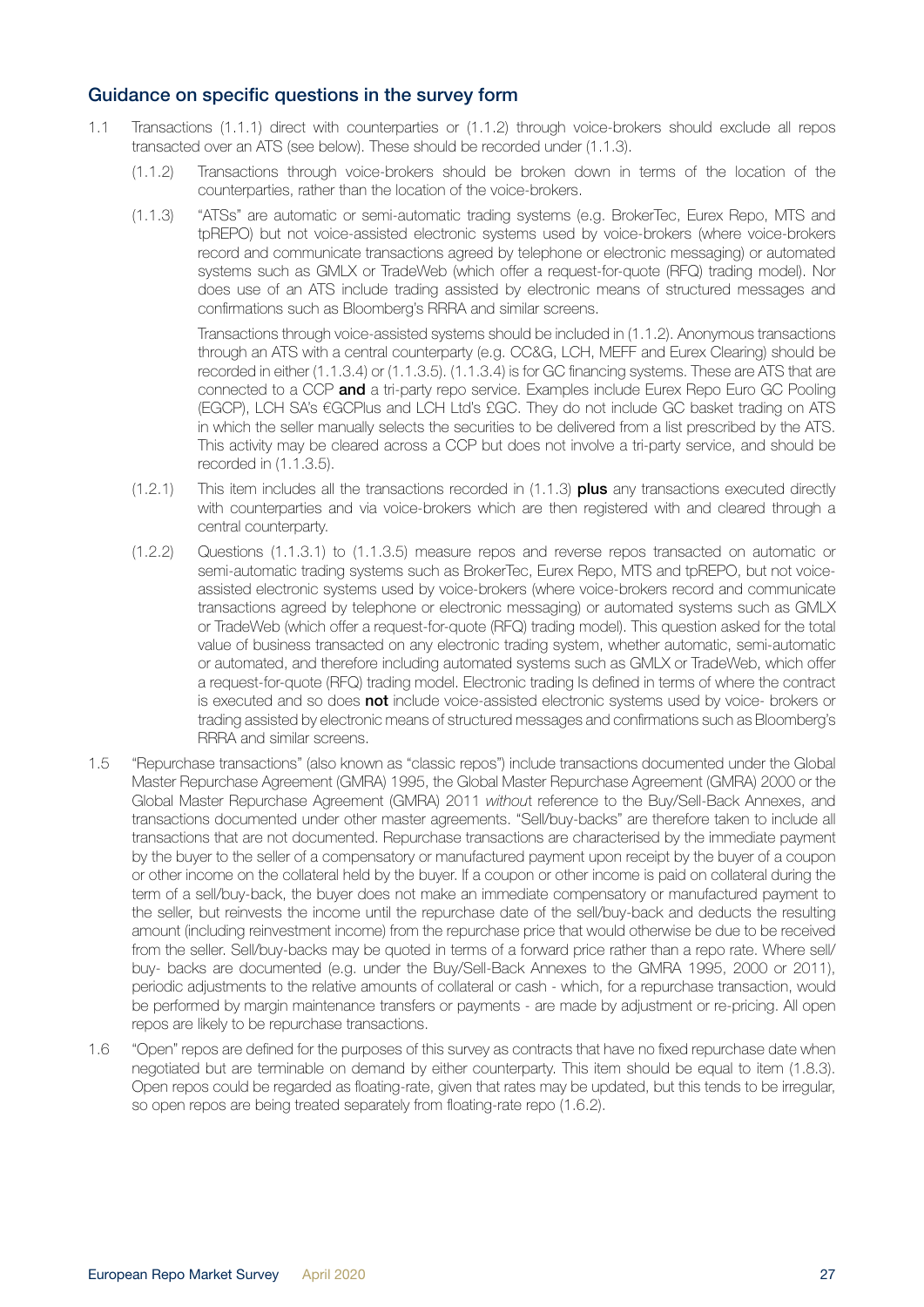- 1.7 This section asks for the *remaining* term to maturity (not the original term to maturity) of repos to be broken down as follows:
	- $(1.7.1.1)$  1 day this means:
	- all contracts transacted prior to Wednesday, December 11, 2019, with a repurchase date on Thursday, December 12, 2019;
	- overnight, tom/next, spot/next and corporate/next contracts transacted on Wednesday, December 11, 2019.

(1.7.1.2) 2–7 days – this means:

- all contracts transacted prior to Wednesday, December 11, 2019, with a repurchase date on Friday, December 13, 2019, or any day thereafter up to and including Wednesday, December 18, 2019;
- contracts transacted on Wednesday, December 11, 2019, with an original repurchase date on Friday, December 13, 2019, or any day thereafter up to and including Wednesday, December 18, 2019 (irrespective of the purchase date, which will vary).

(1.7.1.3) More than 7 days but no more than 1 month – this means:

- all contracts transacted prior to Wednesday, December 11, 2019, with a repurchase date on Thursday, December 19, 2019, or any day thereafter up to and including Monday, January 13, 2020;
- contracts transacted on Wednesday, December 11, 2019, with an original repurchase date on Thursday, December 19, 2019, or any day thereafter up to and including Monday, January 13, 2020 (irrespective of the purchase date, which will vary).
- (1.7.1.4) More than 1 month but no more than 3 months this means:
- all contracts transacted prior to Wednesday, December 11, 2019, with a repurchase date on Tuesday, January 14, 2020, or any day thereafter up to and including Wednesday, March 11, 2020;
- contracts transacted on Wednesday, December 11, 2019, with an original repurchase date on Tuesday, January 14, 2020, or any day thereafter up to and including Wednesday, March 11, 2020 (irrespective of the purchase date, which will vary).
- (1.7.1.5) More than 3 months but no more than 6 months this means:
- all contracts transacted prior to Wednesday, December 11, 2019, with a repurchase date on Thursday, March 12, 2020, or any day thereafter up to and including Thursday, June 11, 2020;
- contracts transacted on Wednesday, December 11, 2019, with an original repurchase date on Thursday, March 12, 2020, or any day thereafter up to and including Thursday, June 11, 2020 (irrespective of the purchase date, which will vary).
- (1.7.1.6) More than 6 months but no more than 12 months this means;
- all contracts transacted prior to Wednesday, December 11, 2019, with a repurchase date on Friday, June 12, 2020, or any day thereafter up to and including Friday, December 11, 2020;
- contracts transacted on Wednesday, December 11, 2019, with an original repurchase date on Friday, June 12, 2020, or any day thereafter up to and including Friday, December 11, 2020 (irrespective of the purchase date, which will vary).
- $(1.7.1.7)$  More than 12 months this means:
- all contracts transacted prior to Wednesday, December 11, 2019, with a repurchase date on Monday, December 14, 2020, or any day thereafter;
- contracts transacted on Wednesday, December 11, 2019, with an original repurchase date on or after Monday, December 14, 2020 (irrespective of the purchase date, which will vary).
- (1.7.2) For repos against collateral that includes a transferable security regulated under the EU MiFID and that have been traded or which it is possible to trade on a MiFIR-regulated trading venue (regulated market, multilateral trading facility or organised trading facility), which are subject to the settlement requirements of the EU CSDR, forward-forward repos are defined for the purposes of this survey as contracts with a purchase date of Monday, December 9, 2019, or later. There is therefore an overlap with corporate/next transactions. If the latter cannot be identified separately, it is accepted that they will be recorded as forward-forward repos. It does not matter than many repos may actually be traded for T+1 (ie a purchase date of Thursday, December 12, 2019). For repos transacted in the OTC market or against collateral not regulated under CSDR, the definition of forward-forward may be different.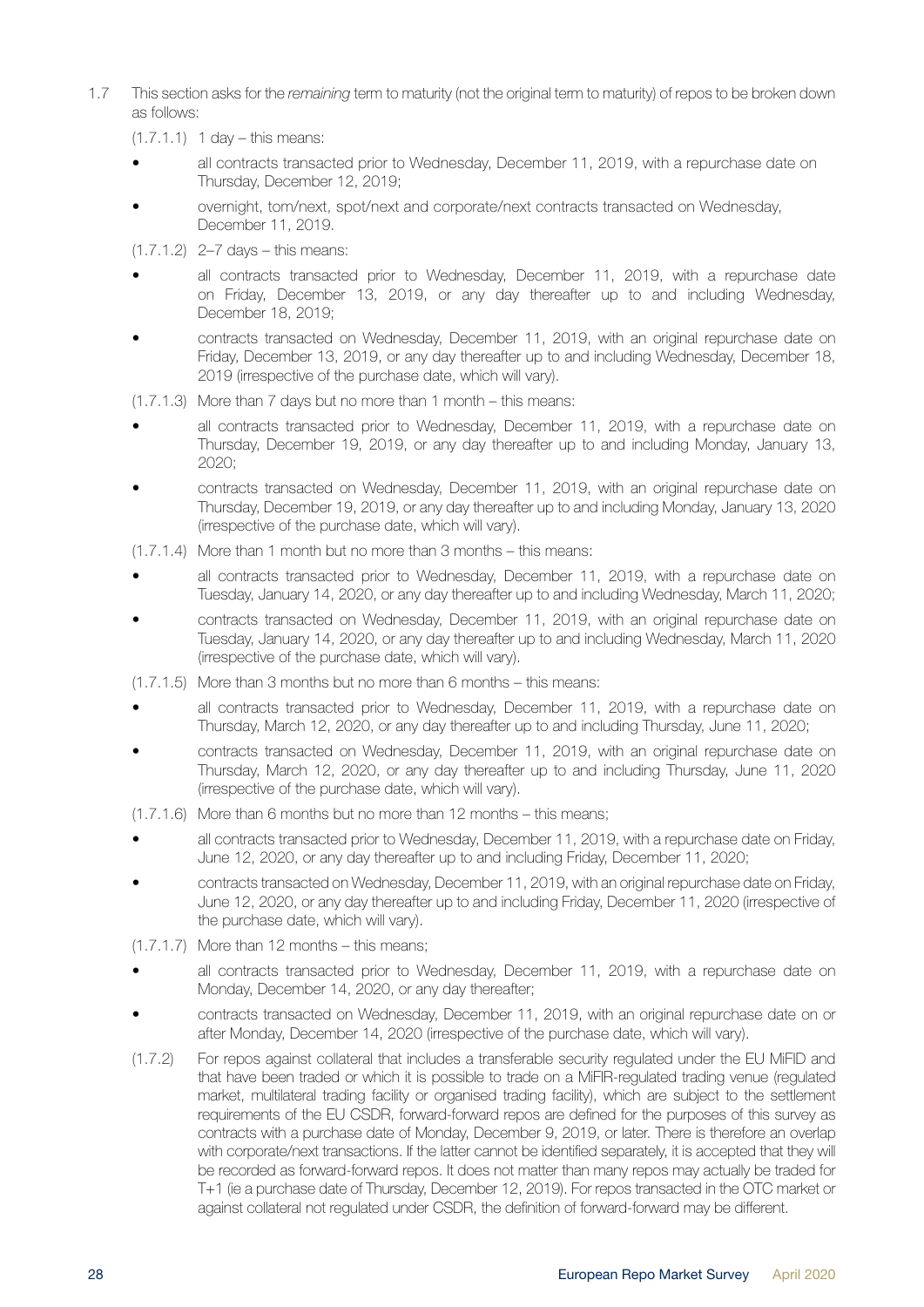- (1.7.3) Open repos in this field should equal open repos in item (1.6.3).
- 1.8 Please confirm whether the transactions recorded in the questions in (1.6 and 1.7) include your tri-party repo business. Some institutions do not consolidate their tri-party repo transactions with their direct or voicebrokered business because of delays in receiving reports from tri-party agents or the complexity of their triparty business.

(1.8.1) and (1.8.2) should not include any repos transacted across GC financing systems and recorded in (1.8.3).

- 1.9 "Eurobonds" (also known as "international bonds") are defined as securities held outside national central securities depositories (CSD), usually in an ICSD such as Clearstream or Euroclear, or a custodian bank; typically with the ISIN prefix XS; often issued in a currency foreign to the place of issuance; and sold crossborder to investors outside the domestic market of the place of issuance. Eurobonds should be recorded in (1.9.30-33), except for those issues by "official international financial institutions", which should be recorded in (1.9.20). Eurobond does not mean a bond denominated in euros.
	- (1.9.20) "Official international financial institutions, including multilateral development banks" such as:
	- African Development Bank (AfDB)

Asian Development Bank (AsDB)

- Bank for International Settlements (BIS)
- Caribbean Development Bank (CDB)
- Central American Bank for Economic Integration (CABEI)
- Corporacion Andina de Fomento (CAF)
- Council of Europe Development Bank
- East African Development Bank (EADB)
- European Bank for Reconstruction and Development (EBRD)
- European Commission (EC)/European Financial Stability Mechanism (EFSM)
- European Financial Stability Facility (EFSF)
- European Investment Bank (EIB)
- European Stabilisation Mechanism (ESM)
- Inter-American Development Bank Group (IADB)
- International Fund for Agricultural Development (IFAD)
- Islamic Development Bank (IDB)
- Nordic Development Fund (NDF)
- Nordic Investment Bank (NIB)
- OPEC Fund for International Development (OPEC Fund)
- West African Development Bank (BOAD)
- World Bank Group (IBRD and IFC)
- In addition, securities issued by the EU should be included.
- (1.9.21) "US Treasury" includes bills, notes and bonds, including floating-rate notes, issued by the US central government but not securities guaranteed by that government, such as Agency securities.
- (1.9.23) "Japanese government" includes bills, notes and bonds issued by the Japanese central government but not securities guaranteed by that government.
- (1.9.25) "Other OECD countries" are Australia, Canada, Chile, Iceland, Israel, Korea, Mexico, New Zealand, Norway, Switzerland and Turkey.
- (1.9.26) "Other non-OECD European, Middle Eastern & African countries" should exclude any EU countries.
- (1.9.34) "Equity" includes ordinary shares, preference shares and equity-linked debt such as convertible bonds.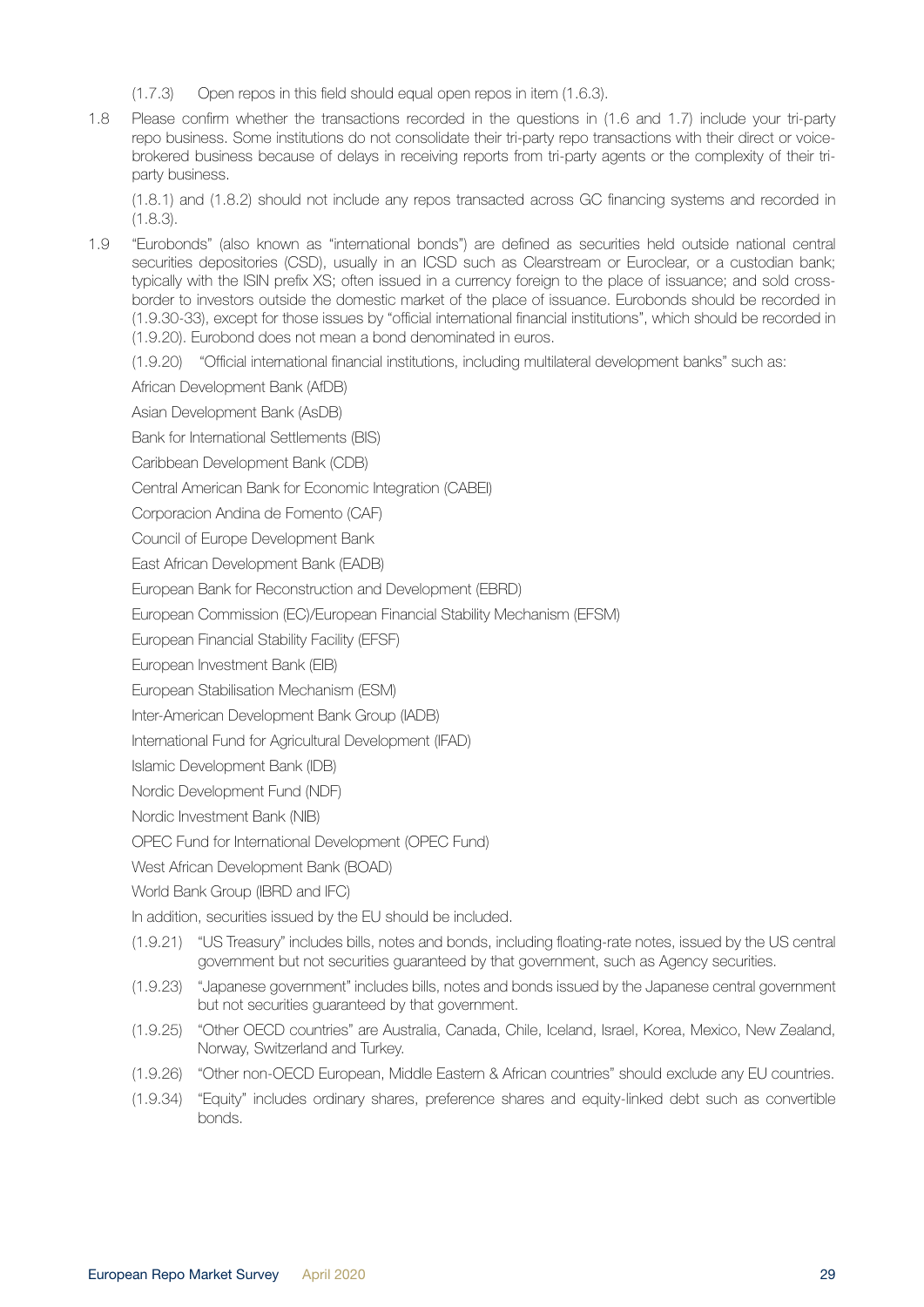- <span id="page-29-0"></span>2.1 This question asks for the total gross value of transactions with a transaction date on or after June 6, 2019 (the day after the previous survey date), to and including December 11, 2019 (the latest survey date). In other words, it asks for the turnover or flow of business over the six month interval and includes all business transacted since the last survey date, even if it has matured before the survey date. This section is therefore different from the rest of the survey, which asks for the value of business outstanding on the survey date, in other words, the stock of transactions.
- 2.2 This question asks for the number of individual transactions with a transaction date on or after June 6, 2019 (the day after the previous survey date), to and including December 11, 2019 (the latest survey date), even if it has matured before the survey date. In other words, this is the number of tickets written.
- 3 "Total value of securities loaned and borrowed by your repo desk" includes the lending and borrowing of securities with either cash or securities collateral. Exclude any securities lending and borrowing done by desks other than your repo desk. If your repo desk does not do any securities lending and borrowing, this line will be a nil return.
- 4.1 "Active" means about once a week or more often.

## For further help and information

If, having read the Guidance Notes, you have any further queries, please e-mail the ICMA Centre at reposurvey@icmagroup.org. This survey is being conducted by the ICMA Centre, University of Reading, UK, at the request of ICMA's European Repo and Collateral Council (ERCC).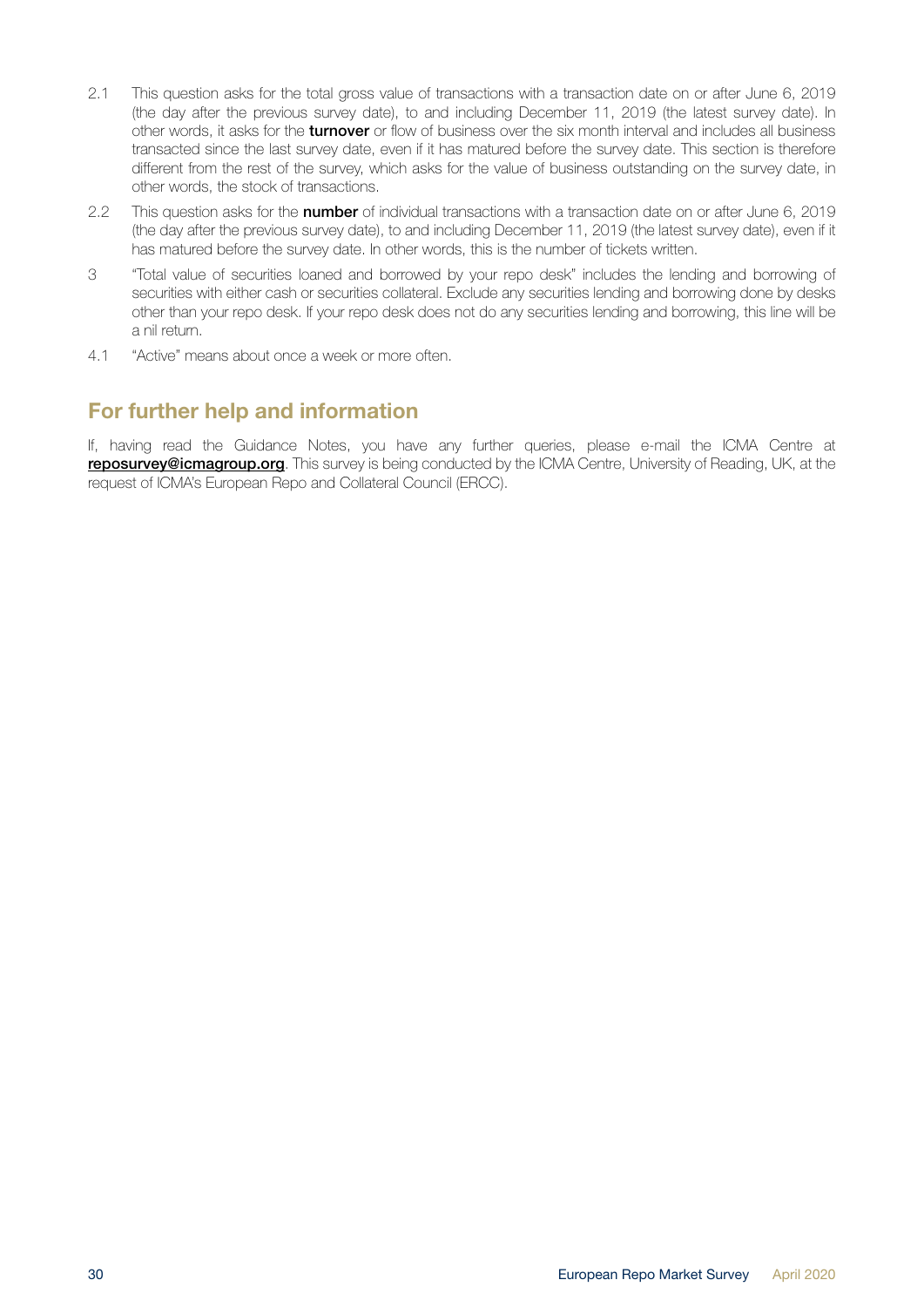# <span id="page-30-0"></span>Appendix B: Survey Participants

| <b>List of respondents</b>                              |          |                       |                           |                       |             | Jun- Dec- Jun- Dec- Jun- Dec- Jun- Dec- Jun- Dec- Jun- Dec- Jun- Dec- Jun- Dec- Jun- Dec- Jun- Dec- |                |                       |                |                       |                       |                       |                       |          |             |                           |             |             |                       |             |
|---------------------------------------------------------|----------|-----------------------|---------------------------|-----------------------|-------------|-----------------------------------------------------------------------------------------------------|----------------|-----------------------|----------------|-----------------------|-----------------------|-----------------------|-----------------------|----------|-------------|---------------------------|-------------|-------------|-----------------------|-------------|
| <b>ABN Amro Bank</b>                                    | 10       | 10                    | 11                        | 11<br>$\times$        | 12<br>X     | 12<br>$\times$                                                                                      | 13<br>$\times$ | 13<br>$\times$        | 14<br>$\times$ | 14<br>$\times$        | 15<br>$\times$        | 15<br>$\times$        | 16                    | 16       | 17          | 17                        | 18          | 18          | 19                    | 19          |
| Allied Irish Banks                                      | X        |                       |                           |                       | $\times$    | $\times$                                                                                            | $\times$       | $\times$              | $\times$       | $\times$              | $\mathsf X$           | $\times$              | $\times$              | $\times$ | $\times$    | $\times$                  | $\times$    |             |                       |             |
| AXA Bank Europe                                         | $\times$ | $\times$              |                           | $\times$              | $\times$    | $\times$                                                                                            | $\times$       | $\times$              | $\times$       | $\bar{\mathsf{X}}$    | $\mathsf X$           | $\mathsf X$           | $\mathsf X$           | $\times$ | $\mathsf X$ |                           |             |             |                       |             |
| <b>Banc Sabadell</b>                                    |          |                       |                           |                       | X           | $\times$                                                                                            | $\times$       | $\times$              | $\times$       | $\times$              | $\times$              | $\times$              | $\times$              | $\times$ | $\times$    |                           | $\times$    |             |                       |             |
| Banca d'Intermediazione                                 |          |                       |                           |                       |             |                                                                                                     |                |                       |                |                       |                       |                       |                       |          |             |                           |             |             |                       |             |
| Mobiliare (IMI)                                         |          |                       |                           |                       |             |                                                                                                     |                | X                     | $\times$       | X                     | $\times$              | X                     | $\times$              | $\times$ | $\times$    | $\times$                  | $\times$    |             |                       |             |
| Banca Monte dei Paschi di                               |          |                       |                           |                       |             |                                                                                                     |                |                       |                |                       |                       |                       |                       |          |             |                           |             |             |                       |             |
| Siena                                                   | $\times$ | $\times$              | $\times$                  | $\times$              | Χ           | $\times$                                                                                            | $\times$       | $\times$              | X              | $\times$              | $\times$              | $\times$              | $\times$              |          |             |                           | $\times$    | X           | $\times$              | X           |
| Banco BPI                                               |          |                       |                           |                       |             |                                                                                                     |                | $\times$              | $\times$       | $\mathsf X$           | $\times$              | $\times$              | $\times$              | $\times$ | $\mathsf X$ | $\boldsymbol{\times}$     | $\times$    | X           | $\times$              | $\times$    |
| <b>Banco Santander</b>                                  | X        | $\times$              | $\times$                  | $\times$              | X           | $\times$                                                                                            | $\times$       | X                     | X              | $\times$              | $\times$              | X                     | $\times$              | $\times$ | $\times$    | $\times$                  | $\times$    | X           | $\times$              |             |
| Bank Austria (also known as                             |          |                       |                           |                       |             |                                                                                                     |                |                       |                |                       |                       |                       |                       |          |             |                           |             |             |                       |             |
| UniCredit Bank Austria)                                 |          |                       |                           |                       |             |                                                                                                     |                | X                     |                | X                     | $\times$              | X                     | X                     | X        | X           | X                         | $\times$    | X           | $\times$              | X           |
| Bank fuer Arbeit und Wirtschaft                         |          |                       |                           |                       |             |                                                                                                     |                |                       |                |                       |                       |                       |                       |          |             |                           |             |             |                       |             |
| und Oesterreichische                                    | X        | $\times$              | $\times$                  | $\times$              | X           | $\times$                                                                                            |                | X                     | X              | $\times$              | $\times$              | $\times$              | $\times$              | $\times$ | $\times$    | $\times$                  | $\times$    | X           | $\times$              | Χ           |
| Postsparkasse (Bawag)                                   |          |                       |                           |                       |             |                                                                                                     |                |                       |                |                       |                       |                       |                       |          |             |                           |             |             |                       |             |
| Bank of Ireland                                         | $\times$ | $\times$              | $\boldsymbol{\mathsf{X}}$ |                       |             | $\times$                                                                                            | $\times$       | X                     | $\times$       | $\times$              | $\times$              | $\times$              | $\times$              | X        | $\times$    | $\boldsymbol{\times}$     | $\times$    | X           | $\times$              | $\times$    |
| Bank Przemyslowo-Handlowy                               |          |                       |                           |                       |             |                                                                                                     |                |                       |                |                       |                       |                       |                       |          |             |                           |             |             |                       |             |
| <b>SA</b>                                               | $\times$ |                       | X                         | $\times$              | X           | X                                                                                                   |                |                       |                |                       |                       |                       |                       |          |             |                           |             |             |                       |             |
| Landesbank Berlin                                       | $\times$ | $\times$              | $\boldsymbol{\mathsf{X}}$ | $\boldsymbol{\times}$ | $\mathsf X$ | $\times$                                                                                            |                |                       |                |                       |                       |                       |                       |          |             |                           |             |             |                       |             |
| Banque de Luxembourg                                    | $\times$ | $\boldsymbol{\times}$ | $\times$                  | $\times$              | $\mathsf X$ | $\times$                                                                                            | $\times$       | $\times$              | $\times$       | $\times$              | $\times$              | $\times$              | $\mathsf X$           | $\times$ | $\mathsf X$ | $\boldsymbol{\times}$     | $\times$    | $\times$    | $\times$              | $\times$    |
| Banque et Caisse d'Epargne                              | $\times$ | $\times$              | X                         | $\times$              | X           | $\times$                                                                                            | $\times$       | X                     | $\times$       | $\times$              | $\times$              | $\times$              | $\times$              | X        | $\times$    | $\times$                  | $\times$    | X           | $\times$              | $\times$    |
| de l'Etat                                               |          |                       |                           |                       |             |                                                                                                     |                |                       |                |                       |                       |                       |                       |          |             |                           |             |             |                       |             |
| <b>Barclays Capital</b>                                 | X        | $\times$              | $\times$                  | $\times$              | $\times$    | $\times$                                                                                            | $\times$       | X                     | $\times$       | $\mathsf X$           | $\times$              | $\times$              | $\mathsf X$           | $\times$ | $\mathsf X$ | $\times$                  | $\times$    | $\times$    | $\times$              | $\times$    |
| Bayerische Landesbank                                   | $\times$ | $\times$              | $\times$                  | $\times$              | $\times$    | $\times$                                                                                            | $\times$       | $\times$              | $\times$       | $\times$              | $\times$              | $\times$              | $\times$              | X        | $\times$    | $\times$                  | $\times$    |             | $\mathsf X$           | $\times$    |
| <b>BBVA</b>                                             | $\times$ | $\times$              | $\mathsf X$               | $\mathsf X$           |             | $\times$                                                                                            |                | X                     | $\times$       | $\times$              | $\times$              | X                     | $\times$              | X        | $\mathsf X$ | X                         | X           | $\times$    | $\times$              | X           |
| <b>BHF-Bank</b>                                         | X        | $\times$              | $\times$                  |                       | $\times$    | $\times$                                                                                            | $\times$       | X                     |                |                       |                       |                       |                       |          |             |                           |             |             |                       |             |
| <b>BHF-Bank International</b>                           | $\times$ | $\boldsymbol{\times}$ | $\times$                  | $\times$              | $\times$    | $\times$                                                                                            |                |                       |                |                       |                       |                       |                       |          |             |                           |             |             |                       |             |
| <b>BNP Paribas</b>                                      | $\times$ | $\boldsymbol{\times}$ | $\times$                  | $\times$              | $\mathsf X$ | $\times$                                                                                            | $\times$       | $\times$              | $\times$       | $\boldsymbol{\times}$ | $\times$              | $\times$              | $\times$              | X        | $\times$    | $\boldsymbol{\times}$     | $\times$    | X           | $\times$              | X           |
| Bundesrepublik Deutschland                              | $\times$ | X                     | X                         | $\times$              | X           | $\times$                                                                                            | $\times$       | $\times$              | $\times$       | $\times$              | $\times$              | X                     | $\times$              | $\times$ | $\times$    | X                         | $\times$    | X           | $\times$              | $\times$    |
| Finanzagentur                                           |          |                       |                           |                       |             |                                                                                                     |                |                       |                |                       |                       |                       |                       |          |             |                           |             |             |                       |             |
| Caixa Bank                                              |          |                       |                           | $\times$              | $\times$    | $\times$                                                                                            | $\times$       | X                     | $\times$       | $\times$              | $\times$              | $\times$              | $\times$              | $\times$ | $\times$    | $\times$                  | $\times$    | X           |                       | $\times$    |
| Caixa d'Estalvis de Catalunya                           |          | $\times$              | $\boldsymbol{\mathsf{X}}$ | $\times$              | $\times$    | $\times$                                                                                            | $\times$       | $\times$              | $\times$       |                       | $\times$              | X                     |                       |          |             |                           |             |             |                       |             |
| Bankia SA (formerly Caja de                             |          |                       |                           |                       |             |                                                                                                     |                |                       |                |                       |                       |                       |                       |          |             |                           |             |             |                       |             |
| Ahorros y Monte de Piedad de                            | X        | $\times$              | X                         | $\times$              | X           | $\times$                                                                                            | $\times$       | X                     | $\times$       | X                     | $\times$              | $\times$              | X                     | $\times$ | $\times$    | X                         | $\times$    | X           | $\times$              | X           |
| Madrid (Caja Madrid))                                   |          |                       |                           |                       |             |                                                                                                     |                |                       |                |                       |                       |                       |                       |          |             |                           |             |             |                       |             |
| CA-CIB (formerly Calyon)                                | $\times$ | $\boldsymbol{\times}$ | $\times$                  | $\boldsymbol{\times}$ | $\times$    | $\times$                                                                                            | $\times$       | $\boldsymbol{\times}$ | $\times$       | $\boldsymbol{\times}$ | $\mathsf X$           | $\boldsymbol{\times}$ | $\times$              | $\times$ | $\times$    | $\mathsf X$               | $\times$    | $\mathsf X$ | $\times$              | X           |
| Citigroup Global Markets Ltd                            | $\times$ | $\boldsymbol{\times}$ | $\times$                  | $\boldsymbol{\times}$ | X           | $\times$                                                                                            | $\mathsf X$    | X                     | $\times$       | $\times$              | $\boldsymbol{\times}$ | $\times$              | $\boldsymbol{\times}$ | $\times$ | $\times$    | $\mathsf X$               | $\times$    | $\times$    | $\boldsymbol{\times}$ | $\times$    |
| Commerzbank                                             | $\times$ | $\times$              | $\boldsymbol{\times}$     | $\mathsf X$           | X           | $\times$                                                                                            | $\mathsf X$    | $\times$              | $\times$       | $\boldsymbol{\times}$ | $\times$              | $\boldsymbol{\times}$ | $\mathsf X$           | $\times$ | $\times$    | $\mathsf X$               | $\times$    | $\times$    | $\boldsymbol{\times}$ | $\mathsf X$ |
| Canadian Imperial Bank of                               | X        | $\boldsymbol{\times}$ |                           | $\times$              | X           | $\times$                                                                                            | $\times$       | X                     | X              | $\times$              | X                     | X                     |                       | X        | $\times$    | X                         |             | X           | $\times$              | $\times$    |
| Commerce and Credit (CIBC)<br>Confederación Española de |          |                       |                           |                       |             |                                                                                                     |                |                       |                |                       |                       |                       |                       |          |             |                           |             |             |                       |             |
| Cajas de Ahorros (CECA)                                 | $\times$ | $\boldsymbol{\times}$ | $\times$                  | $\boldsymbol{\times}$ | X           | $\times$                                                                                            | $\times$       | X                     | X              | X                     | X                     | $\boldsymbol{\times}$ | $\times$              | X        | $\times$    | X                         | $\times$    | X           | X                     | X           |
| <b>Credit Suisse Securities</b>                         |          |                       |                           |                       |             |                                                                                                     |                |                       |                |                       |                       |                       |                       |          |             |                           |             |             |                       |             |
| (Europe) Ltd                                            | $\times$ | X                     | $\times$                  | X                     | X           | $\times$                                                                                            | $\times$       | X                     | X              | X                     | X                     | X                     | X                     | X        | X           | X                         | $\times$    | X           | X                     | $\times$    |
| Danske Bank                                             | $\times$ | $\boldsymbol{\times}$ | $\boldsymbol{\times}$     | $\boldsymbol{\times}$ | $\mathsf X$ | $\times$                                                                                            | $\times$       | $\boldsymbol{\times}$ | $\times$       | $\boldsymbol{\times}$ | $\boldsymbol{\times}$ | $\boldsymbol{\times}$ | $\times$              | $\times$ | $\times$    | $\boldsymbol{\times}$     | $\times$    | X           | $\boldsymbol{\times}$ | $\mathsf X$ |
| Daiwa Securities SMBC                                   |          |                       |                           |                       |             |                                                                                                     |                |                       |                |                       |                       |                       |                       |          |             |                           |             |             |                       |             |
| Europe                                                  | X        | X                     | $\times$                  | X                     | Χ           | Χ                                                                                                   | $\times$       | Χ                     | X              | X                     | $\times$              | X                     |                       |          |             |                           |             |             |                       |             |
| Dekabank Deutsche                                       |          |                       |                           |                       |             |                                                                                                     |                |                       |                |                       |                       |                       |                       |          |             |                           |             |             |                       |             |
| Girozentrale                                            |          |                       |                           |                       |             | X                                                                                                   | X              | Χ                     | Χ              | X                     | Χ                     | X                     | Χ                     | Χ        | X           | Χ                         | X           | X           | X                     | X           |
| <b>DNB Bank ASA</b>                                     |          |                       |                           |                       |             |                                                                                                     |                |                       |                |                       |                       | $\times$              | $\mathsf X$           | $\times$ | $\times$    | $\mathsf X$               | $\times$    | $\mathsf X$ | $\mathsf X$           | $\times$    |
| Deutsche Bank                                           | $\times$ | $\times$              | $\times$                  | $\times$              | $\times$    | $\times$                                                                                            | $\times$       | $\times$              | $\times$       | $\times$              | $\times$              | $\times$              | $\times$              | $\times$ | $\times$    | $\boldsymbol{\mathsf{X}}$ | $\times$    | X           | $\times$              | $\times$    |
| Deutsche Postbank                                       | X        | $\mathsf X$           | $\times$                  | $\mathsf X$           | $\times$    | $\times$                                                                                            | $\mathsf X$    | X                     | $\times$       | $\mathsf X$           | $\mathsf X$           | $\mathsf X$           | $\mathsf X$           | $\times$ | $\times$    | $\times$                  | $\mathsf X$ |             |                       |             |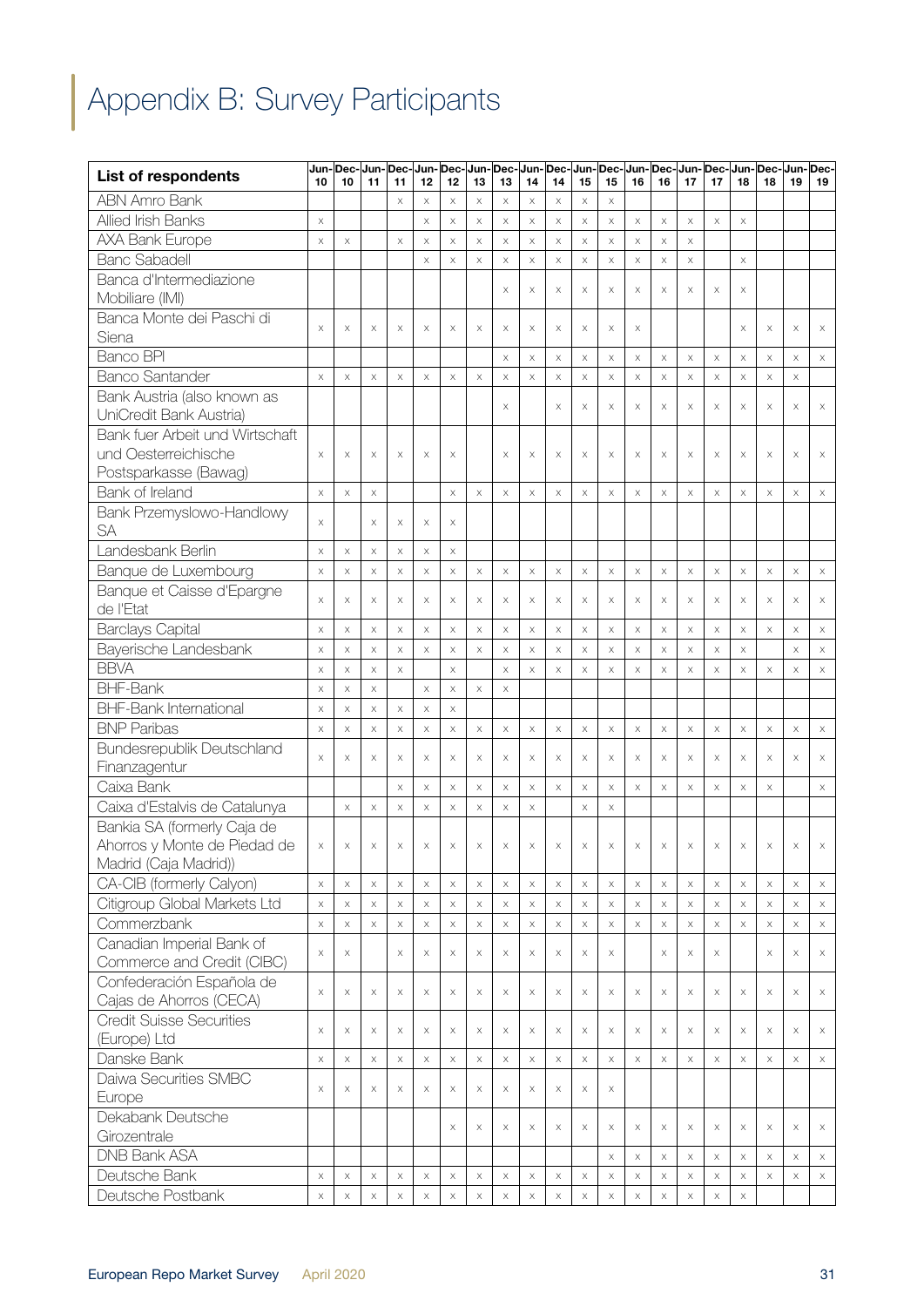| <b>List of respondents</b>       | 10       | 10                    | 11                    | 11                    | 12          | 12       | 13                 | 13                        | 14          | 14                    | 15                        | 15                    | 16                    | 16       | 17          | 17                        | 18       | 18          | Jun- Dec- Jun- Dec- Jun- Dec- Jun- Dec- Jun- Dec- Jun- Dec- Jun- Dec- Jun- Dec- Jun- Dec- Jun- Dec- Jun- Dec-<br>19 | 19                        |
|----------------------------------|----------|-----------------------|-----------------------|-----------------------|-------------|----------|--------------------|---------------------------|-------------|-----------------------|---------------------------|-----------------------|-----------------------|----------|-------------|---------------------------|----------|-------------|---------------------------------------------------------------------------------------------------------------------|---------------------------|
| Belfius Bank (formerly Dexia)    | $\times$ | $\times$              | $\mathsf X$           | $\times$              | $\times$    | $\times$ | $\times$           | $\times$                  | $\times$    | $\times$              | $\times$                  | $\times$              | $\times$              | $\times$ | $\times$    | $\times$                  | $\times$ | $\times$    | $\boldsymbol{\times}$                                                                                               | $\boldsymbol{\times}$     |
| Banque Internationale            |          |                       |                       |                       |             |          |                    |                           |             |                       |                           |                       |                       |          |             |                           |          |             |                                                                                                                     |                           |
| Luxembourg (formerly Dexia       |          |                       |                       |                       |             |          |                    |                           |             |                       |                           |                       |                       | X        | X           |                           | X        |             |                                                                                                                     | X                         |
| BIL)                             |          |                       |                       |                       |             |          |                    |                           |             |                       |                           |                       |                       |          |             |                           |          |             |                                                                                                                     |                           |
| Dexia Kommunal Bank              |          |                       |                       |                       |             |          |                    |                           |             |                       |                           |                       |                       |          |             |                           |          |             |                                                                                                                     |                           |
| Deutschland                      | X        |                       | $\times$              |                       | X           | $\times$ |                    |                           |             |                       |                           |                       |                       |          |             |                           |          |             |                                                                                                                     |                           |
| DZ Bank                          | $\times$ | $\mathsf X$           | $\mathsf X$           | $\times$              | $\times$    | $\times$ | $\mathsf X$        | $\mathsf X$               | $\times$    | $\boldsymbol{\times}$ | $\mathsf X$               | $\boldsymbol{\times}$ | $\times$              | $\times$ | $\times$    | $\boldsymbol{\times}$     | $\times$ | $\mathsf X$ | $\times$                                                                                                            | $\boldsymbol{\times}$     |
| EFG Eurobank Ergasias            |          | $\mathsf X$           | $\boldsymbol{\times}$ | $\times$              | X           | $\times$ | $\times$           | $\times$                  | $\times$    | $\boldsymbol{\times}$ |                           | $\times$              | $\mathsf X$           | $\times$ | $\times$    | $\mathsf X$               | $\times$ | $\mathsf X$ | $\times$                                                                                                            | $\boldsymbol{\times}$     |
| Erste Bank der                   |          |                       |                       |                       |             |          |                    |                           |             |                       |                           |                       |                       |          |             |                           |          |             |                                                                                                                     |                           |
| Oesterreichischen Sparkassen     | X        | $\boldsymbol{\times}$ | $\times$              | $\times$              | X           | $\times$ | $\times$           | $\times$                  | X           | X                     | X                         | $\times$              | X                     | $\times$ | $\times$    | $\times$                  | $\times$ | $\mathsf X$ | X                                                                                                                   | $\times$                  |
| Euroclear Bank                   | $\times$ | $\mathsf X$           | $\boldsymbol{\times}$ | $\times$              | $\times$    | $\times$ | $\times$           | $\times$                  | $\times$    | $\mathsf X$           | $\times$                  | $\times$              | $\mathsf X$           | $\times$ | $\times$    | $\boldsymbol{\times}$     | X        | $\mathsf X$ |                                                                                                                     |                           |
| Hypothekenbank Frankfurt         |          |                       |                       |                       |             |          |                    |                           |             |                       |                           |                       |                       |          |             |                           |          |             |                                                                                                                     |                           |
| International (formerly Eurohypo | $\times$ | $\times$              | $\times$              | $\times$              | X           | $\times$ | X                  | $\times$                  | X           |                       |                           |                       |                       |          |             |                           |          |             |                                                                                                                     |                           |
| Europäische Hypothekenbank)      |          |                       |                       |                       |             |          |                    |                           |             |                       |                           |                       |                       |          |             |                           |          |             |                                                                                                                     |                           |
| Fortis Bank                      | X        | $\times$              | $\boldsymbol{\times}$ | $\times$              | $\times$    | $\times$ | $\times$           | $\times$                  | $\times$    | $\times$              | X                         | $\times$              | $\boldsymbol{\times}$ | $\times$ | $\mathsf X$ | $\times$                  | $\times$ | $\times$    | $\mathsf X$                                                                                                         | $\times$                  |
| Goldman Sachs                    | $\times$ | $\boldsymbol{\times}$ | $\mathsf X$           | $\times$              | $\mathsf X$ | $\times$ | $\times$           | $\times$                  | $\mathsf X$ | $\times$              | $\times$                  | $\times$              | $\times$              | $\times$ | $\times$    | $\times$                  | $\times$ | $\mathsf X$ | $\times$                                                                                                            |                           |
| <b>HSBC</b>                      |          |                       |                       |                       |             |          |                    |                           |             |                       |                           |                       |                       |          |             |                           |          |             |                                                                                                                     |                           |
| <b>HSBC Athens</b>               | $\times$ | $\times$              | $\times$              | $\times$              | X           | $\times$ | $\times$           | $\times$                  | X           | $\times$              | X                         | $\times$              | $\times$              | $\times$ | $\times$    | $\times$                  | $\times$ | $\times$    | X                                                                                                                   | $\times$                  |
| <b>HSBC France</b>               |          |                       |                       |                       |             |          |                    |                           |             |                       |                           |                       |                       |          |             |                           |          |             |                                                                                                                     |                           |
|                                  |          |                       |                       |                       |             |          |                    |                           |             |                       |                           |                       |                       |          |             |                           |          |             |                                                                                                                     |                           |
| <b>HSH Nordbank</b>              |          |                       |                       |                       |             |          |                    |                           |             |                       |                           | $\times$              |                       |          |             |                           |          |             |                                                                                                                     |                           |
| Bayerische Hypo-und-             |          |                       |                       |                       |             |          |                    |                           |             |                       |                           |                       |                       |          |             |                           |          |             |                                                                                                                     |                           |
| Vereinsbank                      | $\times$ | X                     | $\times$              | $\times$              | X           | $\times$ | $\times$           | $\times$                  | $\times$    | $\times$              | X                         | $\times$              | X                     | $\times$ | X           | $\times$                  | $\times$ | $\times$    | X                                                                                                                   | X                         |
| <b>ICBC Standard Bank</b>        |          |                       |                       |                       |             |          |                    |                           |             |                       |                           | $\times$              | X                     | $\times$ |             |                           |          |             |                                                                                                                     |                           |
| <b>ING Bank</b>                  |          | $\times$              | $\mathsf X$           | $\times$              | $\times$    | $\times$ | $\times$           | $\times$                  | $\times$    | $\boldsymbol{\times}$ | $\boldsymbol{\times}$     | $\times$              | X                     | $\times$ |             |                           |          |             |                                                                                                                     |                           |
| Intesa SanPaolo                  | $\times$ | $\boldsymbol{\times}$ | $\mathsf X$           | $\times$              | $\times$    | $\times$ | $\times$           | $\times$                  | $\times$    | $\times$              | $\times$                  | $\times$              | $\times$              | $\times$ | $\mathsf X$ | $\times$                  | $\times$ | $\times$    | $\mathsf X$                                                                                                         | $\boldsymbol{\times}$     |
| Jefferies International Ltd      |          |                       |                       | $\times$              |             | $\times$ | $\mathsf X$        | $\mathsf X$               | $\times$    | $\boldsymbol{\times}$ | $\times$                  | $\times$              | X                     | $\times$ | $\mathsf X$ | $\boldsymbol{\times}$     | $\times$ | $\times$    | $\times$                                                                                                            | $\times$                  |
| JP Morgan                        | $\times$ | $\times$              | $\times$              | $\times$              | $\times$    | $\times$ | $\times$           | $\times$                  | $\mathsf X$ | $\times$              | $\times$                  | $\times$              | $\times$              | $\times$ | $\times$    | $\times$                  | $\times$ | $\times$    | $\times$                                                                                                            | $\times$                  |
| Jyske Bank                       |          |                       |                       |                       |             |          |                    |                           |             | $\boldsymbol{\times}$ |                           |                       |                       |          |             |                           |          |             |                                                                                                                     |                           |
| KBC                              | X        | $\boldsymbol{\times}$ |                       |                       | X           | $\times$ | $\times$           | $\times$                  | $\times$    | $\mathsf X$           | $\times$                  | $\times$              | $\boldsymbol{\times}$ | $\times$ | $\times$    | $\boldsymbol{\times}$     | $\times$ | $\mathsf X$ | $\times$                                                                                                            | $\boldsymbol{\times}$     |
| KfW                              |          |                       | $\times$              | $\times$              |             | $\times$ | $\times$           | $\times$                  | $\times$    | $\mathsf X$           | $\times$                  | $\times$              | $\boldsymbol{\times}$ | $\times$ | $\times$    | $\boldsymbol{\times}$     | $\times$ | $\mathsf X$ | $\times$                                                                                                            | $\boldsymbol{\times}$     |
| Kingdom of Belgium Federal       |          |                       |                       |                       |             |          |                    |                           |             |                       |                           |                       |                       |          |             |                           |          |             |                                                                                                                     |                           |
| Public Service Debt Agency       | X        | $\times$              | $\times$              | $\times$              | X           | $\times$ | $\times$           | $\times$                  | X           | $\times$              | X                         | $\times$              | X                     | $\times$ | $\times$    | $\times$                  | X        | $\times$    |                                                                                                                     |                           |
| Landesbank Baden-                |          |                       |                       |                       |             |          |                    |                           |             |                       |                           |                       |                       |          |             |                           |          |             |                                                                                                                     |                           |
| Württemberg, Stuttgart           | $\times$ | $\times$              | $\boldsymbol{\times}$ | $\times$              | X           | $\times$ | $\times$           | $\boldsymbol{\times}$     | $\times$    | $\boldsymbol{\times}$ | $\times$                  | $\times$              | X                     |          | $\times$    | $\mathsf X$               | $\times$ | $\times$    | X                                                                                                                   | X                         |
| Landesbank Hessen-Thüringen      |          |                       |                       |                       |             |          |                    |                           |             |                       |                           |                       |                       |          |             |                           |          |             |                                                                                                                     |                           |
| -Girozentrale (Helaba)           | $\times$ | X                     | X                     | $\times$              | X           | X        | $\times$           | X                         | X           | X                     | $\boldsymbol{\mathsf{X}}$ | X                     | X                     | X        |             | $\times$                  |          |             |                                                                                                                     |                           |
| Lloyds Bank Commercial           |          |                       |                       |                       |             |          |                    |                           |             |                       |                           |                       |                       |          |             |                           |          |             |                                                                                                                     |                           |
| Banking                          |          |                       |                       |                       |             |          |                    |                           |             |                       |                           |                       |                       |          |             |                           |          | $\times$    | X                                                                                                                   | X                         |
| Lloyds Bank Plc                  |          |                       |                       |                       |             |          |                    |                           |             |                       |                           |                       |                       |          | $\times$    | $\boldsymbol{\times}$     | $\times$ | $\mathsf X$ | $\times$                                                                                                            | $\boldsymbol{\mathsf{X}}$ |
| Macquarie Bank                   |          |                       | $\boldsymbol{\times}$ | $\times$              | X           | $\times$ | $\mathsf X$        | $\times$                  | $\times$    | $\mathsf X$           | $\times$                  | $\times$              | $\mathsf X$           |          | $\times$    | $\mathsf X$               | $\times$ | $\mathsf X$ | $\times$                                                                                                            | $\boldsymbol{\times}$     |
| Bank of America Merrill Lynch    | $\times$ | $\times$              | $\times$              | $\times$              | X           | $\times$ | $\times$           | $\boldsymbol{\times}$     | $\times$    | $\times$              | $\mathsf X$               | $\times$              | $\mathsf X$           | $\times$ | $\times$    | $\times$                  | $\times$ | $\times$    | $\mathsf X$                                                                                                         | $\boldsymbol{\times}$     |
| Mitsubishi Securities            |          |                       |                       |                       |             |          |                    |                           |             |                       |                           |                       |                       |          |             |                           |          |             |                                                                                                                     |                           |
| International                    | $\times$ | $\boldsymbol{\times}$ | $\times$              | $\times$              | X           | $\times$ | $\times$           |                           | X           | X                     | Χ                         | $\times$              |                       | $\times$ | $\times$    | $\boldsymbol{\mathsf{X}}$ | X        | $\times$    | X                                                                                                                   | $\times$                  |
| Mizuho International             | $\times$ | $\boldsymbol{\times}$ | $\boldsymbol{\times}$ | $\boldsymbol{\times}$ |             | $\times$ | X                  | $\times$                  | $\times$    | $\mathsf X$           | $\mathsf X$               | $\times$              | $\mathsf X$           | $\times$ | $\times$    | $\mathsf X$               | $\times$ | $\mathsf X$ | $\times$                                                                                                            | $\times$                  |
| Morgan Stanley                   | X        | $\mathsf X$           | $\boldsymbol{\times}$ | $\times$              | X           | $\times$ | $\times$           | $\times$                  | $\times$    | $\mathsf X$           | $\times$                  | $\times$              | $\mathsf X$           |          | $\times$    | $\mathsf X$               | X        | $\mathsf X$ | X                                                                                                                   | $\times$                  |
| National Australia Bank          |          |                       |                       |                       |             |          |                    |                           |             |                       |                           | $\times$              |                       |          |             |                           |          |             |                                                                                                                     |                           |
| National Bank of Greece          |          |                       |                       |                       |             |          |                    |                           |             |                       |                           |                       | X                     | $\times$ |             |                           |          |             |                                                                                                                     |                           |
| Newedge                          |          |                       |                       | $\times$              |             | $\times$ | $\mathsf X$        |                           |             |                       |                           |                       |                       |          |             |                           |          |             |                                                                                                                     |                           |
| Nomura International             | $\times$ | $\times$              | $\boldsymbol{\times}$ | $\times$              | X           | $\times$ | $\times$           | $\times$                  | $\times$    | $\times$              | $\boldsymbol{\times}$     | $\times$              | $\times$              | $\times$ | $\times$    | $\times$                  | X        | $\times$    | $\mathsf X$                                                                                                         | $\mathsf X$               |
| Norddeutsche Landesbank          |          |                       |                       |                       |             |          |                    |                           |             |                       |                           |                       |                       |          |             |                           |          |             |                                                                                                                     |                           |
| Girozentrale                     |          |                       |                       |                       |             |          | X                  | X                         | X           | X                     | X                         | X                     | Χ                     | $\times$ | X           | Χ                         | X        | X           | X                                                                                                                   | X                         |
| Nordea Markets                   | $\times$ | $\times$              | $\times$              | $\boldsymbol{\times}$ | X           | $\times$ | $\times$           | $\times$                  | $\times$    | $\mathsf X$           | $\boldsymbol{\times}$     |                       | $\mathsf X$           | $\times$ | $\times$    | $\mathsf X$               | $\times$ | $\mathsf X$ | $\times$                                                                                                            | $\times$                  |
| Norinchukin Bank                 | $\times$ | $\times$              | $\times$              | $\boldsymbol{\times}$ | X           | $\times$ | $\times$           | $\times$                  | $\times$    | $\mathsf X$           | $\mathsf X$               | $\boldsymbol{\times}$ | $\mathsf X$           | $\times$ | $\times$    | $\boldsymbol{\times}$     | $\times$ | $\mathsf X$ | $\times$                                                                                                            | $\times$                  |
| Nova Ljubljanska Banka d.d.      |          | $\times$              | $\mathsf X$           | $\times$              | X           | $\times$ | $\bar{\mathsf{X}}$ | $\boldsymbol{\mathsf{X}}$ |             | $\times$              |                           | $\mathsf X$           | $\times$              | $\times$ | $\mathsf X$ | $\times$                  |          | $\times$    | X                                                                                                                   | $\mathsf X$               |
|                                  |          |                       |                       |                       |             |          |                    |                           |             |                       |                           |                       |                       |          |             |                           |          |             |                                                                                                                     |                           |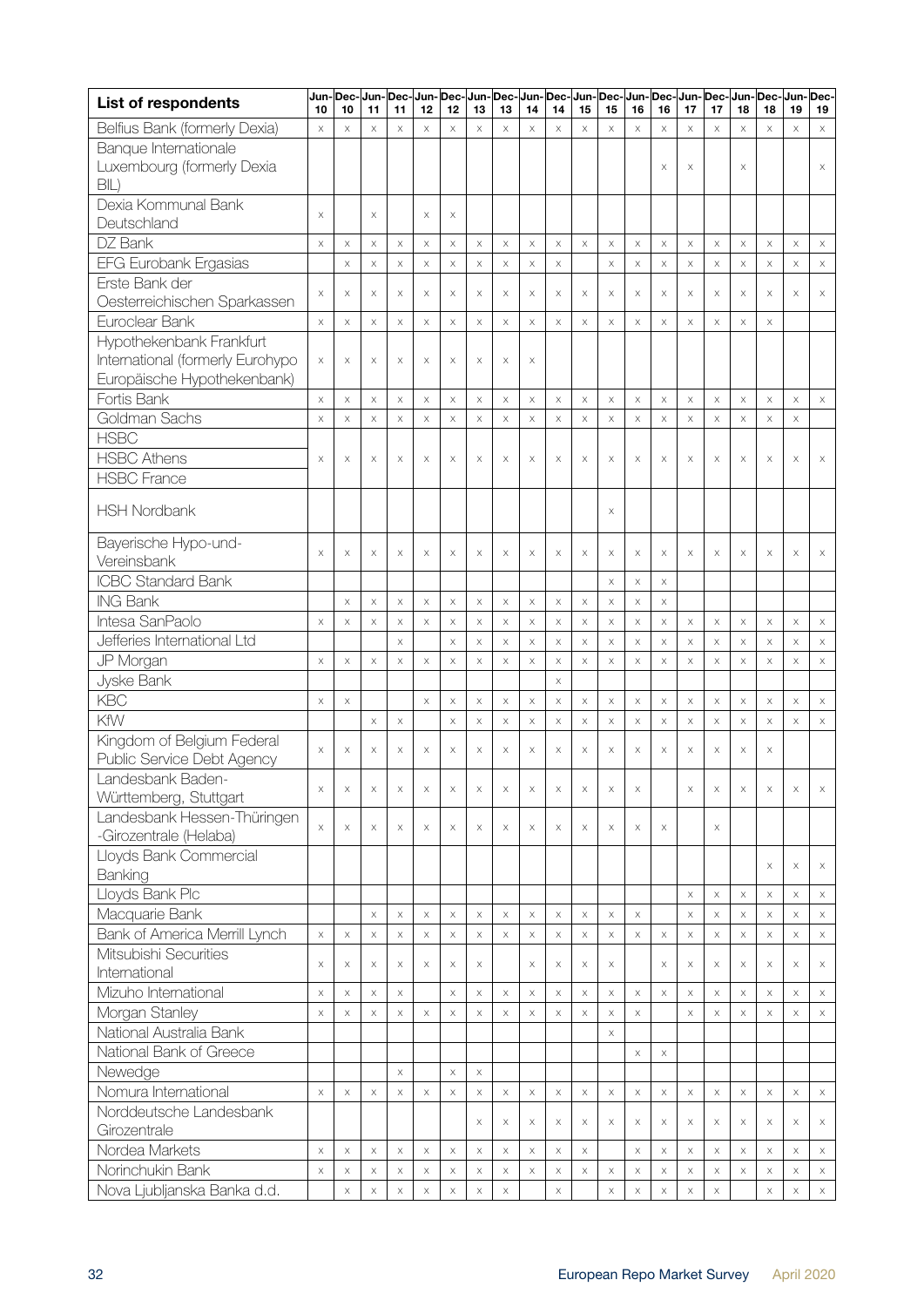| <b>List of respondents</b>                                 | 10       | 10       | 11       | 11             | 12 | Jun- Dec- Jun- Dec- Jun- Dec- Jun- Dec- <br>12 | 13             | 13             | 14       | 14             | 15       | Jun- Dec- Jun- Dec- Jun- Dec- Jun- Dec- <br>15 | 16 | 16             | 17             | 17       | 18       | Jun-Dec-Jun-Dec-<br>18 | 19 | 19             |
|------------------------------------------------------------|----------|----------|----------|----------------|----|------------------------------------------------|----------------|----------------|----------|----------------|----------|------------------------------------------------|----|----------------|----------------|----------|----------|------------------------|----|----------------|
| Nykredit Bank A/S                                          |          |          |          |                |    |                                                |                |                |          |                |          |                                                |    |                |                |          |          |                        |    | $\times$       |
| Piraeus Bank                                               |          |          |          |                |    |                                                |                |                |          |                |          | $\times$                                       | X. | $\times$       |                | $\times$ |          |                        |    |                |
| Rabobank                                                   | X        | X        | X        | X              | X  | $\times$                                       | X              | X              | X        | X              | X        | X                                              | X  | X              | X              | X        | X        | $\times$               | X  | Х              |
| Royal Bank of Canada                                       |          |          |          | $\times$       |    | $\times$                                       |                |                | $\times$ | X              | X        | $\times$                                       | X  | $\times$       | $\times$       | $\times$ | X        | $\times$               | X  | $\times$       |
| NatWest Markets (formerly<br>Royal Bank of Scotland)       | X        | $\times$ | X        | $\times$       | X  | $\times$                                       | X              | X              | X        | $\times$       | X        | $\times$                                       | X  | $\times$       | X              | X        | X        | $\times$               | X  | $\times$       |
| <b>RBI</b>                                                 | $\times$ |          |          | $\times$       |    | $\times$                                       |                |                |          |                |          |                                                |    |                |                | $\times$ |          |                        |    |                |
| Société Générale                                           | X        | X        | X        | X              | X  | $\times$                                       | X              | X              | $\times$ | $\times$       | X        | X                                              | X  | X              | X              | X        | X        | $\times$               | X  | Χ              |
| Standard Chartered                                         |          |          |          |                |    |                                                |                |                |          |                |          |                                                |    |                |                |          |          |                        |    | $\times$       |
| <b>Toronto Dominion Bank</b>                               |          |          |          |                |    |                                                | $\times$       | X              |          | $\times$       | $\times$ | $\times$                                       | X. | $\times$       | $\times$       | $\times$ | $\times$ | $\times$               |    | $\times$       |
| <b>UBS</b>                                                 | X        | X        | X        | X              | X  | $\times$                                       | X              | X              | X        | X              | X        | X                                              | X  | X              | X              | X        | X        | X                      | X  | $\times$       |
| UniCredit/Bayerische Hypo-un-<br>Vereinsbank Milano Branch | $\times$ | $\times$ | X        | $\times$       | X  | $\times$                                       | $\times$       | $\times$       | $\times$ | $\times$       | X        | $\times$                                       | X  | $\times$       | $\times$       | $\times$ | $\times$ | $\times$               | X  | $\times$       |
| Westdeutsche Landesbank<br>Girozentrale                    |          |          | $\times$ |                |    |                                                |                |                |          |                |          |                                                |    |                |                |          |          |                        |    |                |
|                                                            |          |          |          |                |    |                                                |                |                |          |                |          |                                                |    |                |                |          |          |                        |    |                |
| entry                                                      | 5        | 3        | 5        | 10             | 5  | 9                                              | 8              | $\Delta$       | 2        | $\Delta$       | 0        | $\overline{7}$                                 |    | $\overline{2}$ | $\overline{4}$ | 3        | 3        | $\overline{2}$         | 0  | $\overline{4}$ |
| exit                                                       | 6        | 3        | 4        | $\overline{A}$ |    | $\bigcirc$                                     | $\overline{2}$ | $\overline{2}$ | 4        | $\overline{2}$ | 2        | $\circ$                                        | 6  | 3              | 5              | 3        | 5        | 6                      | 3  | $\mathbf{2}$   |
|                                                            | 57       | 57       | 58       | 64             | 62 | 71                                             | 65             | 67             | 65       | 67             | 65       | 72                                             | 67 | 65             | 64             | 64       | 62       | 58                     | 55 | 57             |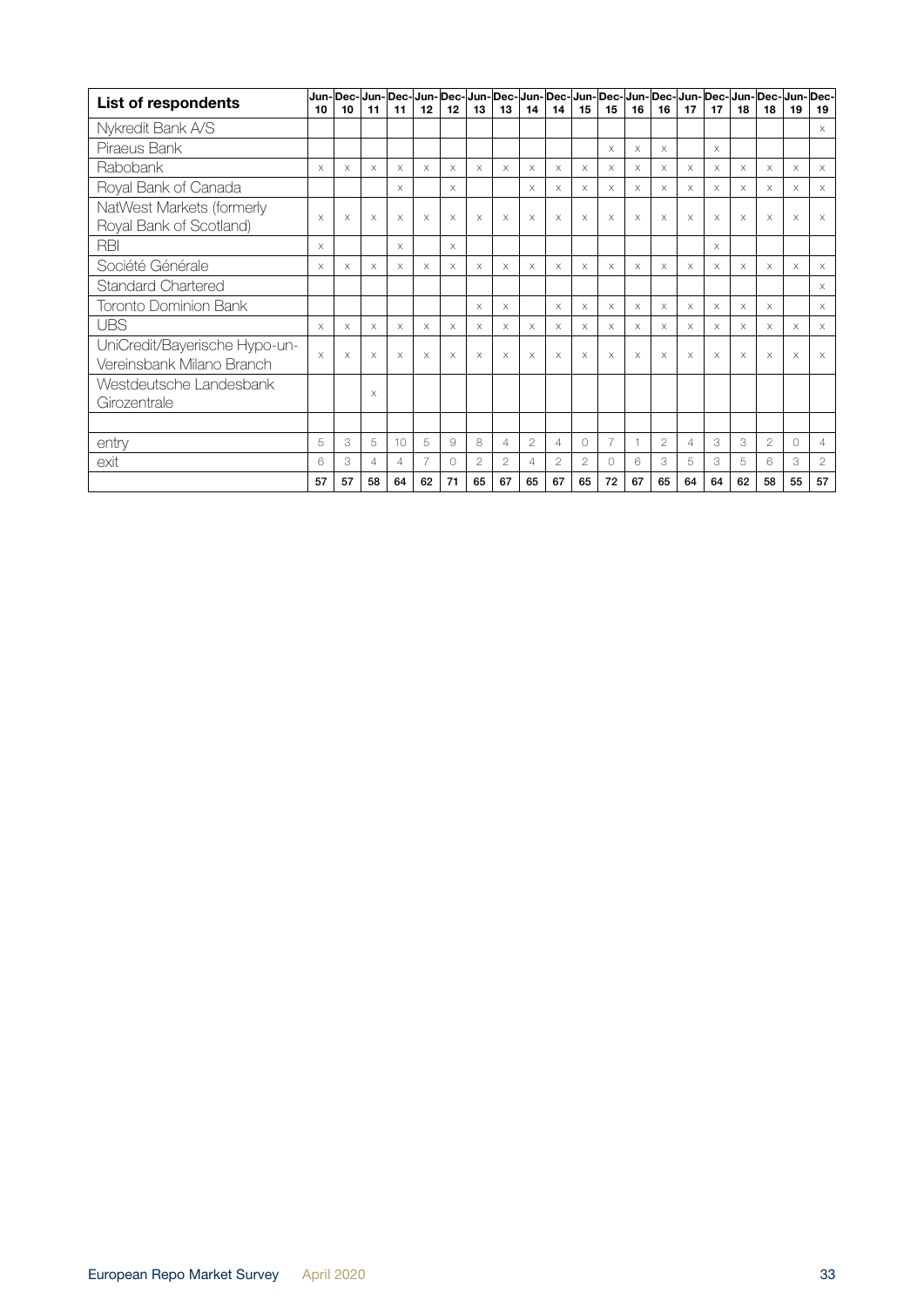## <span id="page-33-0"></span>Appendix C: Summary Of Survey Results

|                                                                                                                                                                                | <b>Dec-15</b> | <b>Dec-16</b> | <b>Dec-17</b> | <b>Dec-18</b> | <b>Jun-19</b> | <b>Dec-19</b> |
|--------------------------------------------------------------------------------------------------------------------------------------------------------------------------------|---------------|---------------|---------------|---------------|---------------|---------------|
| Q1 What are the total gross values<br>of cash due to be repaid by<br>you and repaid to you on repo<br>transactions maturing after<br>survey date? (figures in EUR<br>billions) | 5,608         | 5,656         | 7,250         | 7,846         | 7,761         | 8,310         |
| Of the amounts given in response<br>to question (1) above:                                                                                                                     |               |               |               |               |               |               |
| 1.1 How much was transacted:                                                                                                                                                   |               |               |               |               |               |               |
| direct with counterparties                                                                                                                                                     |               |               |               |               |               |               |
| • in the same country as you                                                                                                                                                   | 14.2%         | 13.7%         | 16.2%         | 16.5%         | 17.2%         | 16.3%         |
| • cross-border in (other) eurozone<br>countries                                                                                                                                | 12.3%         | 11.6%         | 11.6%         | 10.3%         | 12.0%         | 10.2%         |
| • cross-border in non-eurozone<br>countries                                                                                                                                    | 28.4%         | 35.4%         | 35.4%         | 32.9%         | 32.3%         | 34.7%         |
| through voice-brokers                                                                                                                                                          |               |               |               |               |               |               |
| • in the same country as you                                                                                                                                                   | 5.3%          | 5.5%          | 5.7%          | 4.7%          | 4.0%          | 5.1%          |
| • cross-border in (other) eurozone<br>countries                                                                                                                                | 3.0%          | 3.0%          | 3.1%          | 3.3%          | 3.1%          | 3.0%          |
| <b>•</b> cross-border in <b>non-eurozone</b> countries                                                                                                                         | 3.4%          | 2.0%          | 3.4%          | 2.8%          | 1.0%          | 1.8%          |
| on ATSs with counterparties                                                                                                                                                    |               |               |               |               |               |               |
| • in the same country as you                                                                                                                                                   | 5.0%          | 4.1%          | 4.0%          | 5.4%          | 4.2%          | 4.9%          |
| • cross-border in (other) eurozone<br>countries                                                                                                                                | 3.3%          | 2.8%          | 1.7%          | 1.9%          | 1.9%          | 1.2%          |
| <b>•</b> cross border-border in <b>non-eurozone</b><br>countries                                                                                                               | 1.4%          | 1.3%          | 1.7%          | 2.0%          | 1.9%          | 1.7%          |
| • anonymously across a GC financing<br>system                                                                                                                                  | 4.0%          | 1.8%          | 0.9%          | 1.1%          | 1.1%          | 0.9%          |
| • anonymously across a central clearing<br>counterparty but not GC financing                                                                                                   | 19.6%         | 18.9%         | 16.2%         | 19.3%         | 21.1%         | 20.2%         |
| • total through a central clearing counterparty                                                                                                                                | 31.0%         | 27.4%         | 26.4%         | 27.2%         | 25.9%         | 29.9%         |
| 1.2 How much of the cash is<br>denominated in:                                                                                                                                 |               |               |               |               |               |               |
| $\bullet$ EUR                                                                                                                                                                  | 63.2%         | 61.8%         | 60.9%         | 60.5%         | 62.0%         | 53.6%         |
| $\bullet$ GBP                                                                                                                                                                  | 12.4%         | 11.3%         | 12.3%         | 12.4%         | 13.3%         | 13.6%         |
| $\bullet$ USD                                                                                                                                                                  | 16.0%         | 18.8%         | 14.7%         | 19.4%         | 17.0%         | 18.9%         |
| $\bullet$ SEK, DKK                                                                                                                                                             | 2.4%          | 2.1%          | 5.9%          | 1.6%          | 1.7%          | 1.9%          |
| $\bullet$ JPY                                                                                                                                                                  | 5.0%          | 4.8%          | 4.5%          | 4.5%          | 4.5%          | 5.4%          |
| $\bullet$ CHF                                                                                                                                                                  | 0.1%          | 0.1%          | 0.0%          | 0.0%          | 0.0%          | 0.0%          |
| · other Asian and Pacific currencies                                                                                                                                           |               | 0.5%          | 0.4%          | 0.6%          | 0.4%          | 0.9%          |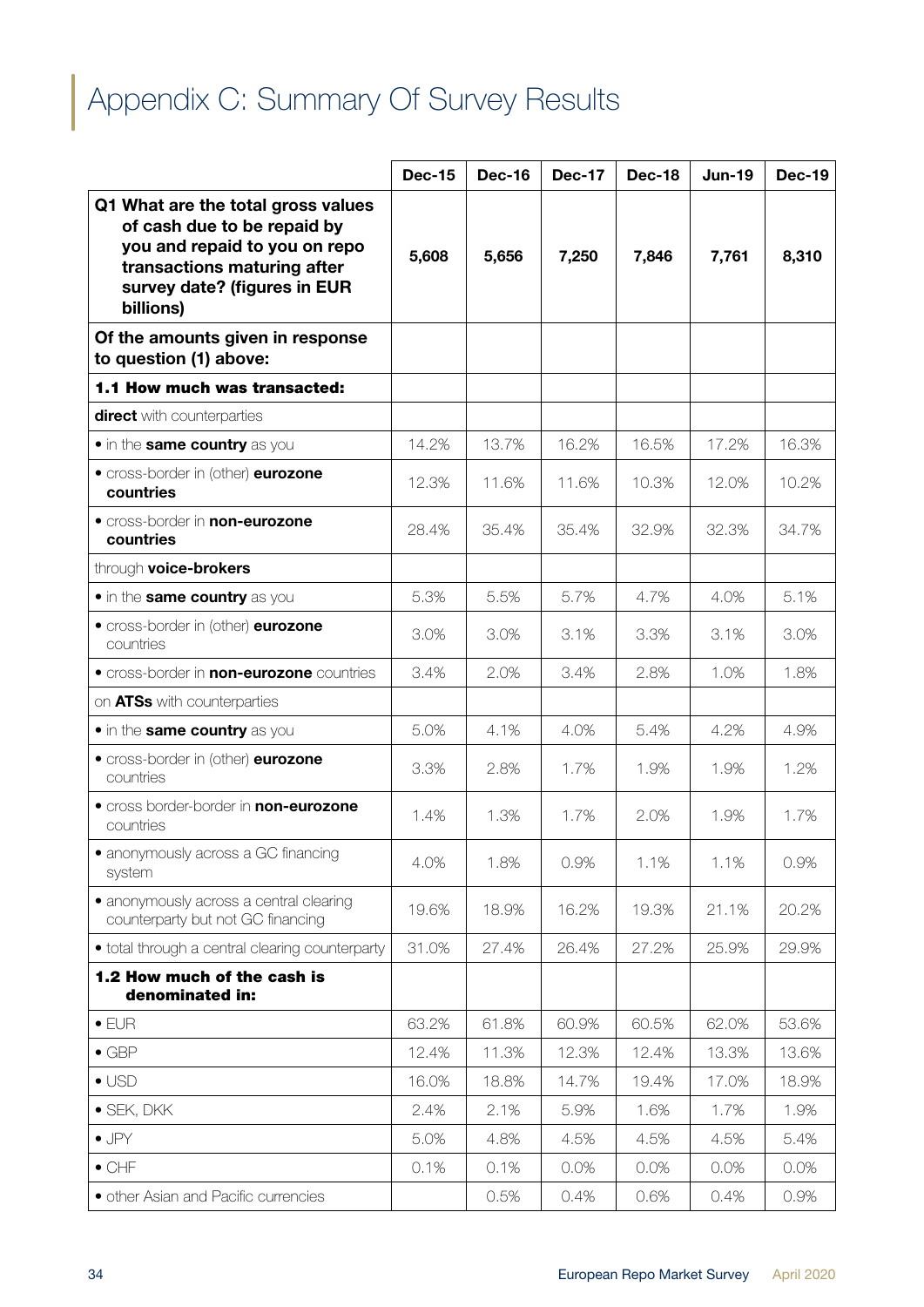|                                                                                                                                       | <b>Dec-15</b> | <b>Dec-16</b> | <b>Dec-17</b> | Dec-18 | <b>Jun-19</b> | <b>Dec-19</b> |
|---------------------------------------------------------------------------------------------------------------------------------------|---------------|---------------|---------------|--------|---------------|---------------|
| • other currencies                                                                                                                    | 0.9%          | 0.7%          | 1.2%          | 1.0%   | 1.0%          | 5.6%          |
| 1.3 How much is cross-currency?                                                                                                       | 2.6%          | 1.8%          | 1.4%          | 2.5%   | 1.5%          | 1.7%          |
| 1.4 How much is:                                                                                                                      |               |               |               |        |               |               |
| · classic repo                                                                                                                        | 83.9%         | 85.2%         | 86.0%         | 93.1%  | 92.4%         | 91.7%         |
| · documented sell/buy-backs                                                                                                           | 15.6%         | 14.6%         | 13.8%         | 6.7%   | 7.3%          | 8.1%          |
| · undocumented sell/buy-backs                                                                                                         | 0.6%          | 0.2%          | 0.2%          | 0.2%   | 0.2%          | 0.2%          |
| 1.5 How much is:                                                                                                                      |               |               |               |        |               |               |
| $\bullet$ fixed rate                                                                                                                  | 83.8%         | 81.4%         | 80.6%         | 80.7%  | 79.0%         | 85.0%         |
| • floating rate                                                                                                                       | 10.6%         | 12.1%         | 13.2%         | 13.1%  | 14.1%         | 9.0%          |
| $\bullet$ open                                                                                                                        | 5.6%          | 6.4%          | 6.2%          | 6.1%   | 6.9%          | 6.0%          |
| 1.6 How much fixed and floating<br>rate repo is (1.6.1) for value<br>before (survey date) and has a<br>remaining term to maturity of: |               |               |               |        |               |               |
| $\bullet$ 1 day                                                                                                                       | 23.5%         | 18.9%         | 16.9%         | 18.9%  | 17.1%         | 16.9%         |
| $\bullet$ 2 - 7 days                                                                                                                  | 18.9%         | 21.2%         | 22.6%         | 17.5%  | 18.4%         | 17.3%         |
| . more than <b>7 days</b> but no more than 1<br>month                                                                                 | 14.3%         | 16.1%         | 15.9%         | 14.6%  | 18.0%         | 16.8%         |
| • more than 1 month but no more than<br>3 months                                                                                      | 18.9%         | 18.9%         | 16.3%         | 16.1%  | 11.1%         | 13.3%         |
| • more than 3 months but no more than<br>6 months                                                                                     | 4.7%          | 4.3%          | 4.4%          | 3.6%   | 4.6%          | 4.7%          |
| • more than 6 months                                                                                                                  | 2.8%          | 2.5%          | 2.5%          | 2.5%   | 3.2%          | 5.1%          |
| • more than 12 months                                                                                                                 | 1.7%          | 1.3%          | 1.5%          | 1.4%   | 2.5%          | 3.4%          |
| • forward-forward repos                                                                                                               | 9.6%          | 10.5%         | 12.2%         | 19.3%  | 18.5%         | 12.9%         |
| $\bullet$ open                                                                                                                        | 5.7%          | 6.4%          | 7.8%          | 6.0%   | 6.6%          | 9.6%          |
| 1.7 How much is tri-party repo:                                                                                                       | 11.0%         | 12.0%         | 8.6%          | 6.9%   | 8.0%          | 8.7%          |
| <b>• for fixed terms to maturity</b>                                                                                                  | 94.2%         | 76.5%         | 87.9%         | 79.6%  | 82.4%         | 78.1%         |
| • on an open basis                                                                                                                    | 5.8%          | 6.9%          | 3.7%          | 8.0%   | 6.6%          | 6.3%          |
| <b>GCF</b>                                                                                                                            |               | 16.7%         | 8.4%          | 12.4%  | 10.9%         | 15.6%         |
| 1.8 How much is against collateral<br>issued in:                                                                                      |               |               |               |        |               |               |
| Austria                                                                                                                               |               |               |               |        |               |               |
| • by the central government                                                                                                           | 0.8%          | 0.8%          | 0.7%          | 0.9%   | 0.8%          | 0.8%          |
| • by other issuers                                                                                                                    | 0.1%          | 0.1%          | 0.1%          | 0.1%   | 0.1%          | 0.0%          |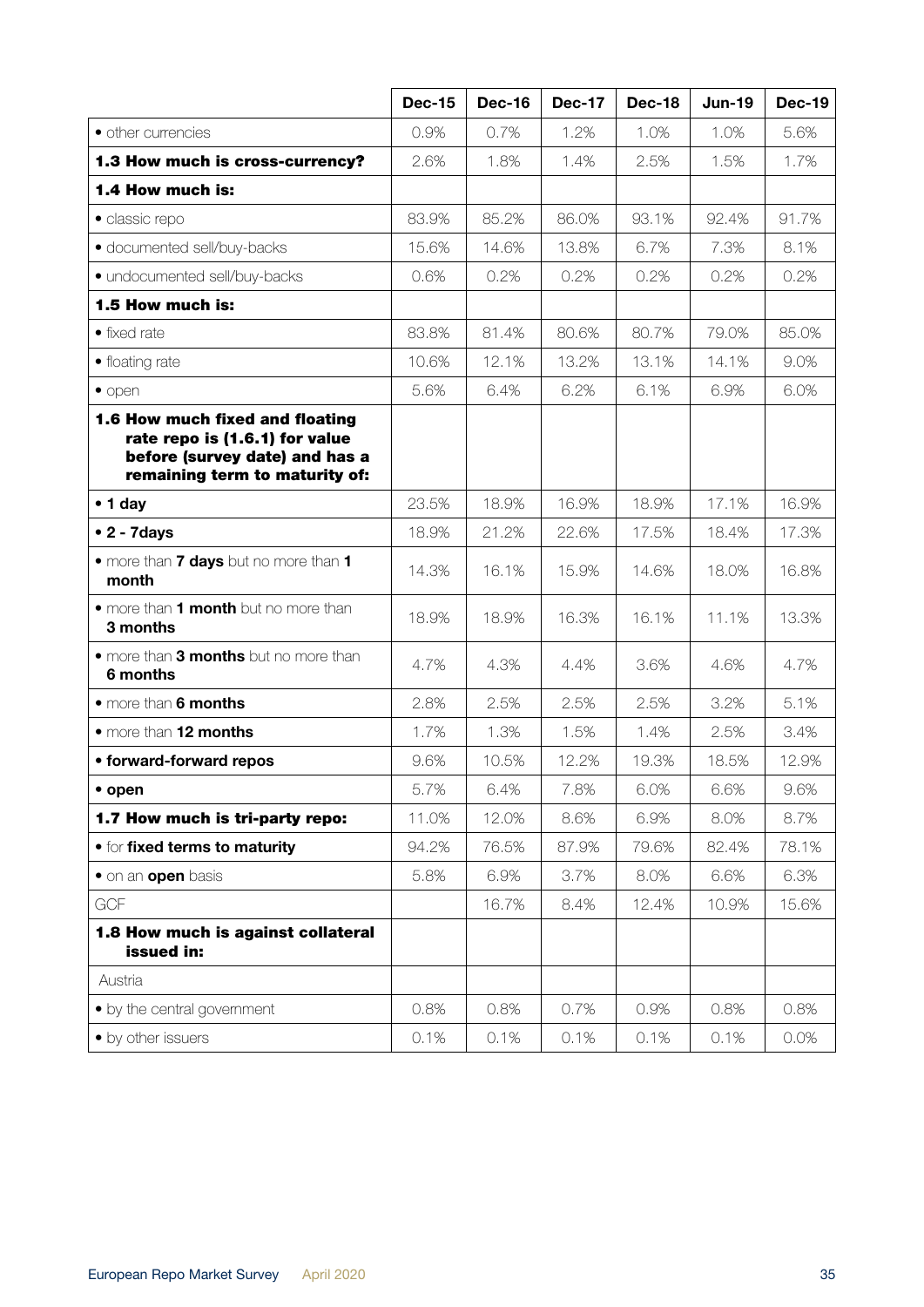|                             | <b>Dec-15</b> | <b>Dec-16</b> | <b>Dec-17</b> | <b>Dec-18</b> | <b>Jun-19</b> | <b>Dec-19</b> |
|-----------------------------|---------------|---------------|---------------|---------------|---------------|---------------|
| Belgium                     |               |               |               |               |               |               |
| • by the central government | 2.0%          | 2.3%          | 2.0%          | 3.0%          | 3.1%          | 2.8%          |
| • by other issuers          | 0.9%          | 0.7%          | 1.0%          | 0.7%          | 0.4%          | 0.3%          |
| Denmark                     |               |               |               |               |               |               |
| • by the central government | 0.4%          | 0.3%          | 0.4%          | 0.2%          | 0.2%          | 0.4%          |
| • by other issuers          | 1.0%          | 0.5%          | 1.0%          | 0.4%          | 0.5%          | 0.5%          |
| Finland                     |               |               |               |               |               |               |
| • by the central government | 0.4%          | 0.3%          | 0.4%          | 0.5%          | 0.5%          | 0.3%          |
| • by other issuers          | 0.1%          | 0.0%          | 0.0%          | 0.1%          | 0.0%          | 0.3%          |
| France                      |               |               |               |               |               |               |
| • by the central government | 9.3%          | 11.1%         | 12.2%         | 12.6%         | 13.2%         | 12.0%         |
| • by other issuers          | 1.6%          | 1.0%          | 1.0%          | 1.0%          | 0.8%          | 1.0%          |
| Germany                     |               |               |               |               |               |               |
| • by the central government | 16.5%         | 18.8%         | 17.9%         | 15.2%         | 15.0%         | 12.3%         |
| pfandbrief                  | 0.7%          | 0.7%          | 0.7%          | 0.9%          | 0.1%          | 0.3%          |
| • by other issuers          | 2.9%          | 1.4%          | 1.0%          | 1.0%          | 1.3%          | 0.9%          |
| Greece                      |               |               |               |               |               |               |
| • by the central government | 0.0%          | 0.1%          | 0.1%          | 0.2%          | 0.2%          | 0.3%          |
| • by other issuers          | 0.0%          | 0.1%          | 0.1%          | 0.2%          | 0.1%          | 0.1%          |
| Ireland                     |               |               |               |               |               |               |
| • by the central government | 0.3%          | 0.2%          | 0.1%          | 0.2%          | 0.3%          | 0.3%          |
| • by other issuers          | 0.9%          | 0.1%          | 0.1%          | 0.2%          | 0.3%          | 0.3%          |
| Italy                       |               |               |               |               |               |               |
| • by the central government | 8.4%          | 10.4%         | 11.2%         | 12.2%         | 14.2%         | 13.7%         |
| • by other issuers          | 1.3%          | 0.4%          | 0.6%          | 0.8%          | 0.6%          | 0.4%          |
| Luxembourg                  |               |               |               |               |               |               |
| • by the central government | 0.0%          | 0.0%          | 0.1%          | 0.1%          | 0.1%          | 0.0%          |
| • by other issuers          | 0.3%          | 0.3%          | 0.2%          | 0.3%          | 0.1%          | 0.2%          |
| Netherlands                 |               |               |               |               |               |               |
| • by the central government | 1.8%          | 2.1%          | 1.5%          | 1.8%          | 1.7%          | 1.0%          |
| • by other issuers          | 0.6%          | 0.4%          | 0.2%          | 0.3%          | 0.2%          | 0.2%          |
| Portugal                    |               |               |               |               |               |               |
| • by the central government | 0.5%          | 0.4%          | 0.4%          | 0.5%          | 0.5%          | 0.5%          |
| • by other issuers          | 0.1%          | 0.1%          | 0.1%          | 0.1%          | 0.1%          | 0.2%          |
| Spain                       |               |               |               |               |               |               |
| • by the central government | 4.9%          | 4.1%          | 4.0%          | 4.0%          | 4.6%          | 5.0%          |
| • by other issuers          | 2.0%          | 1.1%          | 1.4%          | 1.0%          | 0.7%          | 0.8%          |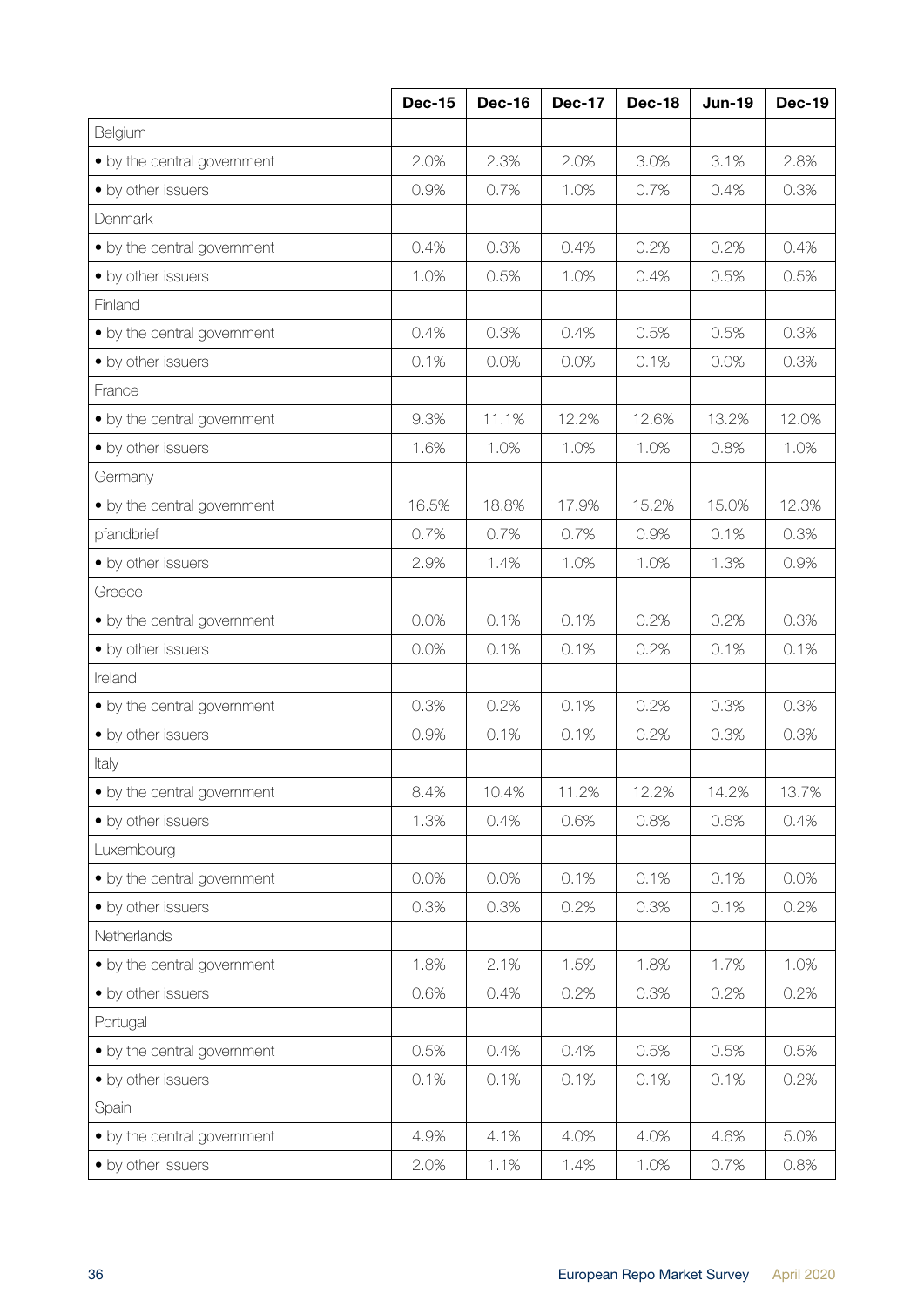|                              | <b>Dec-15</b> | <b>Dec-16</b> | <b>Dec-17</b> | <b>Dec-18</b> | <b>Jun-19</b> | <b>Dec-19</b> |
|------------------------------|---------------|---------------|---------------|---------------|---------------|---------------|
| Sweden                       |               |               |               |               |               |               |
| • by the central government  | 0.9%          | 0.9%          | 2.9%          | 0.6%          | 0.6%          | 0.4%          |
| • by other issuers           | 0.7%          | 0.9%          | 1.9%          | 0.7%          | 0.7%          | 0.4%          |
| <b>UK</b>                    |               |               |               |               |               |               |
| • by the central government  | 10.6%         | 10.0%         | 12.1%         | 11.0%         | 11.9%         | 13.4%         |
| • by other issuers           | 2.3%          | 1.8%          | 1.6%          | 1.7%          | 1.3%          | 1.2%          |
| US Treasury                  | 5.1%          | 7.9%          | 4.6%          | 8.8%          | 6.4%          | 8.8%          |
| US other issuers             | 1.0%          | 2.2%          | 1.2%          | 2.6%          | 2.1%          | 2.4%          |
| US but settled across EOC/CS |               |               |               |               |               |               |
| other countries              |               |               |               |               |               |               |
| Bulgaria                     |               |               |               |               |               |               |
| • by the central government  |               |               |               |               |               |               |
| • by other issuers           |               |               |               |               |               |               |
| Cyprus                       |               |               |               |               |               |               |
| • by the central government  |               |               |               |               |               |               |
| • by other issuers           |               |               |               |               |               |               |
| Czech Republic               |               |               |               |               |               |               |
| • by the central government  | 0.0%          | 0.1%          | 0.1%          | 0.2%          | 0.1%          | 0.1%          |
| • by other issuers           | 0.0%          | 0.0%          | 0.0%          | 0.1%          | 0.1%          | 0.1%          |
| Estonia                      |               |               |               |               |               |               |
| • by the central government  |               |               |               |               |               |               |
| • by other issuers           |               |               |               |               |               |               |
| Hungary                      |               |               |               |               |               |               |
| • by the central government  | 0.0%          | 0.1%          | 0.0%          | 0.0%          | 0.0%          | 0.0%          |
| • by other issuers           | 0.0%          | 0.0%          | 0.0%          | 0.0%          | 0.0%          | 0.0%          |
| Latvia                       |               |               |               |               |               |               |
| • by the central government  |               |               |               |               |               |               |
| • by other issuers           |               |               |               |               |               |               |
| Lithuania                    |               |               |               |               |               |               |
| • by the central government  |               |               |               |               |               |               |
| • by other issuers           |               |               |               |               |               |               |
| Malta                        |               |               |               |               |               |               |
| • by the central government  |               |               |               |               |               |               |
| • by other issuers           |               |               |               |               |               |               |
| Poland                       |               |               |               |               |               |               |
| • by the central government  | 0.1%          | 0.1%          | 0.1%          | 0.1%          | 0.1%          | 0.0%          |
| • by other issuers           | 0.0%          | 0.0%          | 0.0%          | 0.1%          | 0.0%          | 0.0%          |
| Romania                      |               |               |               |               |               |               |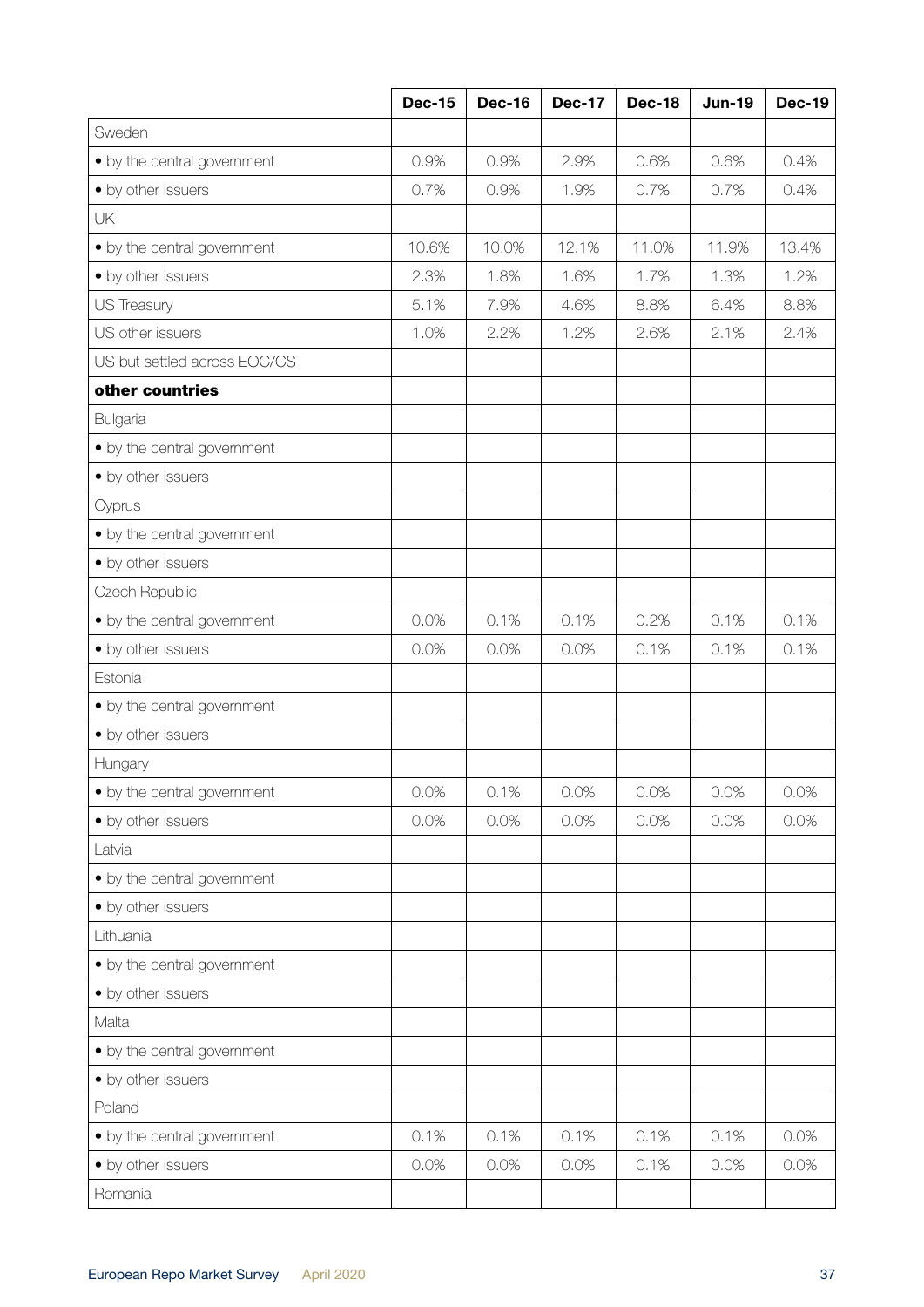|                                                                                                     | <b>Dec-15</b> | <b>Dec-16</b> | <b>Dec-17</b> | <b>Dec-18</b> | $Jun-19$ | <b>Dec-19</b> |
|-----------------------------------------------------------------------------------------------------|---------------|---------------|---------------|---------------|----------|---------------|
| • by the central government                                                                         |               |               |               |               |          |               |
| • by other issuers                                                                                  |               |               |               |               |          |               |
| Slovak Republic                                                                                     |               |               |               |               |          |               |
| • by the central government                                                                         |               |               |               |               |          |               |
| • by other issuers                                                                                  |               |               |               |               |          |               |
| Slovenia                                                                                            |               |               |               |               |          |               |
| • by the central government                                                                         |               |               |               |               |          |               |
| • by other issuers                                                                                  |               |               |               |               |          |               |
| Other EU members by central government                                                              | 0.2%          | 0.1%          | 0.1           | 0.1%          | 0.1%     | 0.1%          |
| Other EU members by other issuers                                                                   | 0.1%          | 0.0%          | 0.1           | 0.0%          | 0.0%     | 0.0%          |
| · by official international financial institutions                                                  | 2.1%          | 1.9%          | 0.1           | 0.7%          | 0.5%     | 0.5%          |
| Japan                                                                                               |               |               |               |               |          |               |
| · Japanese government                                                                               | 3.2%          | 2.8%          | 3.3           | 3.4%          | 3.6%     | 5.1%          |
| • Other Japanese issuers                                                                            | 1.6%          | 1.5%          | 1.1           | 1.4%          | 0.2%     | 1.4%          |
| Other Asian & Pacific OECD countries in<br>the form of fixed income securities, except<br>eurobonds |               | 0.5%          | 0.8           | 0.4%          | 1.8%     | 1.4%          |
| Other OECD countries in the form of fixed<br>income securities, except eurobonds                    |               | 4.1%          | 3.7           | 4.3%          | 4.8%     | 4.2%          |
| other OECD                                                                                          | 5.5%          |               |               |               |          |               |
| non-OECD EMEA                                                                                       | 0.6%          | 0.6%          | 0.5           | 0.5%          | 0.7%     | 0.6%          |
| non-OECD Asian & Pacific                                                                            | 0.6%          | 0.4%          | 0.3           | 0.4%          | 0.5%     | 0.6%          |
| non-OECD Latin America                                                                              | 0.7%          | 0.5%          | 0.4           | 0.4%          | 0.5%     | 0.4%          |
| eurobonds issued by European entities                                                               |               | 1.1%          | 1             | 0.8%          | 0.8%     | 0.8%          |
| eurobonds issued by US entities                                                                     |               | 0.1%          | 0.1           | 0.1%          | 0.1%     | 0.2%          |
| eurobonds issued by Asian & Pacific entities                                                        |               | 0.3%          | 0.3           | 0.3%          | 0.3%     | 0.5%          |
| eurobonds issued by other entities                                                                  |               | 0.3%          | 0.3           | 0.3%          | 0.4%     | 0.4%          |
| equity                                                                                              | 0.1%          | 0.3%          | 0.2           | 0.2%          | 0.4%     | 0.3%          |
| collateral of unknown origin or type                                                                | 2.4%          | 1.6%          | 1.2           | 1.0%          | 0.6%     | 0.2%          |
| collateral in tri-party which cannot be<br>attributed to a country or issuer                        | 4.8%          | 2.4%          | 2.3           | 1.3%          | 1.5%     | 1.6%          |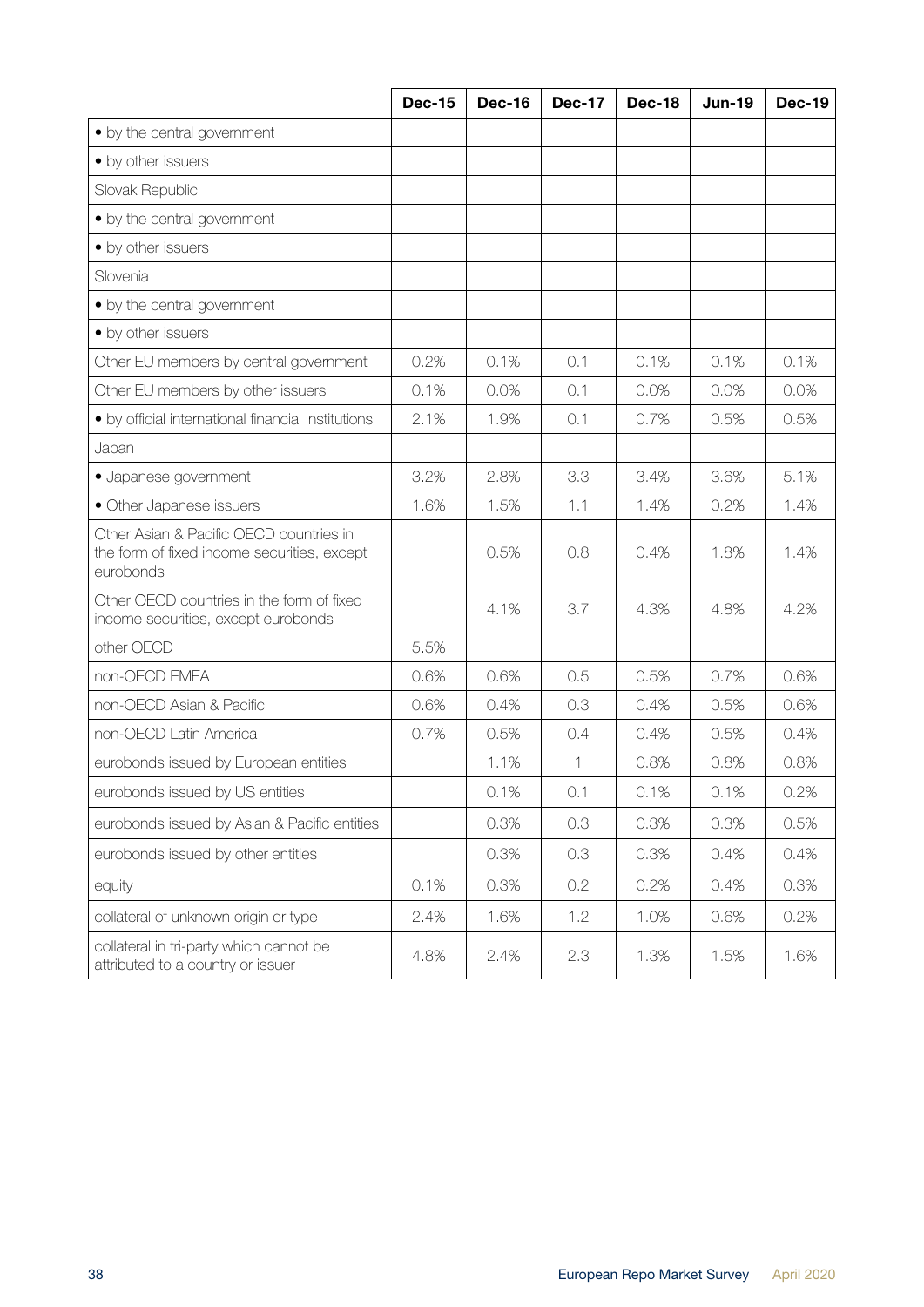|                                                                                                                        | <b>Dec-15</b> | <b>Dec-16</b> | <b>Dec-17</b> | <b>Dec-18</b> | <b>Jun-19</b> | $Dec-19$ |
|------------------------------------------------------------------------------------------------------------------------|---------------|---------------|---------------|---------------|---------------|----------|
| <b>Q2 What is the total value of</b><br>securities loaned and borrowed<br>by your repo desk: to/from<br>counterparties |               |               |               |               |               |          |
| in the <b>same country</b> as you                                                                                      |               |               |               |               |               |          |
| • in fixed income                                                                                                      | 35.7%         | 24.7%         | 29.6%         | 22.3%         | 24.3%         | 20.4%    |
| $\bullet$ in equity                                                                                                    | 0.4%          | 0.5%          | 0.3%          | 0.1%          | 0.8%          | 0.2%     |
| • cross-border in (other) eurozone<br>countries                                                                        |               |               |               |               |               |          |
| • in fixed income                                                                                                      | 35.0%         | 34.8%         | 29.7%         | 32.1%         | 34.1%         | 24.8%    |
| $\bullet$ in equity                                                                                                    | 1.2%          | 1.5%          | 1.8%          | 1.3%          | 1.1%          | 0.2%     |
| • cross-border in <b>non-eurozone</b> countries                                                                        |               |               |               |               |               |          |
| • in fixed income                                                                                                      | 26.9%         | 37.5%         | 37.2%         | 43.1%         | 37.8%         | 53.4%    |
| $\bullet$ in equity                                                                                                    | 0.7%          | 1.1%          | 1.5%          | 1.1%          | 2.0%          | 1.0%     |
| for which the term to maturity is                                                                                      |               |               |               |               |               |          |
| fixed                                                                                                                  | 66.7%         | 62.9%         | 66.9%         | 72.8%         | 69.2%         | 70.8%    |
| open                                                                                                                   | 33.3%         | 37.1%         | 33.1%         | 27.2%         | 30.8%         | 29.2%    |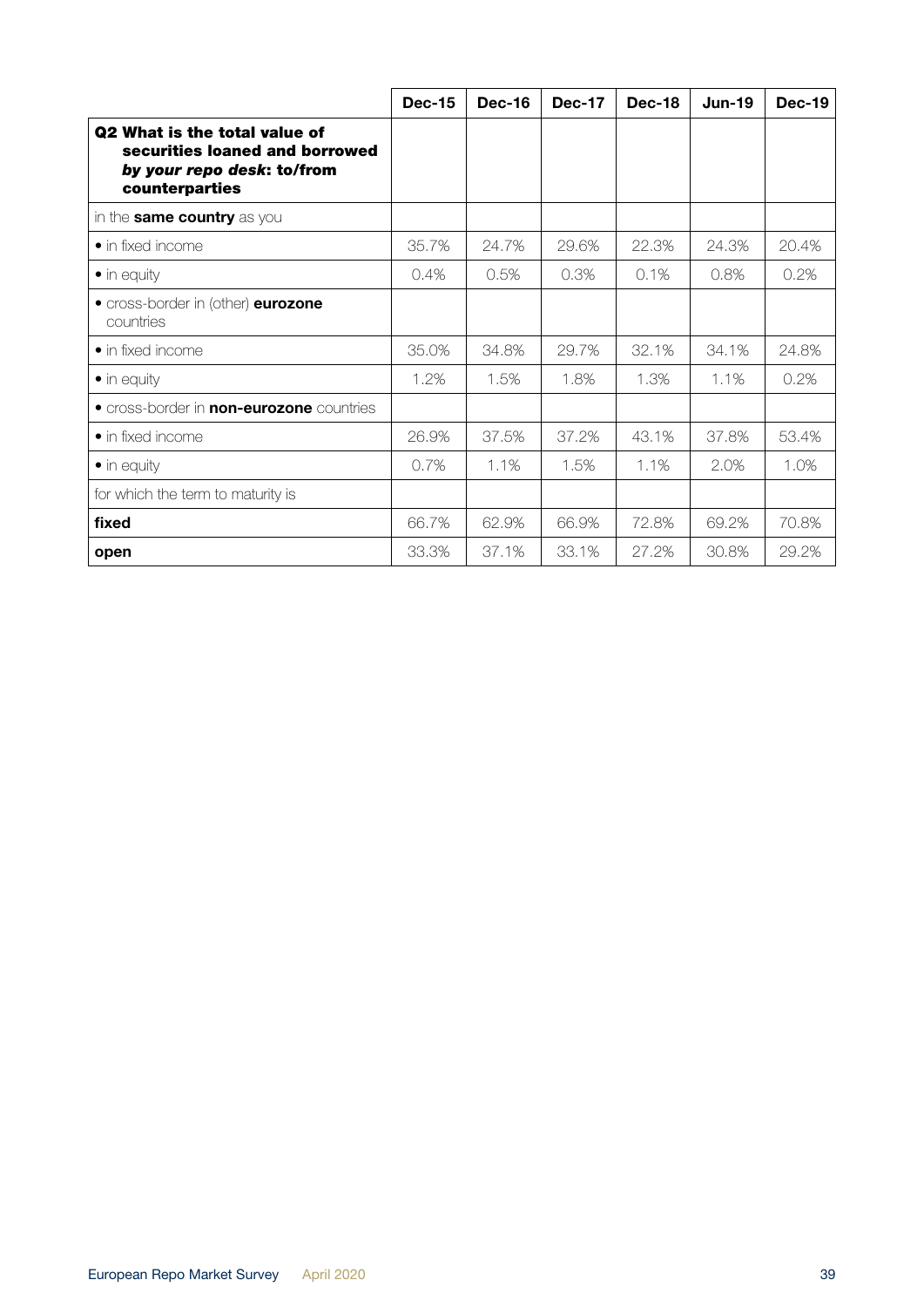## <span id="page-39-0"></span>Appendix D: The ICMA European Repo And Collateral **Council**

The ICMA European Repo and Collateral Council (ERCC) (formerly the ICMA European Repo Council) is the forum where the repo dealer community meets and forges consensus solutions to the practical problems of a rapidly evolving marketplace. In this role, it has been consolidating and codifying best market practice. The contact and dialogue that takes place at the ERCC underpins the strong sense of community and common interest that characterises the professional repo market in Europe.

The ERCC was established in December 1999 by the International Capital Market Association (ICMA, which was then called the International Securities Market Association or ISMA) as a body operating under ICMA auspices.

Membership of the ERCC is open to any ICMA member to commence, dedicated repo or collateral market activity, is willing to abide by the rules and has sufficient professional expertise, financial standing and technical resources to meet its obligations as a member.

The ERCC meets twice a year (usually in February/March and September) at different financial centres across Europe. The Steering Committee now comprises 19 members elected annually and meets six or seven times a year.

More information about the ERCC is available on **[www.icmagroup.org](http://www.icmagroup.org)**.